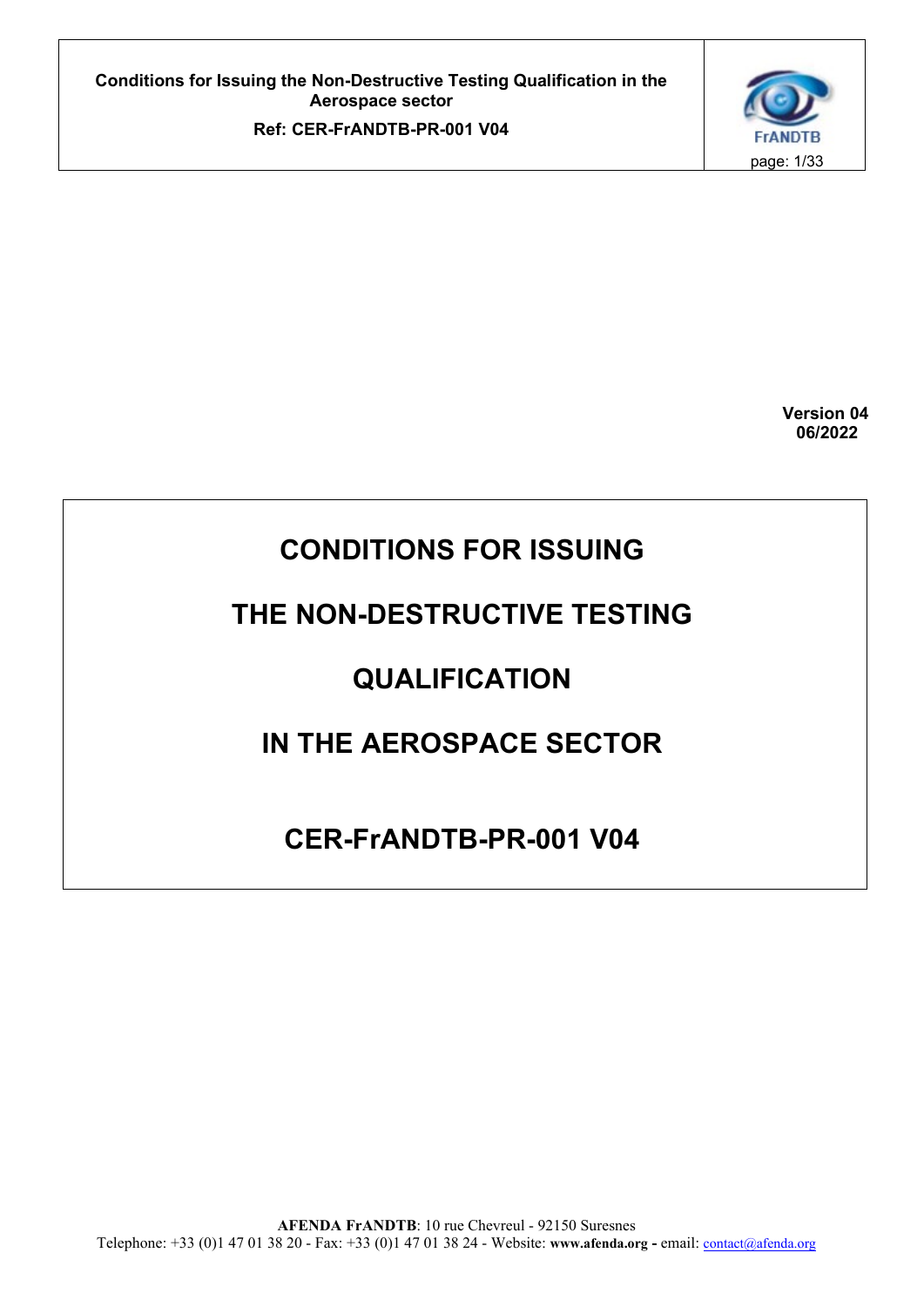

# **Ref: CER-FrANDTB-PR-001 V04 page: 2/37**

# **CONTENTS**

| 1 | <b>GENERAL</b>                                                                                                                                                                                                                                                                                                                                                                                                                                   | $\overline{7}$                                                                               |
|---|--------------------------------------------------------------------------------------------------------------------------------------------------------------------------------------------------------------------------------------------------------------------------------------------------------------------------------------------------------------------------------------------------------------------------------------------------|----------------------------------------------------------------------------------------------|
|   | 1.1<br><b>PURPOSE</b><br>1.2<br>SCOPE OF APPLICATION<br>1.3<br>NON-DESTRUCTIVE TESTING TEST METHODS<br>1.3.1<br>Common test methods and others test methods<br>1.3.2<br>Other test methods                                                                                                                                                                                                                                                       | $\overline{7}$<br>$\overline{7}$<br>$\overline{7}$<br>$\overline{7}$<br>$\overline{7}$       |
| 2 | <b>DOCUMENTS</b>                                                                                                                                                                                                                                                                                                                                                                                                                                 | 8                                                                                            |
|   | 2.1<br><b>REFERENCE DOCUMENTS</b><br>2.2<br><b>APPLICABLE DOCUMENTS</b>                                                                                                                                                                                                                                                                                                                                                                          | 8<br>8                                                                                       |
| 3 | <b>DEFINITIONS</b>                                                                                                                                                                                                                                                                                                                                                                                                                               | 9                                                                                            |
| 4 | <b>GENERAL REQUIREMENTS</b>                                                                                                                                                                                                                                                                                                                                                                                                                      | 13                                                                                           |
|   | 4.1<br><b>WRITTEN PRACTICE</b><br>4.2<br>CERTIFICATION MANAGEMENT SOFTWARE<br>4.3<br><b>COMPLIANCE AND RESPONSIBILITIES</b>                                                                                                                                                                                                                                                                                                                      | 13<br>13<br>14                                                                               |
| 5 | <b>CERTIFICATION AND QUALIFICATION LEVELS</b>                                                                                                                                                                                                                                                                                                                                                                                                    | 14                                                                                           |
|   | 5.1<br><b>TRAINEE</b><br>5.2<br>LEVEL 1<br>5.3<br>LEVEL <sub>2</sub><br>5.4<br>LEVEL <sub>3</sub>                                                                                                                                                                                                                                                                                                                                                | 14<br>14<br>14<br>15                                                                         |
| 6 | <b>TRAINING AND EXPERIENCE</b>                                                                                                                                                                                                                                                                                                                                                                                                                   | 16                                                                                           |
|   | 6.1<br><b>TRAINING</b><br>6.1.1<br>General requirements<br>6.1.2<br>Training programmes<br>6.1.3<br>Previous training<br>6.1.4<br>Respective responsibilities of FrANDTB and employers<br>6.1.4.1<br>FrANDTB-accredited training centre<br>6.2<br>PROFESSIONAL EXPERIENCE<br>6.2.1<br>Previous experience<br>6.2.2<br>Equivalent experience                                                                                                      | 16<br>16<br>16<br>17<br>17<br>17<br>18<br>18<br>18                                           |
| 7 | <b>EXAMINATIONS</b>                                                                                                                                                                                                                                                                                                                                                                                                                              | 19                                                                                           |
|   | 7.1.1<br>Vision<br>7.1.2<br>General<br>Specific<br>7.1.3<br>7.1.4<br>Practical<br>7.1.4.1<br>Level 1<br>7.1.4.2<br>Level 2<br>7.1.4.3<br>Level 3<br>7.2<br><b>ORGANISATION OF EXAMINATIONS</b><br>7.2.1<br>Grading<br>7.2.1.1<br>Levels 1 & 2<br>7.2.1.2<br>Level 3<br>7.2.2<br>Examination success criteria<br>7.2.3<br>Re examination<br>7.2.3.1<br>Partial<br>7.2.3.2<br>Total<br>7.2.4<br>Extension of certification to a new test technique | 20<br>20<br>21<br>21<br>22<br>22<br>23<br>23<br>24<br>24<br>24<br>25<br>25<br>25<br>25<br>25 |
|   | <b>AFENDA FrANDTB: 10 rue Chevreul - 92150 Suresnes</b>                                                                                                                                                                                                                                                                                                                                                                                          |                                                                                              |
|   |                                                                                                                                                                                                                                                                                                                                                                                                                                                  |                                                                                              |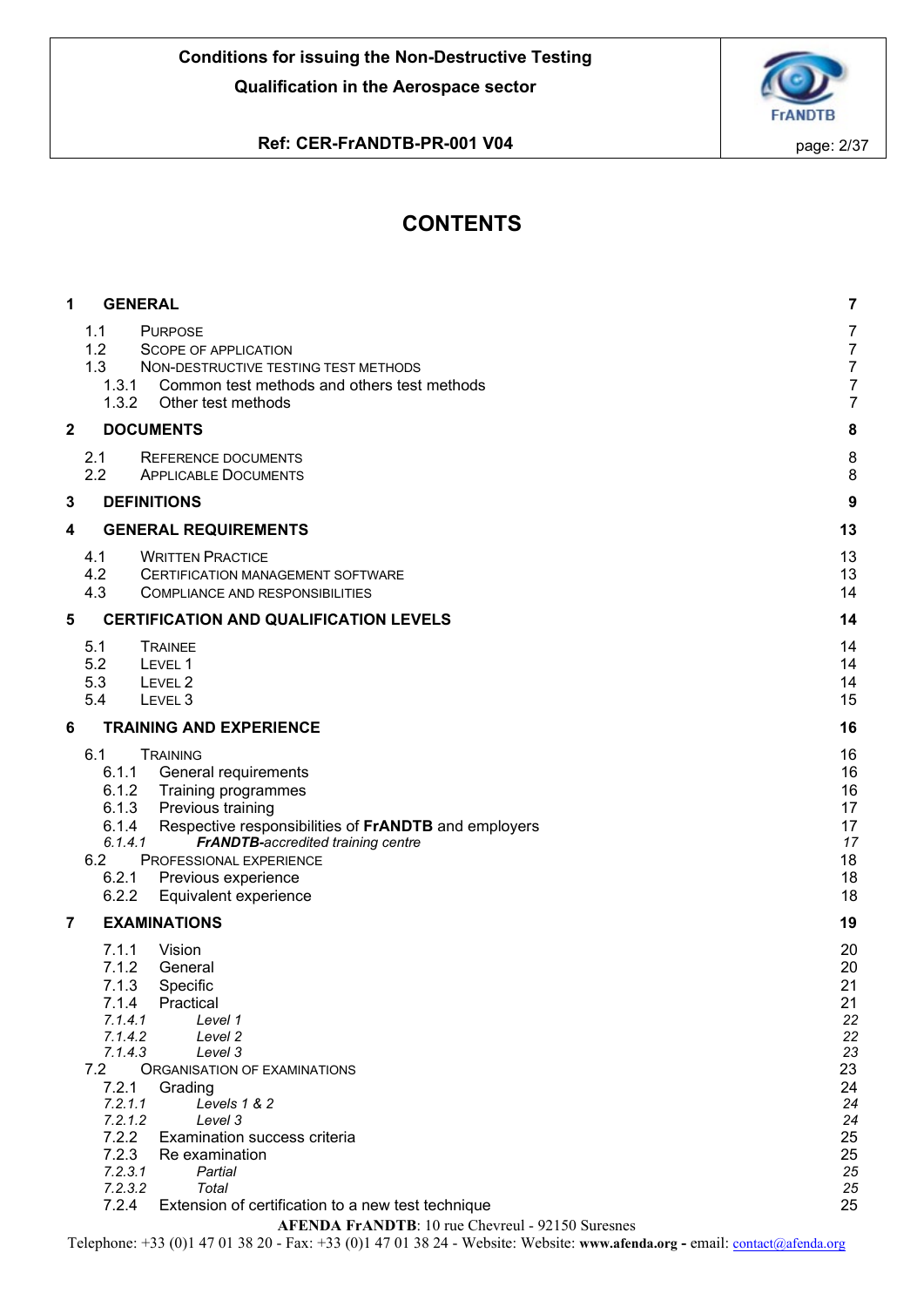# **Ref: CER-FrANDTB-PR-001 V04 page: 3/37**

|    | 7.3     | CONFIRMATION AND RECORDING OF RESULTS                           | 26 |
|----|---------|-----------------------------------------------------------------|----|
| 8  |         | <b>CERTIFICATION</b>                                            | 26 |
|    | 8.1     | <b>GENERAL</b>                                                  | 26 |
|    | 8.2     | ADMINISTRATION                                                  | 26 |
|    | 8.2.1   | Folder                                                          | 26 |
|    | 8.2.2   | Establishment of the certification document                     | 27 |
|    | 8.2.3   | Change of employer                                              | 27 |
|    | 8.2.4   | Archiving                                                       | 28 |
|    | 8.2.4.1 | Valid                                                           | 28 |
|    | 8.2.4.2 | Expired certification                                           | 28 |
|    | 8.3     | <b>LOSS OF CERTIFICATION</b>                                    | 29 |
|    | 8.3.1   | <b>Expiry</b>                                                   | 29 |
|    | 8.3.2   | Suspension                                                      | 29 |
|    | 8.3.3   | Withdrawal                                                      | 29 |
|    | 8.4     | RE-ESTABLISHMENT OF CERTIFICATION                               | 29 |
|    | 8.5     | <b>RE-CERTIFICATION OF LEVEL 1 AND 2 AGENTS</b>                 | 30 |
|    | 8.6     | RE-CERTIFICATION OF LEVEL 3 INSPECTORS                          | 30 |
|    | 8.6.1   | Administration of re-certification:                             | 31 |
|    | 8.7     | <b>ANNUAL PROFICIENCY REVIEW</b>                                | 31 |
| 9  |         | <b>UNEMPLOYED INSPECTORS</b>                                    | 31 |
|    | 9.1     | NON-CERTIFIED AGENT                                             | 31 |
|    | 9.2     | FOR TEMPORARY WORKERS                                           | 31 |
|    | 9.3     | AGENT WITH VALID CERTIFICATION WHEN LEAVING THEIR LAST EMPLOYER | 31 |
| 10 |         | <b>CERTIFICATION FEES</b>                                       | 31 |
| 11 |         | <b>REQUEST</b>                                                  | 32 |
|    |         |                                                                 |    |

**APPENDIX 1**: Duties of the Responsible Level 3 person in the qualification process as per the FrANDTB procedures

**APPENDIX 2**: Credit systems for re-certification of level 3 NDT personnel

**APPENDIX 3:** CER-FrANDTB-FO-002-V01-Form No. 3 - Commitment from non-destructive testing personnel applying for FrANDTB certification

**APPENDIX 3** bis: CER-FrANDTB-FO-003-V01-Form No. 3 bis Commitment from employers of non-destructive testing personnel.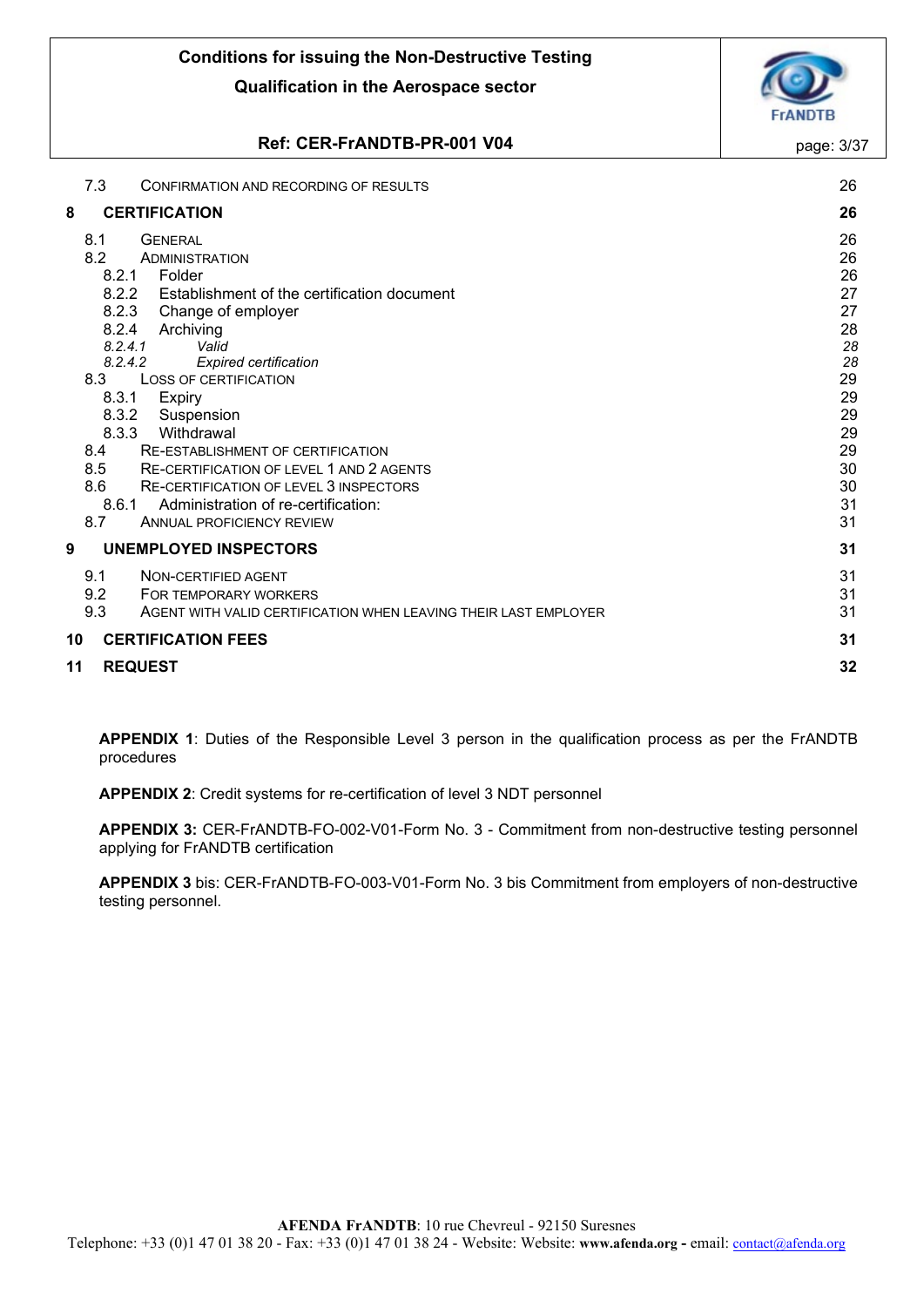

# **Ref: CER-FrANDTB-PR-001 V04 page: 4/37**

# **Record of Revisions**

# **RECIPIENTS**: EXAMINATION CENTRES [X]/BOARD [X]/Other companies using FrANDTB [X]

| Vers. | <b>Revision</b>                                                                                                                                                                                                                                                                                                                                                                                                                                                          | Written by<br>WG procedure<br>manager | <b>Checked by</b><br>WG committee<br>manager | <b>Approved by</b><br><b>FrANDTB</b><br><b>MD</b> | <b>Date</b><br>of approval | <b>Date</b><br>of<br>application |
|-------|--------------------------------------------------------------------------------------------------------------------------------------------------------------------------------------------------------------------------------------------------------------------------------------------------------------------------------------------------------------------------------------------------------------------------------------------------------------------------|---------------------------------------|----------------------------------------------|---------------------------------------------------|----------------------------|----------------------------------|
|       |                                                                                                                                                                                                                                                                                                                                                                                                                                                                          | <b>Signature</b>                      | <b>Signature</b>                             | Signature                                         |                            |                                  |
| 01    | Cancels and replaces procedure<br>CER/COSAC-PR-001V03 further to<br>change in status of the aerospace<br>sector NDT agent management<br>organisation: COSAC replaced by<br><b>AFENDA FrANDTB</b><br>Other modifications are marked in<br>the margin of the document                                                                                                                                                                                                      | JF.CILIA                              | P.SORGIUS                                    | <b>B. MARLOYE</b>                                 | 05/04/2019                 | 15/04/2019                       |
| 02    | Update §1.3.1 et 1.3.2<br>§ 2.2 Added ANDTBF<br>Amended § 3.16 Examiner<br>Added § 3.35 Inspection option<br>Modified:<br>Table 1: Separation of usual and<br>other test methods<br>- Table VI B (used by employer)<br>- §7.1.1.4.3 (Inspection option)<br>- § 7.2.1.1.2 Level 3<br>- § 7.2.2.2 Added note on additional<br>examinations and FIT supplements<br>- 8.4.b Added "and reinstatement".<br>- 8.6 b Modification of the text<br>$-$ § 10<br>Added § 11 Request | <b>JF.CILIA</b>                       | P.SORGIUS                                    | <b>B. MARLOYE</b>                                 | 02/12/2019                 | 01/03/2020                       |
| 03    | Update of the CER-FrANDTB-PR-<br>001-V03 following the evolution of<br>the NAS 410 Revision 4 replaced<br>by Revision 5 and EN 4179: 2017<br>replaced by ASD STAN prEN4179<br>P6: May 2020<br>In all the text replace "ADER" by<br>"certification management software".<br>§Warning: Added Note<br>§1.2 Deletion of "CCAPP94001" by<br>"this procedure".<br>§2.1 added EN ISO/CEI 17024<br>§3.15 Updating the definition with<br>the document                            | <b>JF.CILIA</b>                       | P.SORGIUS                                    | <b>B. MARLOYE</b>                                 | 28/01/2021                 | 01/04/2021                       |

**AFENDA FrANDTB**: 10 rue Chevreul - 92150 Suresnes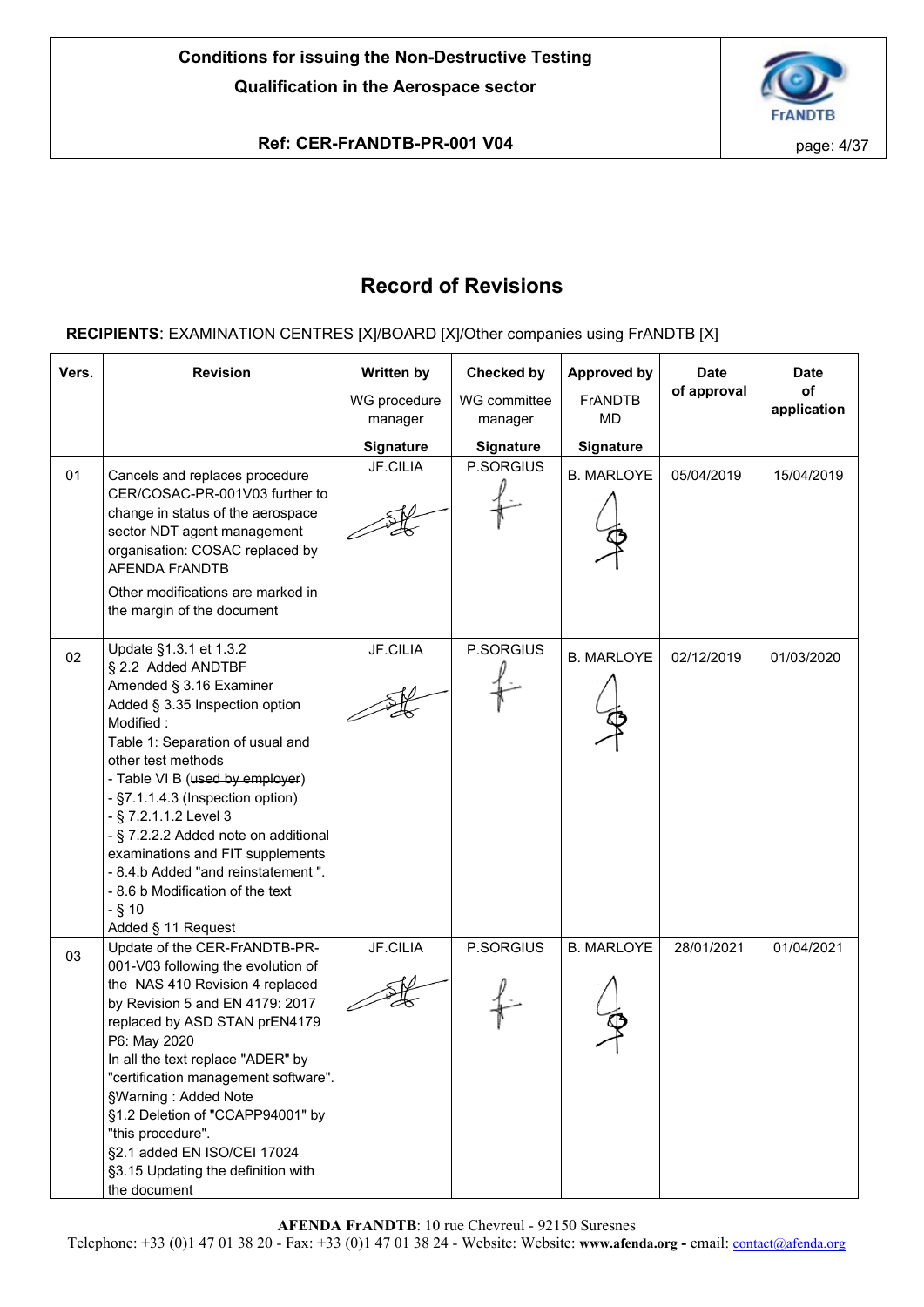

# **Ref: CER-FrANDTB-PR-001 V04 page: 5/37**

|    | §3.16 and 5.4 Modification examiner<br>definition<br>§3.26 Updating the definition with<br>the document<br>§4.1 Clarification on what the<br>internal procedure should contain at<br>least<br>§6.1.1 Deletion of Table 1<br>(Shearography test method)<br>§6.2 Adding registration and<br>formalisation of apprenticeships<br>§7 Addition of details<br>§7.1.1 adding clarification for acuity<br>vision<br>§7.1.2 Delete "for all levels".<br>§7.1.3 Delete "for all levels" and add<br>"codes and product knowledge".<br>§7.1.4 Clarifications on examination<br>products<br>§8.2.4.1 Adding "I"<br>Table 4 Details on acuity vision<br>§8.2.2 Added "the name".<br>§8.3 Deletion of "Certification may<br>expire, be suspended or withdrawn"<br>§8.4 Deletion of "Certification may<br>expire, be suspended or withdrawn<br>§8.3.2 Improving EN translation<br>§8.2.4.1 Clarifications made<br>§8.7 Add § requiring an annual<br>review of NDT agents<br>Annex 2 A.2.3 Modified EN version<br>Appendix 2 Added A.3.3 |                 |           |                   |            |            |
|----|-------------------------------------------------------------------------------------------------------------------------------------------------------------------------------------------------------------------------------------------------------------------------------------------------------------------------------------------------------------------------------------------------------------------------------------------------------------------------------------------------------------------------------------------------------------------------------------------------------------------------------------------------------------------------------------------------------------------------------------------------------------------------------------------------------------------------------------------------------------------------------------------------------------------------------------------------------------------------------------------------------------------------|-----------------|-----------|-------------------|------------|------------|
| 04 | Consideration of NF EN 4179 :<br>December 2021 is replaced pr NF<br>EN 4179 : May 2020<br>Standard(s) replaced by<br>document(s)<br>IRT is replaced by IT<br>Responsible Level 3 is replaced by<br>Responsible Level 3 person<br>Technique is replaced by test<br>technique<br>method is replaced by test method<br>Annual maintenance is replaced by<br>annual proficiency review<br>Added definition: Basic examination,<br>Committee meetings / Panel<br>meetings, Committee projects, Task<br>§6.2: Modification of LT & IRT (TT)<br>experience time<br>§7.1.1: Aded precision Visotest<br>§8.1 added text<br>§8.5: 3 months replaced 6 months<br>§3.16 /5.4 &7.1.4.3 precision level 3<br>examiner                                                                                                                                                                                                                                                                                                                 | <b>JF.CILIA</b> | P.SORGIUS | <b>B. MARLOYE</b> | 16/03/2022 | 01/07/2022 |

**AFENDA FrANDTB**: 10 rue Chevreul - 92150 Suresnes Telephone: +33 (0)1 47 01 38 20 - Fax: +33 (0)1 47 01 38 24 - Website: Website: **www.afenda.org -** email: [contact@afenda.org](mailto:contact@afenda.org)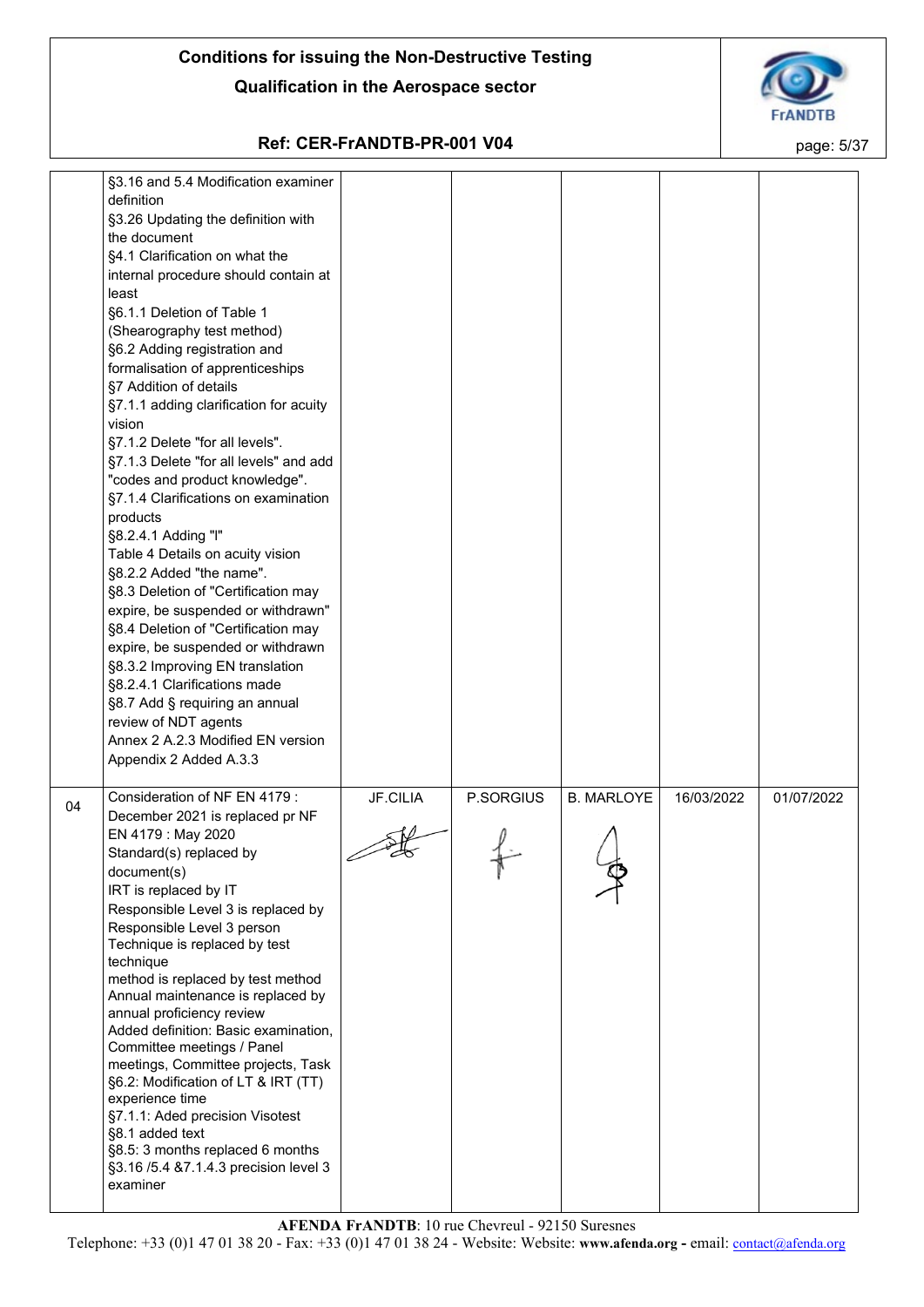

# **Ref: CER-FrANDTB-PR-001 V04 page: 6/37**

# **0 WARNING**

This procedure is set out as per the requirements of the identical European **NF EN 4179: December 2021** and US **NAS 410 Issue 5** documents on certifying non-destructive testing agents working in the Aerospace Industry.

The French version is the reference procedure in case of conflict.

AFENDA FrANDTB is constituted of a Board of Directors and a Technical Committee. The Technical Committee of AFENDA FrANDTB (hereafter designated FrANDTB) is the National Aerospace NDT Board - NANDTB - for France as defined in documents **NF EN 4179: December 2021** and **NAS 410 Revision 5.**

It acts as:

- An independent aerospace organisation, representing the aerospace industry of a country, governed by the participating prime contractors and recognised by the country's regulatory authorities to provide or organise NDT qualifying training, examination and/or qualification services, as per documents **NF EN 4179: December 2021** and **NAS 410 Revision 5.**
- The French Federation for Non-Destructive Testing (COFREND), acting as the "National NDT Society".

**FrANDTB** acts as per this document for France and, by extension, for non-destructive testing agents belonging to foreign companies linked by specific contracts to manufacturers, repairers and users of the aerospace equipment.

The running and organisation of **FrANDTB** is described in procedure **CER**-FrANDTB **-PR-002**.

Certification of limited level 1 agents is under employer responsibility. This is described in the **NF EN 4179: December 2021 and, if employers would like accreditation from FrANDTB,** in procedure **CER**-**FrANDTB -PR-015.**

Note:

In the event that employers, FrANDTB are affected by government measures of restrictions due to a pandemic or other measures affecting NDT agents with an N1, N2 or N3 certification that is about to expire. FrANDTB can define an extension, in agreement with the authorities (ANDTBF, EASA, DGAC-OSAC, DGA-DSAé), of the certification, annual proficiency review and vision examination. Each extension must be documented with a new expiry date, justification and approval by the employer's Responsible level 3 person and registered by FrANDTB.

This extension will be disseminated to the level 3 managers and available on FrANDTB website.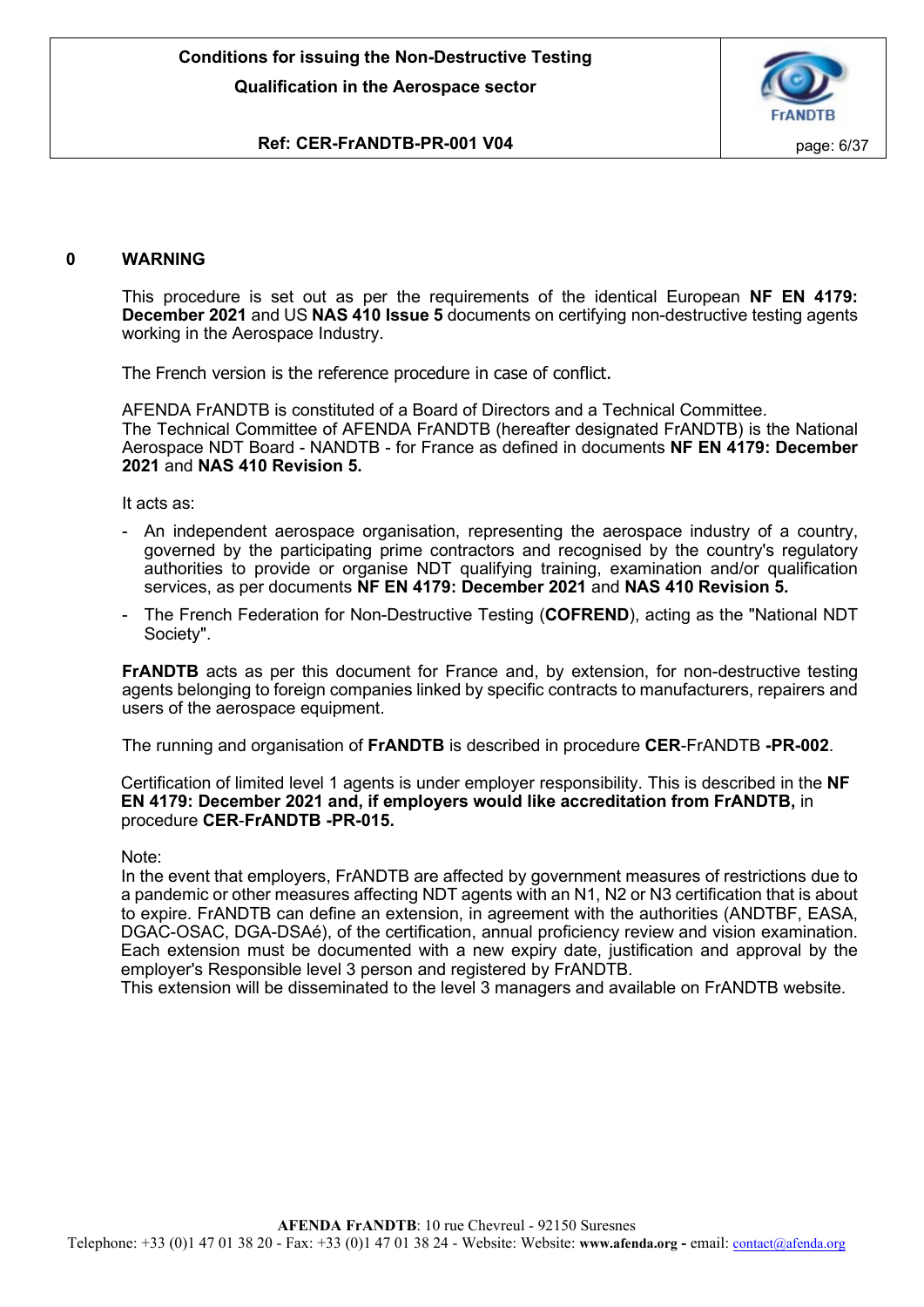

# **Ref: CER-FrANDTB-PR-001 V04 page: 7/37**

# <span id="page-6-0"></span>**1 GENERAL**

# <span id="page-6-1"></span>**1.1 Purpose**

This procedure establishes the way **FrANDTB** shall apply the requirements of document **NF EN 4179: December 2021** for the qualification and certification of personnel conducting non-destructive testing (NDT) operations in the aerospace industries for the manufacture of new equipment, services and maintenance.

- The qualification and certification process includes the following stages:
- Training
- Qualification by **FrANDTB**
- Certification by the employer.

# <span id="page-6-2"></span>**1.2 Scope of application**

This procedure applies to personnel who use NDT test methods to inspect and/or accept materials, products, components, assemblies or sub-assemblies. It also applies to the people directly responsible for the technical suitability of the NDT test methods used and the people who draft the procedures and/or the NDT work instructions.

People certified as per the former versions of **EN 4179** and of these procedure do not need to be recertified as per the requirements of this procedure as long as their certification is still valid.

## <span id="page-6-3"></span>**1.3 Non-destructive testing test methods**

This procedure contains the detailed training, experience and examination requirements applicable to the following NDT test methods:

## <span id="page-6-4"></span>1.3.1 Common test methods and others test methods

| Eddy current testing         | EТ  |
|------------------------------|-----|
| Magnetic particle<br>testing | ΜТ  |
| Penetrant testing            | PТ  |
| Radiography testing          | RT  |
| Ultrasonic testing           | UT  |
| Thermographic testing        | IRT |

# <span id="page-6-5"></span>1.3.2 Other test methods

| Leak testing         |    |
|----------------------|----|
| Shearography testing | SТ |

If required, **FrANDTB** may implement a non-destructive testing test method not listed in this procedure. **FrANDTB** must subsequently:

- Accordingly modify its procedures to include the new inspection test method

- Have general level 1, 2 and 3 examination question banks validated by **COFREND**
- Appoint level 3 personnel in charge of initiating new qualifications. Their number must be limited to the bare minimum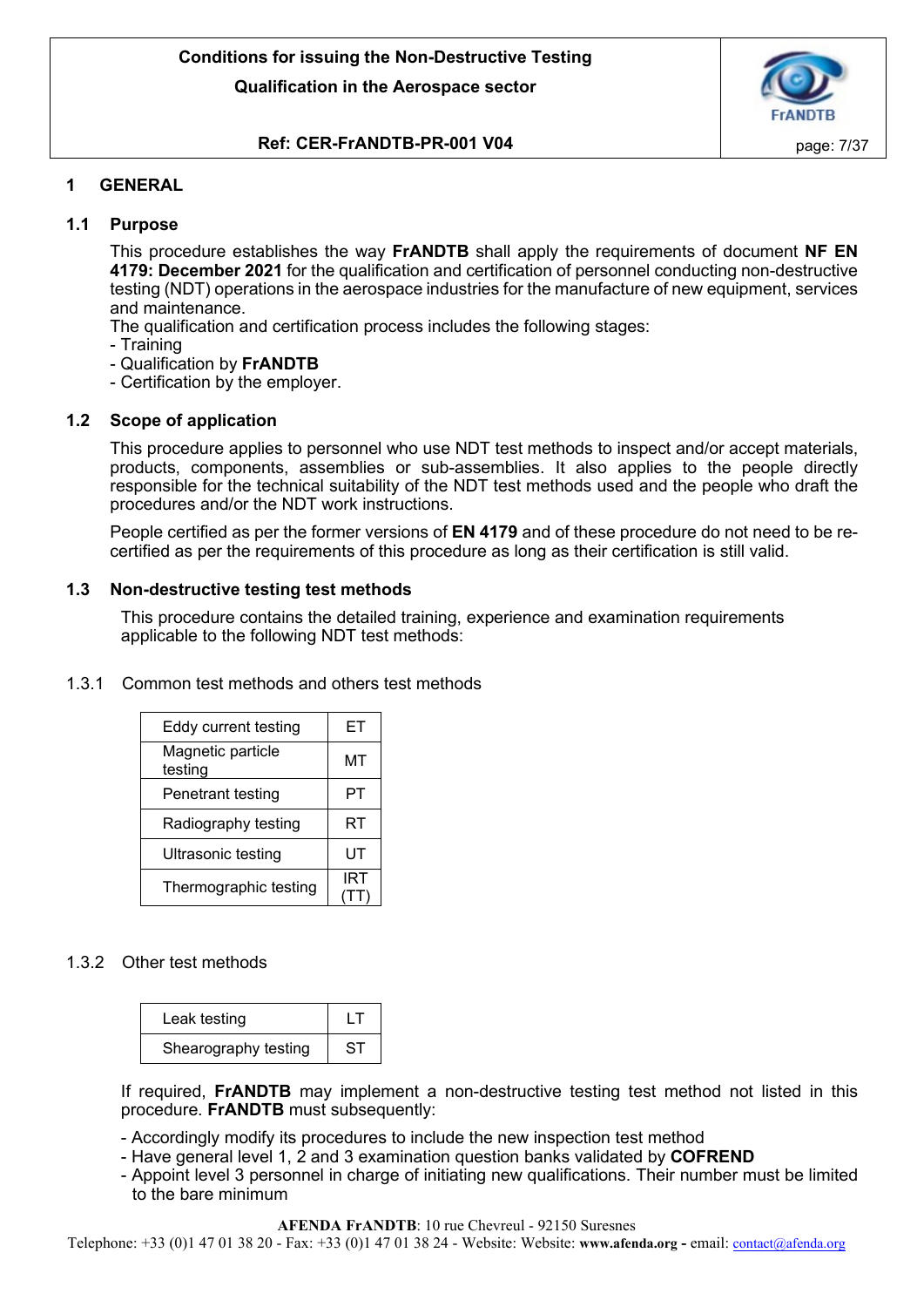

# **Ref: CER-FrANDTB-PR-001 V04 page: 8/37**

These people must meet the criteria of paragraph 5.4, in particular with respect to their general knowledge and industry experience in the test method and scope of application.

- Create and validate the specific questions banks for Levels 1, 2 and 3
- Create and validate the practical examination topics and the answer sheets
- Establish and validate the correct answer tables
- Draft the training programmes
- Issue the accreditation to examination centres for this new test method.

In addition, they must meet the criteria of the following table:

| <b>Institute or university</b>                                                  | <b>Training in</b><br>hours | <b>Experience</b><br>in hours | <b>Other certification</b>         |
|---------------------------------------------------------------------------------|-----------------------------|-------------------------------|------------------------------------|
| A levels, A-level equivalent or less                                            | 80                          | 300                           | At least 1 valid L3 or 2 valid L2s |
| Two-year higher education qualification<br>in a scientific or industrial domain | 60                          | 200                           | At least 1 valid L3 or 2 valid L2s |
| Degree or engineering qualification in a<br>scientific or industrial area       | 40                          | 200                           | At least 1 valid L2                |

The duration of the authorisation is limited to 5 years.

# <span id="page-7-0"></span>**2 DOCUMENTS**

## <span id="page-7-1"></span>**2.1 Reference documents**

| <b>NAS 410</b><br>Certification and Qualification of Non-destructive Test Personnel        |                                                                                |
|--------------------------------------------------------------------------------------------|--------------------------------------------------------------------------------|
| <b>ISO 9712</b>                                                                            | Non-destructive testing - Qualification and certification of NDT personnel     |
| <b>NF EN 4179</b>                                                                          | Aerospace series - Qualification and approval of personnel for non-destructive |
|                                                                                            | testing                                                                        |
| Non-destructive testing - Evaluation of vision acuity of NDT personnel<br><b>ISO 18490</b> |                                                                                |
| <b>GOU-MQ-001</b>                                                                          | <b>COFREND certification Quality Assurance Manual</b>                          |
| AC7114/11<br>Audit criteria to be used on NANDTB audits                                    |                                                                                |

# <span id="page-7-2"></span>**2.2 Applicable Documents**

| <b>NF EN 4179</b>         | Aerospace series - Qualification and approval of personnel for non-destructive |
|---------------------------|--------------------------------------------------------------------------------|
|                           | testing                                                                        |
| <b>ANDTBF10</b>           | General Knowledge of Other Test methods as required by EN4179                  |
| CER-FrANDTB-PR-002        | Procedure for FrANDTB running and organisation                                 |
| <b>CER-FrANDTB-PR-003</b> | Accreditation and operation monitoring procedure for certification examination |
|                           | centres                                                                        |
| <b>CER-FrANDTB-PR-004</b> | <b>Application Folder</b>                                                      |
| <b>CER-FrANDTB-PR-014</b> | Conditions for accrediting training centres in the aerospace sector            |
| <b>CER-FrANDTB-DT-001</b> | List of applicable documents                                                   |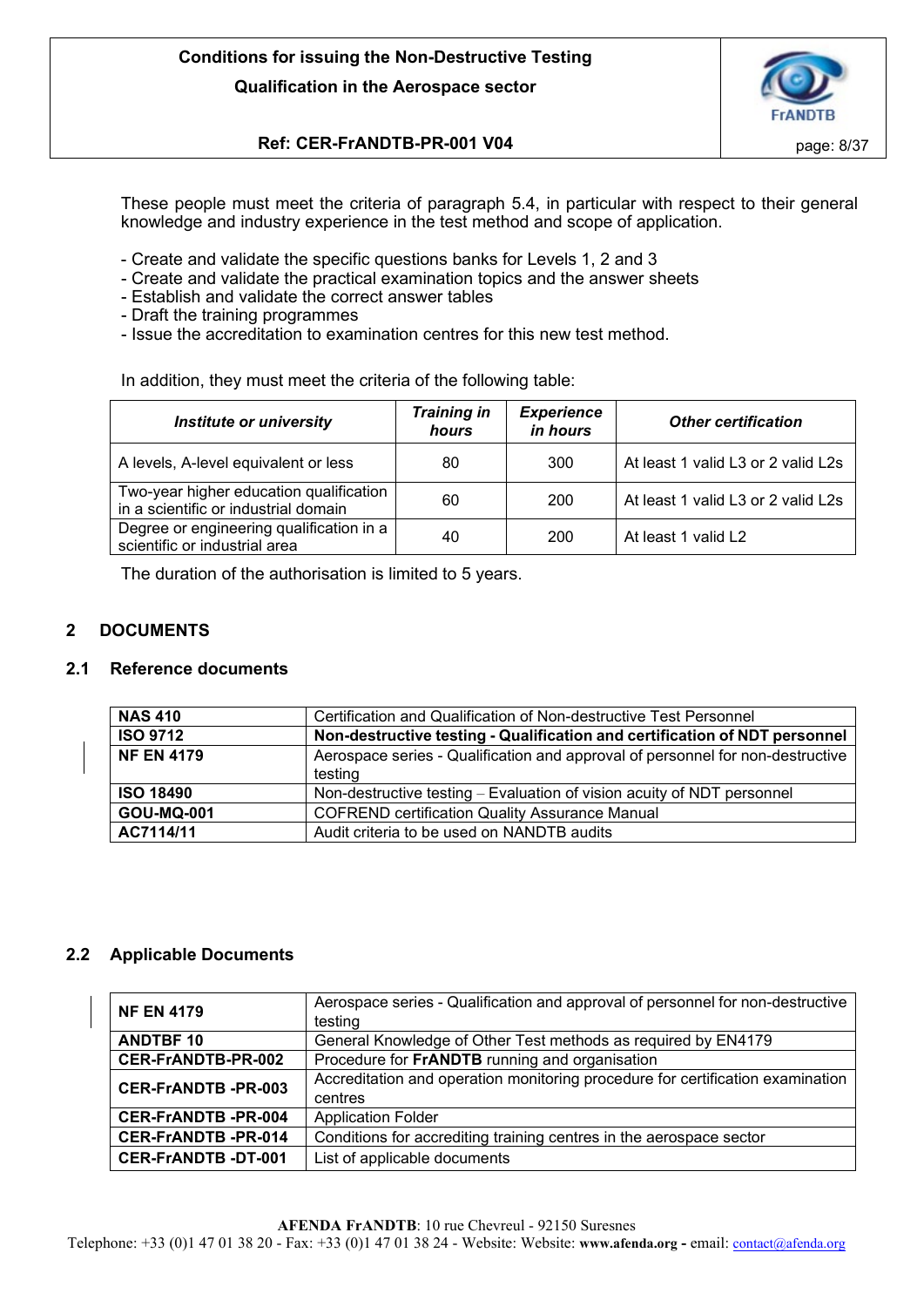

# **Ref: CER-FrANDTB-PR-001 V04 page: 9/37**

# <span id="page-8-0"></span>**3 DEFINITIONS**

- **3.1 Accredited examination centre (CEA)**: centre accredited by **FrANDTB**, where qualification examinations take place.
- **3.2 Training centre**: Organisation approved by the Responsible Level 3 person and/or accredited by FrANDTB, offering training services preparing for NDT certification.
- **3.3 Certification:** Written statement from an employer certifying that an individual meets the requirements of **NF EN 4179**
- **3.4 Documented**: Recorded in written or electronic form.
- **3.5 Field of activity**: Main field of activity carried out by the personnel concerned by the qualification:
	- Production (Casting, steel industry, etc.)
	- Processing (forging, rolling, etc.)
	- Manufacturing (machining, forming, assembly, welding, heat treatment, surface treatment, coatings, composite, etc.)
	- Maintenance.
- **3.6 Test sample**: Part or inspection data, including at least one sample from the main field of activity containing one or more discontinuities, flaws (natural or artificial) or known and documented configurations, used during the practical examination in order to demonstrate the applicant's ability to use a specific test method. Test samples may be real parts, parts manufactured for the examination or, when necessary, inspection data for parts such as radiographs or ultrasonic maps.
- **3.7 Written**: stored in an electronic or paper medium.
- **3.8 Employer**: organisation that employs (or contracts the services of) one or more individual(s) to carry out NDT operations. Individuals who carry out NDT operations and are their own employer are included in this definition.
- **3.9 Evaluation**: analysis performed after interpreting the indications observed during NDT, in order to determine whether they comply with the stated acceptance criteria or to inform about the product quality.
- **3.10Examination**: formal, controlled and documented test performed in accordance with this procedure, in order to check the applicant's vision, knowledge or ability in the applicable NDT test method.
- **3.11Closed-book examination**: an examination administered without access to any reference materials.
- **3.12Open-book examination**: examination administered with access to reference material provided during the examination.
- **3.13General examination**: a written examination addressing the basic principles and theory of an applicable NDT test method.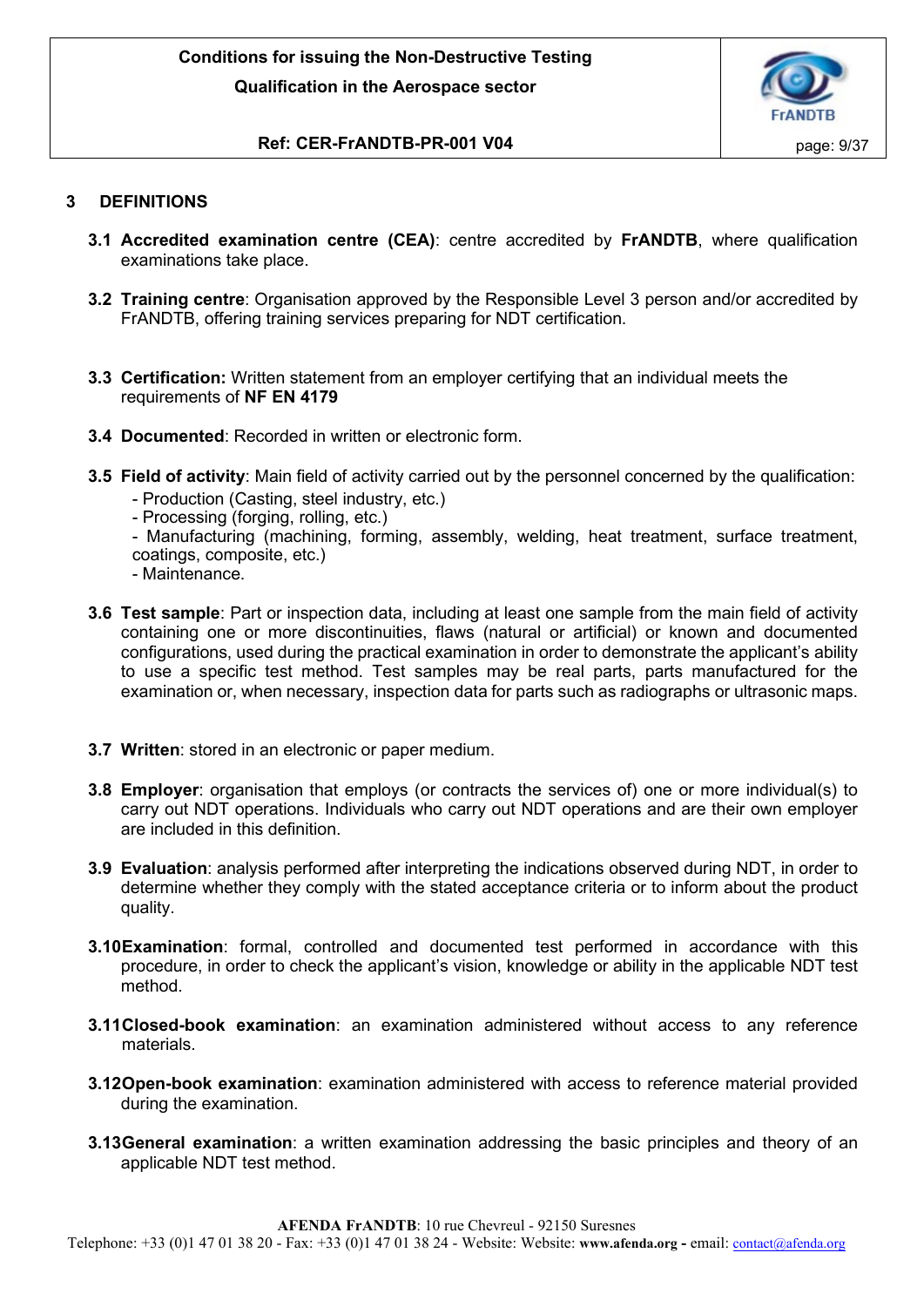

# **Ref: CER-FrANDTB-PR-001 V04 page: 10/37**

- **3.14Practical examination**: examination to demonstrate an individual's ability to perform an NDT test method as used by employers. Questions and answers are not necessarily written, but a checklist must be used and the observations and results must be recorded.
- **3.15Specific examination**: a written examination to determine an individual's understanding of operating procedures, codes, documents, product knowledge technology, test test techniques, equipment and specifications for an NDT test method as used in the aerospace industry.

# **3.16Examiner**:

Mandatory FrANDTB Level 3 agent in the method and technique(s) with:

- valid or expired inspection option
- or
- valid or expired level 2
- **3.17Experience**: actual performance of an NDT test method conducted in the work environment resulting in the acquisition of knowledge and skill. This does not include formal classroom training but may include laboratory and on-the-job training (see paragraph 6.2).
- **3.18Instructor:** person appointed or approved by a Responsible Level 3 person or examiner to give training to NDT personnel.
- **3.19On-the-job training**: training in the work environment to gain experience in instrument set-up, equipment operation, testing test method application, and recognition, interpretation and assessment of indications under appropriate technical guidance.
- **3.20Formal training**: an organised and documented programme of activities designed to impart the knowledge and skills necessary to be qualified as per this procedure. Formal training may be a mix of classroom and practical activities in a training centre. Self-instruction is not included.
- **3.21Indication**: apparent response further to conducting an NDT inspection, which requires interpretation.
- **3.22Work instruction**: document containing a detailed description of the NDT test technique, as well as the parameters used to test the specific part or group of parts (for example: "extruded aluminium part") or assembly. The work instructions are written in compliance with the procedures (paragraph 3.27). In this document, work instructions may be referred to as Data Sheets.
- **3.23Interpretation**: operation consisting in determining whether an indication is relevant or not. Relevant indications must be assessed.
- **3.24Test method**: one of the disciplines of non-destructive testing (e.g. radiography), which may include various test techniques (paragraph 3.31).
- **3.25Responsible Level 3 (RL3)**: **NF EN 4179** level 3 agent appointed by the employer, who has the responsibility and authority to act on the employer's behalf and to guarantee that the requirements of the **NF EN 4179 and NAS 410** documents are observed as regards the employer.
- **3.26Direct observation**: when the observer is able to view the NDT process in a manner that permits uninterrupted, visual and verbal two-way contact with the trainee
- **3.27Procedure**: a written general "how to" instruction for performing a given process. Procedures are used when writing the work instructions (paragraph 3.22).

**AFENDA FrANDTB**: 10 rue Chevreul - 92150 Suresnes Telephone: +33 (0)1 47 01 38 20 - Fax: +33 (0)1 47 01 38 24 - Website: Website: **www.afenda.org -** email: [contact@afenda.org](mailto:contact@afenda.org)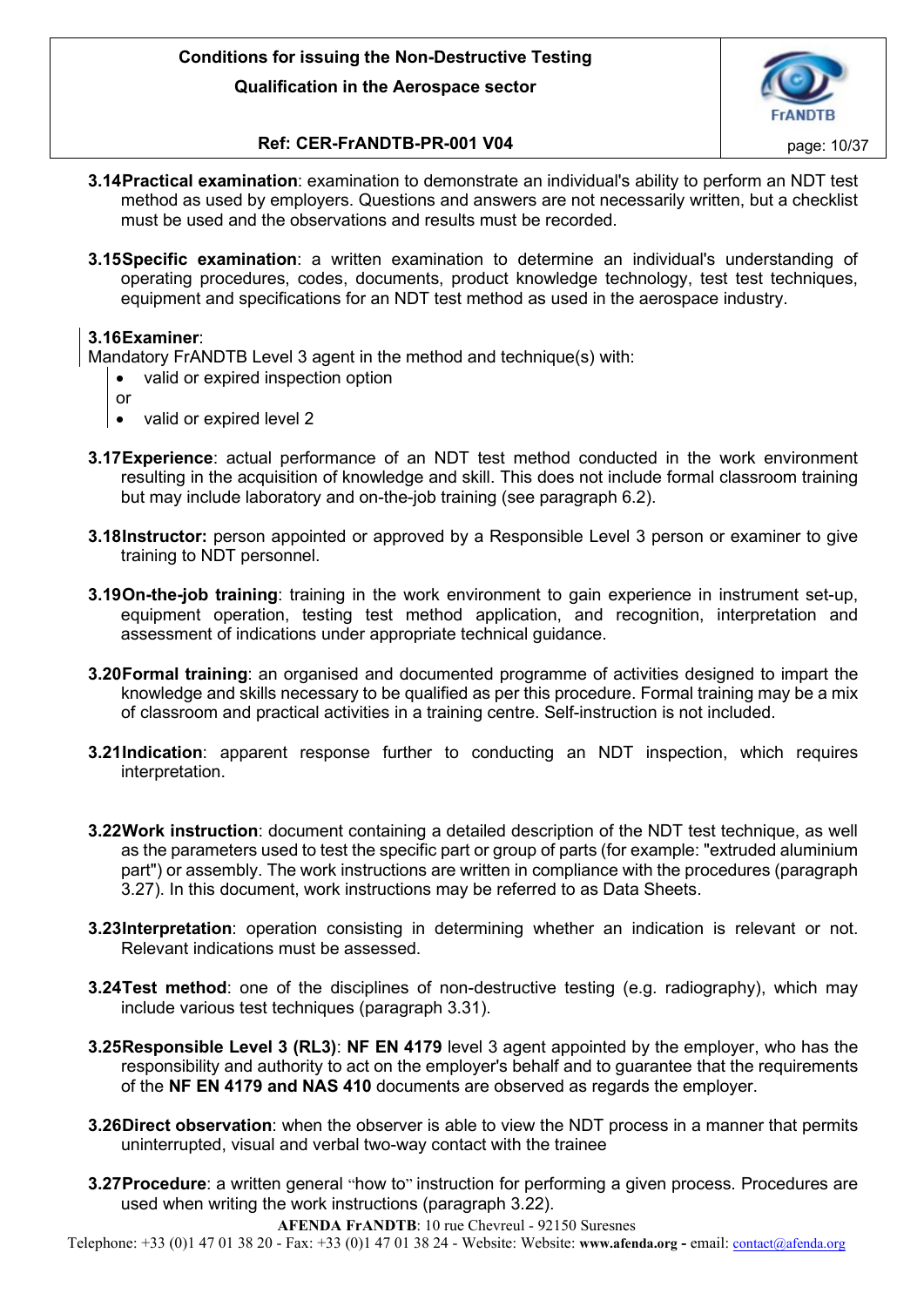

# **Ref: CER-FrANDTB-PR-001 V04** page: 11/37

- **3.28Written Practice**: Document that describes an employer's requirements and test methodology for controlling and administering the NDT personnel qualification and certification process according to the **NF EN 4179** (see paragraph 4.1).
- **3.29Qualification**: skills, training, knowledge, examinations, experience and vision required for personnel to properly perform the functions corresponding to a particular level.
- **3.30Subcontractor**: as regards the principals, organisation responsible for aerospace product manufacturing or maintenance. For this procedure, this includes NDT suppliers and service providers.
- **3.31Test techniques**: categories within a test method.

The list of test techniques is provided in Table I below:

| <b>TEST METHODS</b>                   | <b>TEST TECHNIQUES</b><br><b>AT: All Test techniques</b>              |
|---------------------------------------|-----------------------------------------------------------------------|
|                                       | - Measurements (thickness, conductivity, material sorting, etc.)<br>М |
| Eddy current testing (ET)             | - Defect detection (HF, LF, etc.)<br>DD.                              |
|                                       | - Fixed bench<br>BM                                                   |
| <b>Magnetic particle testing (MT)</b> | BF<br>- Mobile bench                                                  |
|                                       | - Water washable penetrant<br>A                                       |
| Penetrant testing (PT)                | - Post- hydrophilic emulsifier penetrant<br>D                         |
|                                       | C<br>- Solvent-removable penetrant                                    |
|                                       | <b>RA</b> - Radiographic film: Film                                   |
| <b>Radiography testing (RT)</b>       | <b>CR</b> - Computed radiography: Non film                            |
|                                       | <b>DR</b> - Digital radiography: Non film                             |
|                                       | DI<br>- Immersion defect detection                                    |
| Ultrasonic testing (UT)               | <b>DC</b> - Contact defect detection                                  |
|                                       | - Measurements (thickness, physical magnitudes, etc.)<br>м            |
| Thermographic testing (IRT)           | <b>AT</b> - All test techniques                                       |

| ופ<br>                         |  |
|--------------------------------|--|
| ۱۱<br>$\overline{\phantom{a}}$ |  |
|                                |  |

| <b>OTHERS TEST METHODS</b>       | <b>TEST TECHNIQUES</b>          |  |  |
|----------------------------------|---------------------------------|--|--|
|                                  | <b>GT</b> - Trace gas           |  |  |
| Leak testing (LT)                | <b>VP</b> - Pressure variation  |  |  |
| <b>Shearography testing (ST)</b> | <b>AT</b> - All test techniques |  |  |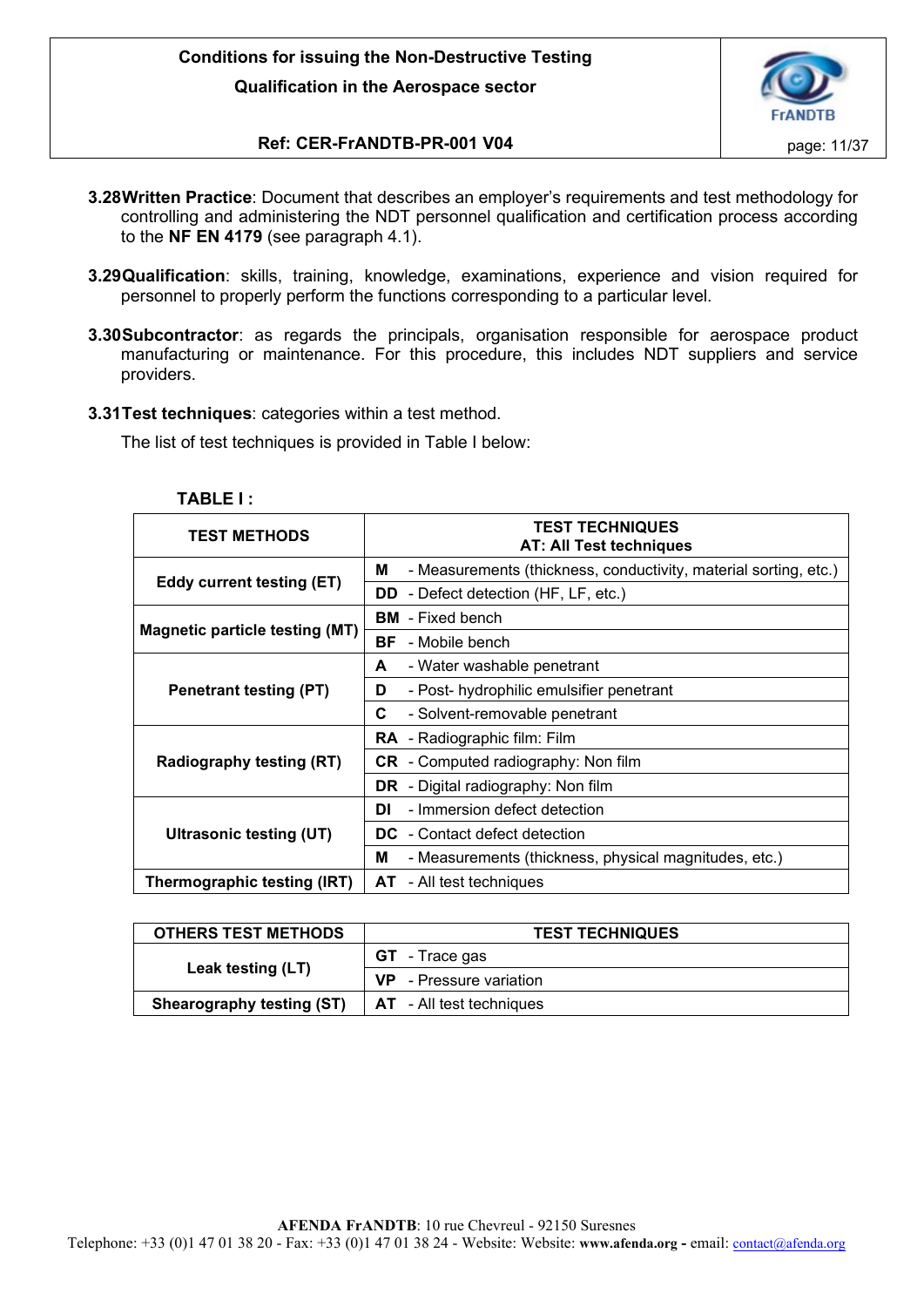

# **Ref: CER-FrANDTB-PR-001 V04 page: 12/37**

**3.32Special processes:** the special processes defined below require:

A qualification defined in the table below.

| <b>SPECIAL PROCESS</b>            | <b>TEST METHOD</b>                | <b>TEST TECHNIQUE</b>                    |
|-----------------------------------|-----------------------------------|------------------------------------------|
| Tomography                        | Radiography testing<br>(RT)       | <b>DR-</b> Digital radiography: Non film |
| <b>Multiple items - Immersion</b> | <b>Ultrasonic testing</b><br>(UT) | <b>DI</b> - Immersion defect detection   |
| <b>Multiple items - Contact</b>   |                                   | <b>DC-</b> Contact defect detection      |
| <b>Tofd - Immersion</b>           |                                   | <b>DI</b> - Immersion defect detection   |
| <b>Tofd - Contact</b>             |                                   | <b>DC-</b> Contact defect detection      |

- Additional training on the special procedure with an internal assessment under the responsibility of the employer and the Responsible Level 3 person.
- **3.33National Aerospace NDT Board (NANDTB):** an independent aerospace organisation, representing the aerospace industry of a country, governed by the participating prime contractors and recognised by the country's regulatory authorities to provide or organise NDT qualifying training, examination and/or qualification services, as per document **NF EN 4179.** For France, FrANDTB is recognised by the competent civil aviation authorities.
- **3.34 Monitor:** person who signed form CER-FrANDTB-FO-094-V01- Work ethics commitment people assigned to **FrANDTB** qualification who can assist the examiner in the approved examination centre.
- **3.35 Inspection option:** Preparation of a Technical Instruction Sheet in its main field of activity of inspection(s), and if possible in the test technique used. This involves inspecting one part or 1 batch of parts per test technique with the objective of detecting compliant and non-compliant indications and producing an inspection report.
- **3.36 Basic examination:** Examination utilized to verify a Level 3 candidate's knowledge of NDT methods used by the employer at a Level 2 proficiency
- **3.37 Committee meetings / Panel meetings:** Meetings, conferences, symposia, seminars, trade association meetings, panels, organized or sponsored by a regional, national or international NDT organization or technical society
- **3.38 Committee projects:** Specific identifiable official activities of regional or national technical societies, committees or work groups

EXAMPLE round robins or individual studies, preparation of guidelines, appendices, specifications, recommended practices, procedures, codes or standards.

Note 1 to entry: Documentation may include memos or reports, drafts of committee output documents, or official written comments submitted by the candidate on such documents.

**3.39 Task:** Activity for which Level 3 certification is required, e.g. approval of an NDT Technique Instruction or NDT procedure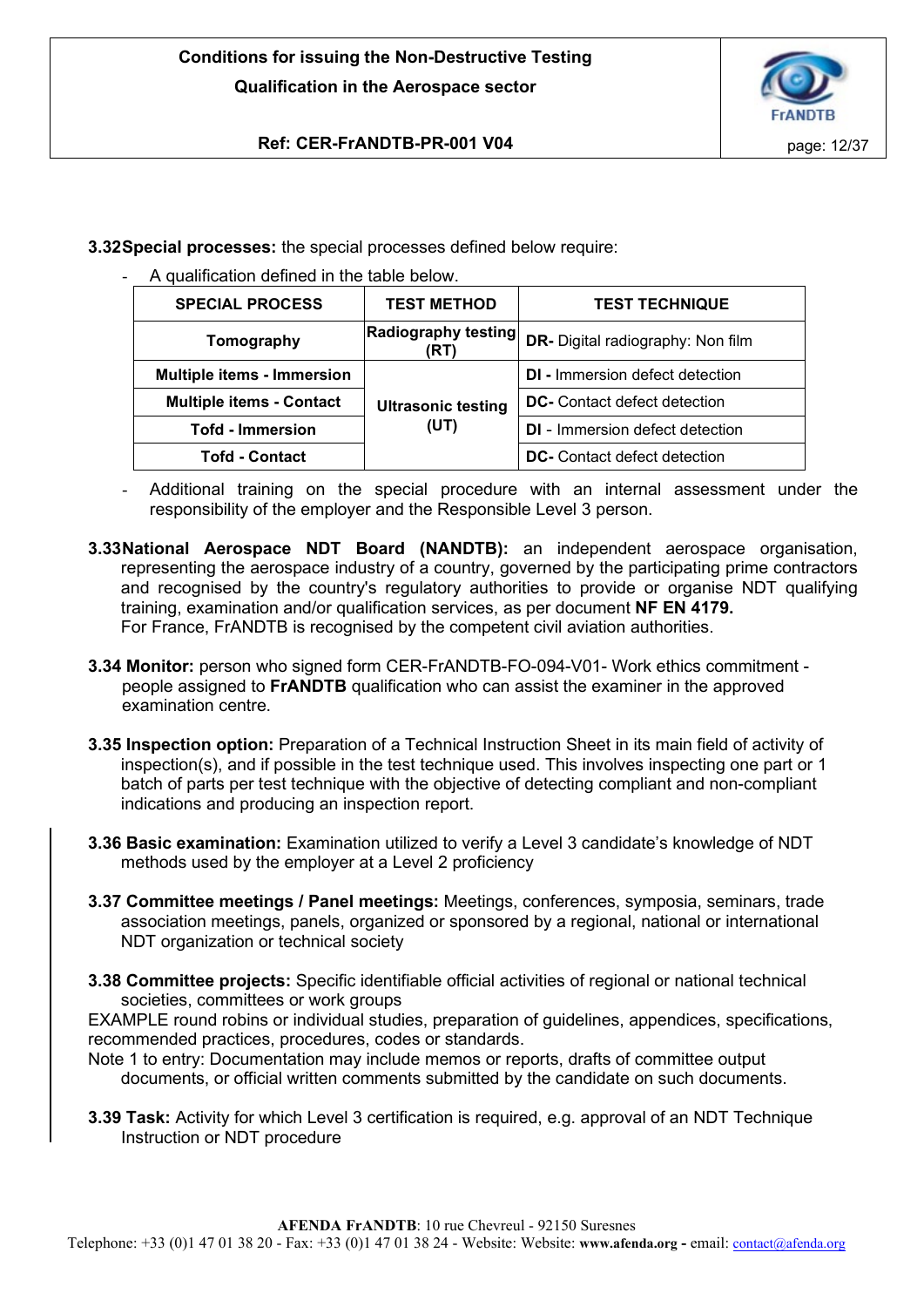

# **Ref: CER-FrANDTB-PR-001 V04 page: 13/37**

# <span id="page-12-0"></span>**4 GENERAL REQUIREMENTS**

# <span id="page-12-1"></span>**4.1 Written Practice**

Employers must draft a Written Practice for qualification and certification as per **NF EN 4179** and keep it up to date for their NDT personnel. The applicable procedure and the Responsible Level 3 person appointment letter must be uploaded on the certification management software in the area reserved for the company.

The Written Practice must be in line with the applicable requirements of the **NF EN 4179**. For the qualifications as per this procedure, it must indicate:

- The test methods, test techniques and levels for which the employer delegates qualification to the **FrANDTB;**
- Personnel duties and responsibilities;
- The training and experience requirements:
- Vision examination requirements:
- Certification and recertification requirements;
- The areas of activity:
- Records and record keeping requirements:
- Requirements for expiration, suspension, revocation and reinstatement of certifications;
- Process for annual proficiency review.

Employers must sign the work ethics commitments as per the forms in appendices 3 and 3 bis and apply the company stamp to 3bis.

- **CER-FrANDTB-FO-002-V01**-Form No. 3 Commitment from non-destructive testing agents applying for FrANDTB certification
- **CER-FrANDTB-FO-003-V01**-Form No. 3 bis-Commitment from employers of nondestructive testing agents
- -

The Written Practice shall be available for review by the employer's customer(s) and regulatory agencies.

## <span id="page-12-2"></span>**4.2 Certification management software**

**FrANDTB** has provided a computerised tool to manage aerospace sector agents for companies that use the NANDTB as per the requirements of the **NF EN 4179**.

The features of the certification management software application are as follows:

- Company references
- Management of Responsible person Level 3s
- Management of delegates
- Management of agents and certification
- Online sign-up for agents for qualification or requalification as per EN4179
- Management of folders and document inserts
- Management of Accredited Examination Centres (CEAs) (list of eligible folders for invitation to the exam)
- Insertion of CEA grades and documents directly on the certification management software
- Automatic publishing of data sheets (further to CEA validation)
- Automatic publishing of certification documents (further to AFENDA validation).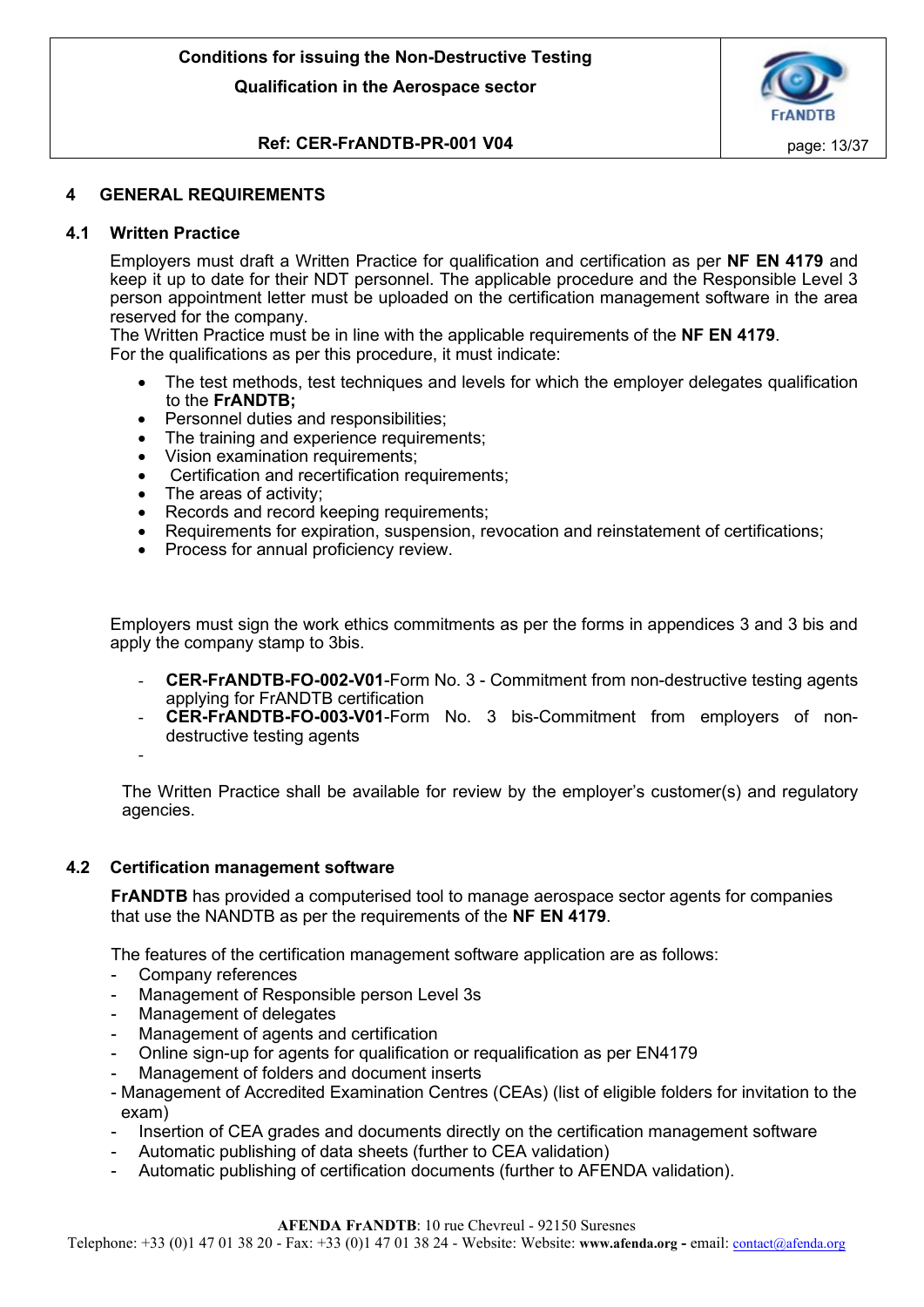

# **Ref: CER-FrANDTB-PR-001 V04 page: 14/37**

# <span id="page-13-0"></span>**4.3 Compliance and responsibilities**

The employer is the sole party responsible for certification as per the **NF EN 4179**.

**FrANDTB** issues the qualification and creates a document called the "certification document", which must be validated by the employer to issue certification.

Reminder: the qualification and certification process includes the following stages:

- Qualification by **FrANDTB**
- Certification by the employer.

# <span id="page-13-1"></span>**5 CERTIFICATION AND QUALIFICATION LEVELS**

As a reminder, the skills and responsibilities of the level 1, 2 and 3 trainees defined in the **NF EN 4179** are as follows:

# <span id="page-13-2"></span>**5.1 Trainee**

Trainees are people following a training programme on an NDT test method in the process of being qualified in Level 1 or Level 2 via direct access (i.e., without requiring Level 1).

Trainees:

- Must be individually documented as trainees and take active part in a given NDT test method training programme for a limited period of time, which is specified
- Must gain experience under direct observation by level 2 or 3 agents in the same test method or, further to approval from the Responsible Level 3 person, under direct observation by a level 1 agent or an instructor
- Must not make acceptance or refusal decisions
- Must not perform product assessment or inspection tasks including or resulting in acceptance or refusal without being under direct observation
- Must not perform any other NDT duty without being under direct observation
- Must undergo sight tests as per paragraph 7.1.1.

## <span id="page-13-3"></span>**5.2 Level 1**

In the test method for which they are certified, level 1 agents must:

- Be able to follow work instructions
- Have the skills and knowledge to process the parts, document the results and set-up the equipment as per the approved work instructions
- Have the skills and the knowledge to carry out any necessary part preparation before or after the inspection, in compliance with the approved work instructions
- Have the skills and knowledge to conduct system performance assessments as per the applicable document
- Receive advice or supervision from level 2 or 3 agents in this test method where necessary
- Have the skills to interpret and assess a specific product or product type for acceptance or refusal, as per an approved instruction.

# <span id="page-13-4"></span>**5.3 Level 2**

In the test method for which they are certified, level 2 agents must:

• Be fully aware of the scope of application and the limits of the test technique/test method in which they are certified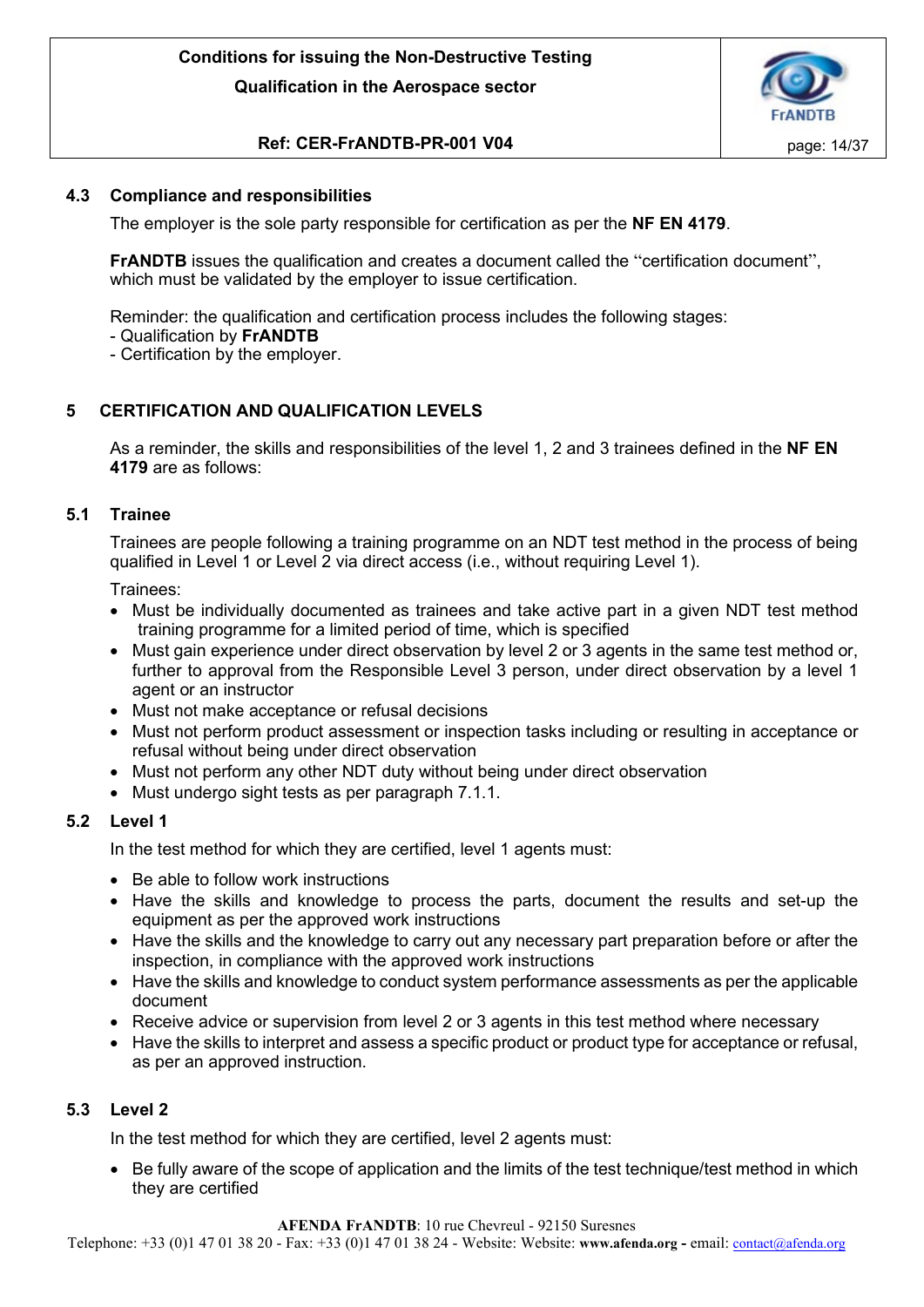

# **Ref: CER-FrANDTB-PR-001 V04 page: 15/37**

- Be aware of the laws, documents and other contractual documents applicable in the test method used by the employer
- Have the skills and knowledge to configure the equipment, carry out tests, interpret and assess for acceptance or refusal, and document
- Have the skills and knowledge to conduct system performance assessments as per the applicable document
- Be able to provide the necessary advice and/or supervision for trainees and level 1 agents
- Have the basic knowledge on product manufacturing and inspection technologies
- Be able to draft a work instruction from a general approved procedure
- If necessary and specified in the Written Practice, have basic maintenance knowledge on aircraft and vehicles.

# <span id="page-14-0"></span>**5.4 Level 3**

In the test method for which they are certified, level 3 agents must:

- Have the skills and knowledge to interpret laws, documents and other contractual documents that govern the test method as used by the employer
- Be able to take technical responsibility for the NDT personnel and facilities
- Be able to choose the test method and test technique for a specific inspection
- Be able to prepare and check the suitability of procedures and work instructions
- Approve NDT procedures and NDT work instructions after checking their technical suitability
- Have general knowledge of other NDT test method(s) for product technologies that are used by the employer and the associated flaws
- If necessary and specified in the Written Practice, have basic maintenance knowledge on aircraft and vehicles
- Be able to inform the Design Office of the limitations of the test methods and test techniques and part geometries best suited to an effective industrial inspection
- Be able to provide or administer training, examinations (based on the requirements in the following section) and certification of personnel for the test method in which they are certified
- Perform NDT for acceptance of parts only if the skill to perform the tasks is demonstrated (paragraphs 7.1.4.3 and 8.6b)
- Conduct the examinations according to this procedure in the test method and test technique(s) in which the agent is certified
- When required by the Written Practice, be able to audit external agencies to ensure that the Written Practice requirements are met.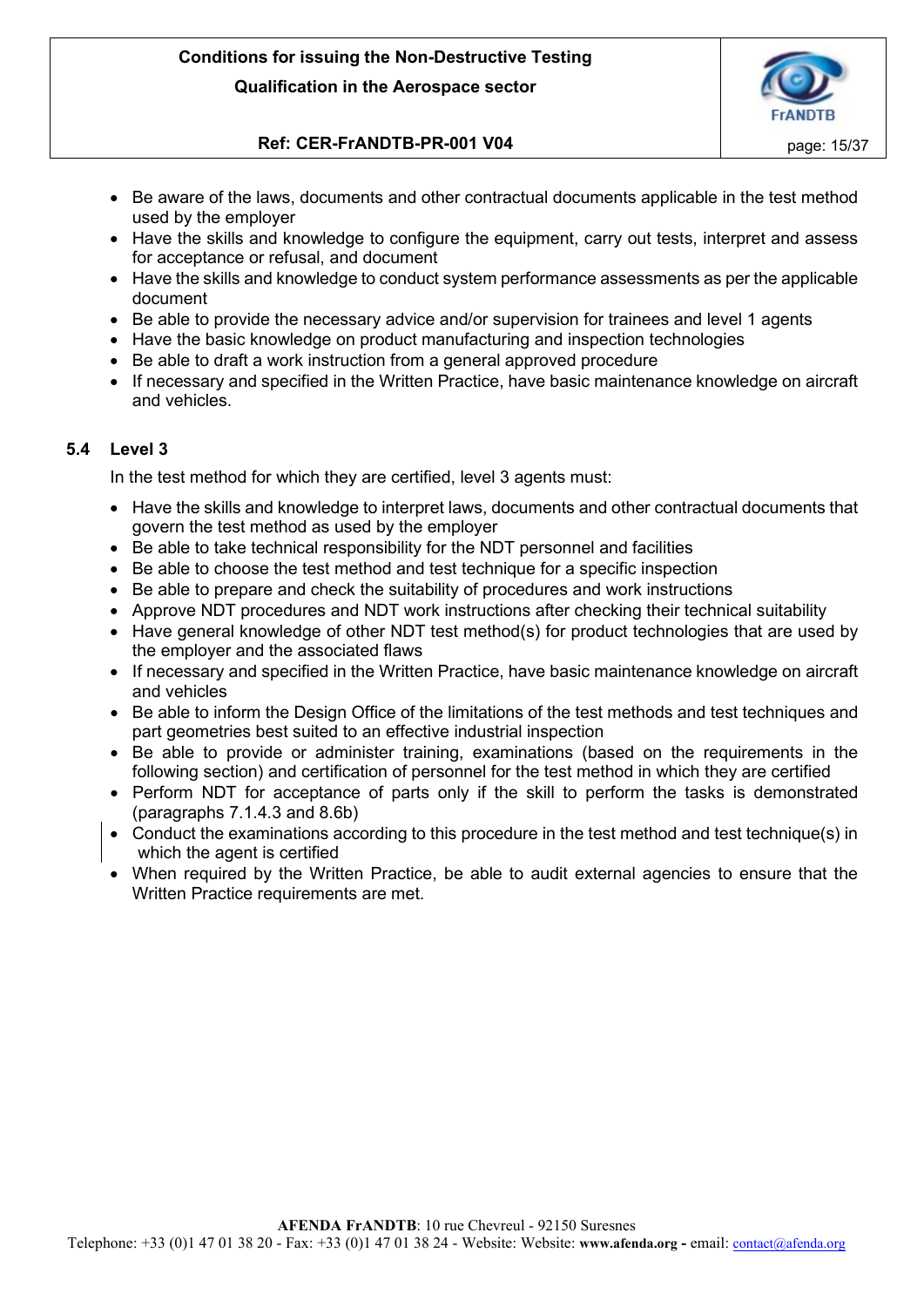

# **Ref: CER-FrANDTB-PR-001 V04 page: 16/37**

# <span id="page-15-0"></span>**6 TRAINING AND EXPERIENCE**

# <span id="page-15-1"></span>**6.1 Training**

# <span id="page-15-2"></span>6.1.1 General requirements

As a reminder, the general requirements as per the **NF EN 4179** are as follows:

Applicants for Level 1, 2 or 3 certification shall have had enough formal training to obtain the principles and practice in the applicable inspection test methods and test techniques and be able to perform the tasks set out in paragraph 5.

Formal training shall be given prior to or at the same time as on-the-job training. All NDT training must be documented.

General, specific and practical formal training (paragraph 3.20) must always be supplemented by documented on-the-job training at the employer's premises (paragraph 3.19).

The minimum number of training hours for level 1 and 2 agents is given in Tables II and IIA for the NDT test methods and test techniques indicated. If a test method is added, the table shall be supplemented, specifying the number of hours based on the requirements for a test method of similar complexity.

| <b>Test</b><br>method | <b>Test technique</b> | Level 1 | Level 2<br>(certified level 1) | Level 2<br><b>Direct access</b><br>(without level 1<br>certification) |
|-----------------------|-----------------------|---------|--------------------------------|-----------------------------------------------------------------------|
| <b>PT</b>             | AT                    | 16      | 16                             | 32                                                                    |
| MT                    | AT                    | 16      | 16                             | 32                                                                    |
| <b>ET</b>             | AT                    | 40      | 40                             | 80                                                                    |
|                       | Film or non-film      | 40      | 40                             | 80                                                                    |
| <b>RT</b>             | Film and non-film     | 60      | 60                             | 120                                                                   |
| <b>UT</b>             | AT                    | 40      | 40                             | 80                                                                    |
| <b>IRT</b>            | AT                    | 20      | 40                             | 60                                                                    |
| <b>ST</b>             | AT                    | 20      | 40                             | 60                                                                    |
| LT.                   | AT                    | 40      | 80                             | 120                                                                   |

**TABLE II: NUMBER OF FORMAL TRAINING HOURS FOR LEVELS 1 AND 2**

# **TABLE IIA: RT - ADDITIONAL FORMAL TRAINING HOURS IN THE MISSING TEST TECHNIQUE TO GO FROM FILM OR NON-FILM TO FILM AND NON-FILM**

| <b>Current level 1</b> | <b>Current level 2</b> | <b>Current level 1 to level 2 film</b><br>and non-film |
|------------------------|------------------------|--------------------------------------------------------|
| 20                     | 40                     | 80                                                     |

## <span id="page-15-3"></span>6.1.2 Training programmes

Formal training must cover the minimum recommendations of the **COFREND** and **FrANDTB**  training programmes available on the websites.

As a reminder, as per the **NF EN 4179**, it must cover at least the following points:

**AFENDA FrANDTB**: 10 rue Chevreul - 92150 Suresnes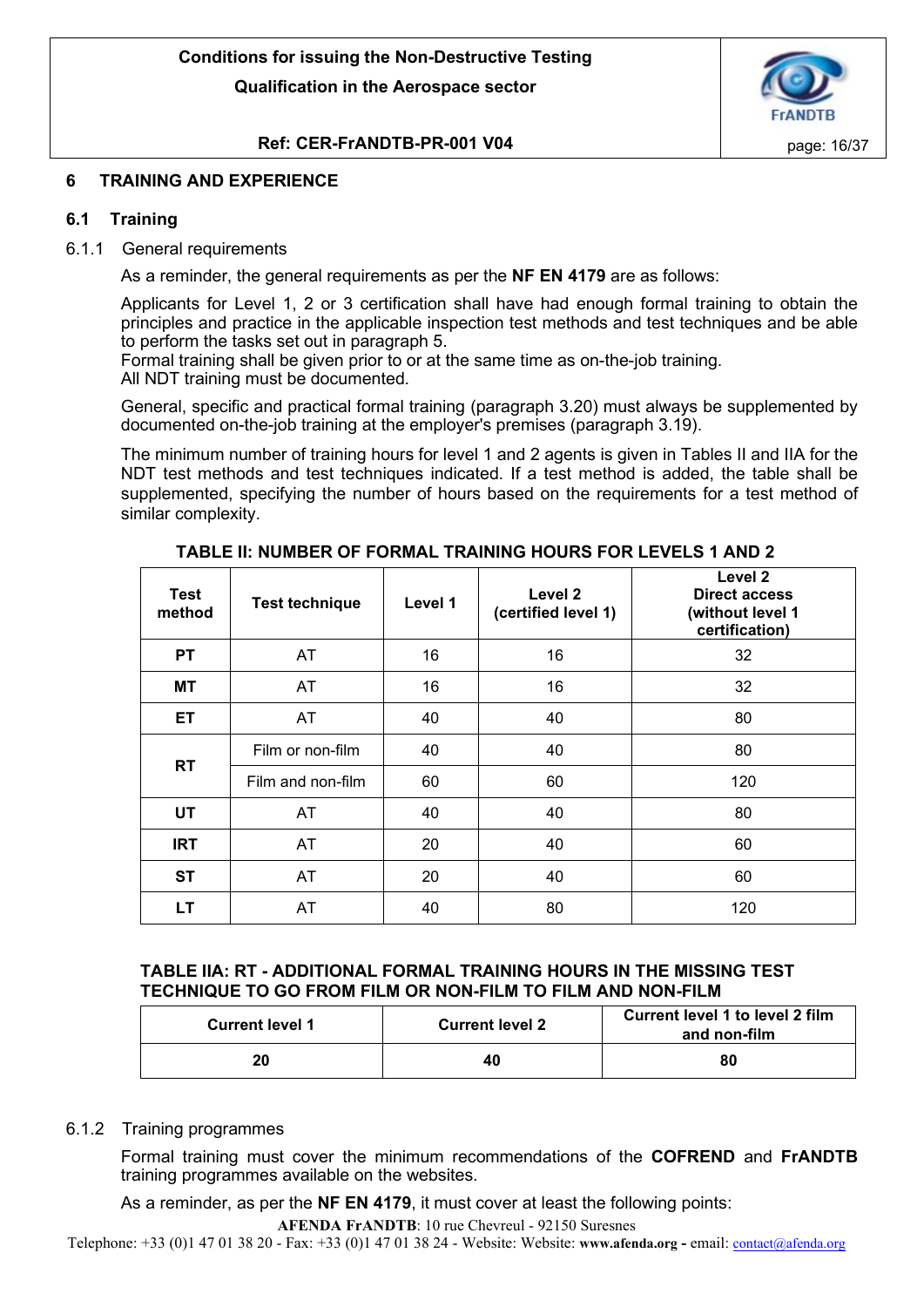

# **Ref: CER-FrANDTB-PR-001 V04 page: 17/37**

- Basic theory

- Testing principles, choice of test methods, inspection parameters and adaptation of choices made as per the specific requirements of the materials and parts

- Products, materials and defects (formation and characteristics)
- Set-up and use of the equipment
- The importance of mastering the process
- The importance of using suitable inspection parameters and sequences
- Health and safety aspects
- The different applicable test techniques with their advantages and disadvantages
- The capacities and limitations of each test method and test technique
- The operating procedures, documents and general specifications

- The interpretation and assessment of indications and documentation of inspection results.

The training programmes must include a list of references including the material used to deliver the training.

If an outside agency non accredited or training centre accredited by **FrANDTB** is used to provide training, the Responsible Level 3 person shall verify that the training meets the employer's requirements and approve it.

## <span id="page-16-0"></span>6.1.3 Previous training

Personnel credited with previous training or personnel not certified within 12 months of their training, refresher training must be provided.

Previous training must be documented by employers to be able to take it into consideration. As a minimum, refreshing training must cover the following aspects: products to be inspected, the setup and use of equipment, specific operating procedures, applicable test techniques, interpretation and assessment of NDT results, safety, documents and the applicable specifications. Previous training documents that are not the originals are acceptable subject to validation by the Responsible Level 3 person.

The number of top-up training hours must be ≥25% of the minimum requirement in Table II.

# <span id="page-16-1"></span>6.1.4 Respective responsibilities of **FrANDTB** and employers

**COFREND** and **FrANDTB** shall define minimum training programmes.

If employers deem that the training given (excluding on-the-job training) is not sufficient for their own requirements, they must supplement it or have it supplemented.

The Responsible Level 3 person must ensure that the training meets the employers' needs.

# <span id="page-16-2"></span>*6.1.4.1 FrANDTB-accredited training centre*

**FrANDTB** shall use procedure **CER/FrANDTB-PR-014** to check compliance with the requirements of the **NF EN 4179**.

The training centre must provide **FrANDTB** with a list of the names of the participants, their qualifications and any certification they hold. This list shall be available to employers, who may, upon request, send it to their Principles, auditors and governing authorities.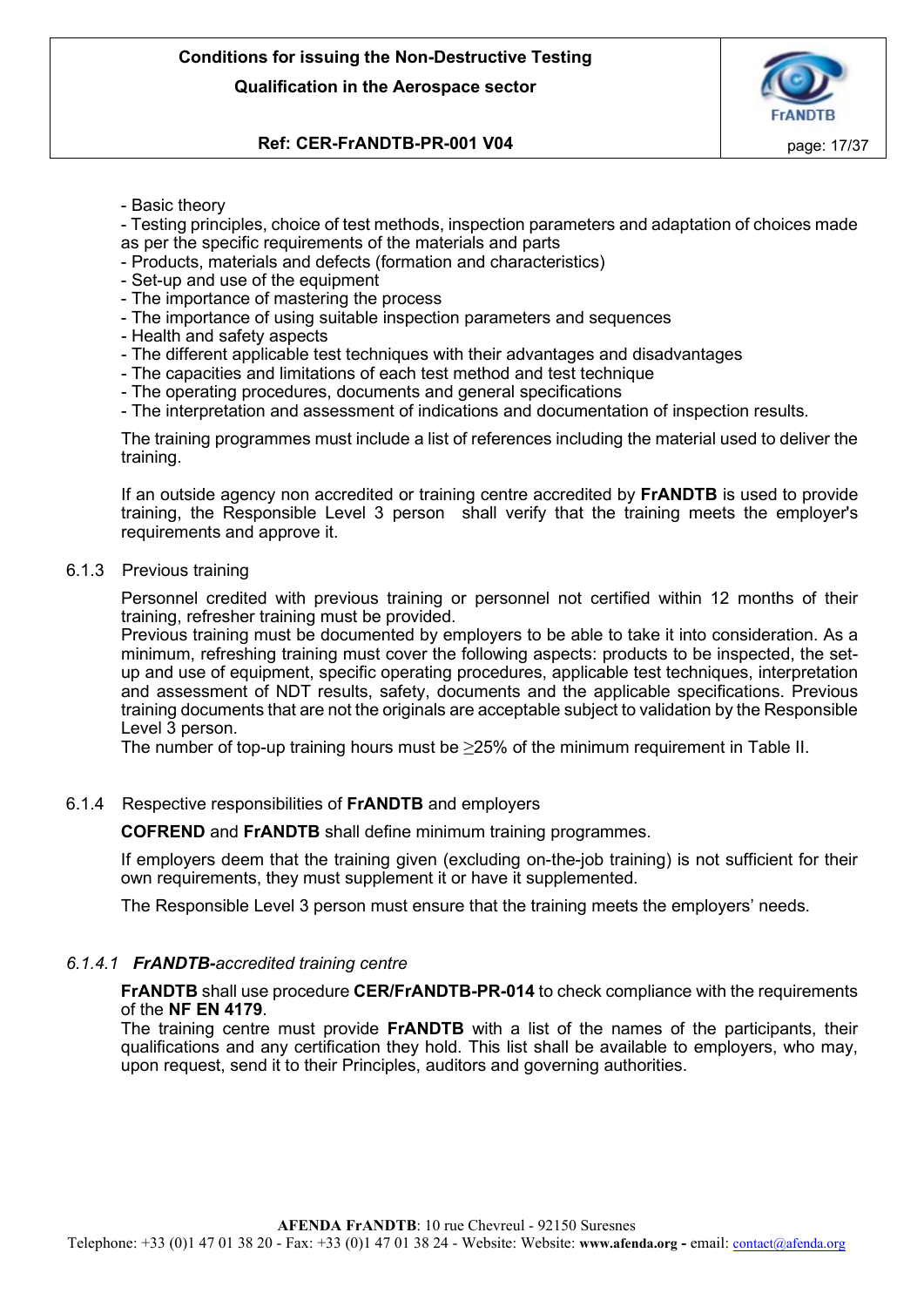

# **Ref: CER-FrANDTB-PR-001 V04 page: 18/37**

## <span id="page-17-0"></span>**6.2 Professional experience**

As a reminder, as per the **NF EN 4179**, applicants for level 1, 2 or 3 certification must have enough practical experience to ensure they are able to perform the tasks corresponding to the certification level applied for. The minimum experience requirements for level 1 and 2 agents are indicated in Table III, whilst the requirements for level 3 agents are defined in Table IV.

If a test method is added, Table III will be supplemented, specifying the number of hours based on the requirements for a test method of similar complexity.

On-the-job training may only be counted in the experience period if the following two conditions are met:

- Training is given by personnel certified as per the **NF EN 4179**

- The Written Practice authorises this practice.

For trainees gaining experience, documentation shall be available for review to indicate individual, date, description of activity within the test method, hours, and certified personnel providing direct observation.

## <span id="page-17-1"></span>6.2.1 Previous experience

As a reminder, as per the **NF EN 4179**, the experience gained by an applicant with a previous employer must be documented and approved by the Responsible Level 3 person.

## <span id="page-17-2"></span>6.2.2 Equivalent experience

As a reminder, as per the **NF EN 4179**, for personnel qualified based on other programmes, previous experience must be documented and its equivalence with the requirements of Tables III or IV must be determined by the Responsible Level 3 person.

| <b>Experience in hours</b> |                                                                  |     |                                                                       |                                                                       |  |
|----------------------------|------------------------------------------------------------------|-----|-----------------------------------------------------------------------|-----------------------------------------------------------------------|--|
| Test<br>method             | Level 1<br><b>Test technique</b><br>(Experience as a<br>trainee) |     | Level <sub>2</sub><br>(experience as a<br>certified level 1<br>agent) | Level 2<br><b>Direct access</b><br>(without level 1<br>certification) |  |
| <b>PT</b>                  | <b>AT</b>                                                        | 130 | 270                                                                   | 400                                                                   |  |
| <b>MT</b>                  | AT                                                               | 130 | 400                                                                   | 530                                                                   |  |
| <b>ET</b>                  | AT                                                               | 200 | 600                                                                   | 800                                                                   |  |
|                            | Film or non-film                                                 | 200 | 600                                                                   | 800                                                                   |  |
| <b>RT</b>                  | Film and non-film                                                | 220 | 780                                                                   | 1000                                                                  |  |
| <b>UT</b>                  | AT                                                               | 200 | 600                                                                   | 800                                                                   |  |
| <b>IRT</b>                 | AT                                                               | 200 | 400                                                                   | 600                                                                   |  |
|                            | GT                                                               | 100 | 300                                                                   | 400                                                                   |  |
| LT.                        | <b>VP</b>                                                        | 100 | 300                                                                   | 400                                                                   |  |
| <b>ST</b>                  | AT                                                               | 200 | 600                                                                   | 800                                                                   |  |

## **TABLE III: MINIMUM EXPERIENCE REQUIREMENTS FOR LEVELS 1 & 2**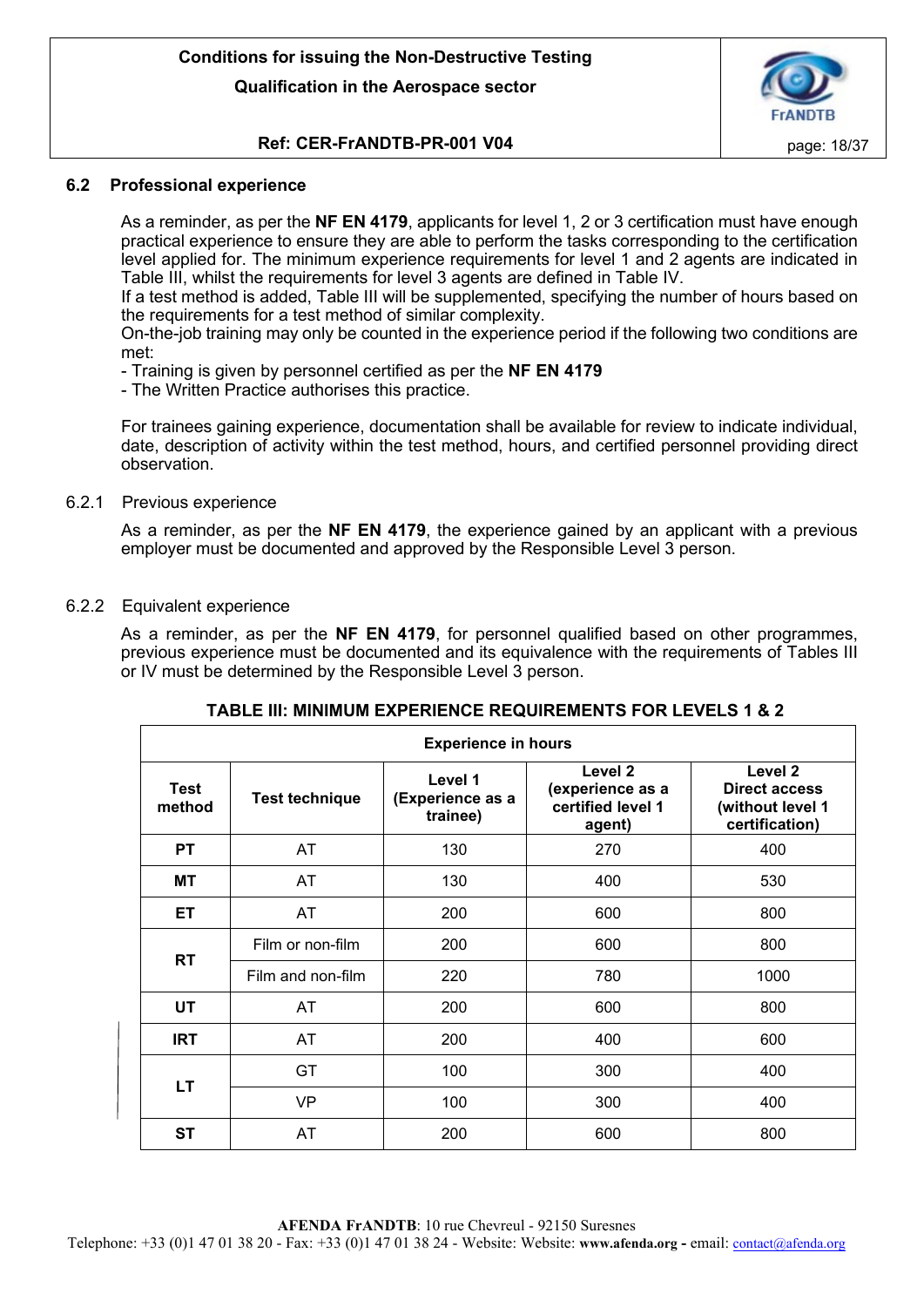

# **Ref: CER-FrANDTB-PR-001 V04 page: 19/37**

# **TABLE III A: ADDITIONAL EXPERIENCE HOURS IN RT IN THE MISSING TEST TECHNIQUE FOR GOING FROM FILM OR NON-FILM TO FILM AND NON-FILM FOR PERSONNEL CERTIFIED AS PER NF EN 4179**

| Level 1 | Level 2 | Level 1 to level 2<br>Film and non-film |
|---------|---------|-----------------------------------------|
| 20      | 200     | 800                                     |

# **TABLE IV: MINIMUM EXPERIENCE REQUIREMENTS FOR LEVEL 3**

| Institute or university                                                                                                          | Have been level 2 certified for<br>at least |  |
|----------------------------------------------------------------------------------------------------------------------------------|---------------------------------------------|--|
| A levels, A-level equivalent or less                                                                                             | 4 years                                     |  |
| Two-year higher education qualification in a scientific or<br>industrial domain                                                  | 2 years                                     |  |
| Degree or engineering qualification in a scientific or industrial<br>area                                                        | 1 year                                      |  |
| Note: 240 additional hours of experience in RT in the missing test technique to go from film or<br>non-film to film and non-film |                                             |  |

# <span id="page-18-0"></span>**7 EXAMINATIONS**

The application folder shall be created as per procedure **CER-FrANDTB -PR-004** on the certification management software.

In particular, the following items must be included:

- Employer's Written Practice
- Employer's nomination letter for the Responsible Level 3 person
- Sight test certificate dating back to less than a year before the examination date
- Work ethics commitment (forms 3 and 3bis)
- Training certificate or, if not, invitations.

Application eligibility is established by **FrANDTB** upon reviewing the folder.

The official language is French. However, foreign applicants may take the examination in English. The use of another language is subject to acceptance from **FrANDTB**.

The examinations for applicant technical qualifications include a general examination, a specific examination and a practical examination for each test method in which the applicant is to be certified. Verbal translation (interpreting) of the written examinations is not permitted.

As per Table V, a sight test is to be performed prior to the initial qualification of the applicant and periodically thereafter, and must be valid at the time of sitting the exam.

Additional requirements may be foreseen when drafting the Written Practice for the member company, in particular to meet the applicable legislative conditions (e.g. ionising radiation). Applicants for the Radiography test method must have had radiation protection training. The questions asked in the general examination are available from **COFREND**. The questions used for the specific examination and the checklist used for the practical examination shall be available at **FrANDTB** for review by the employers or their customers upon written request. The duration of the general and specific written examinations is limited to 3 hours maximum, under the responsibility of the Accredited Examination Centres. The examination topics and samples shall be available to applicants during the examination only.

# **AFENDA FrANDTB**: 10 rue Chevreul - 92150 Suresnes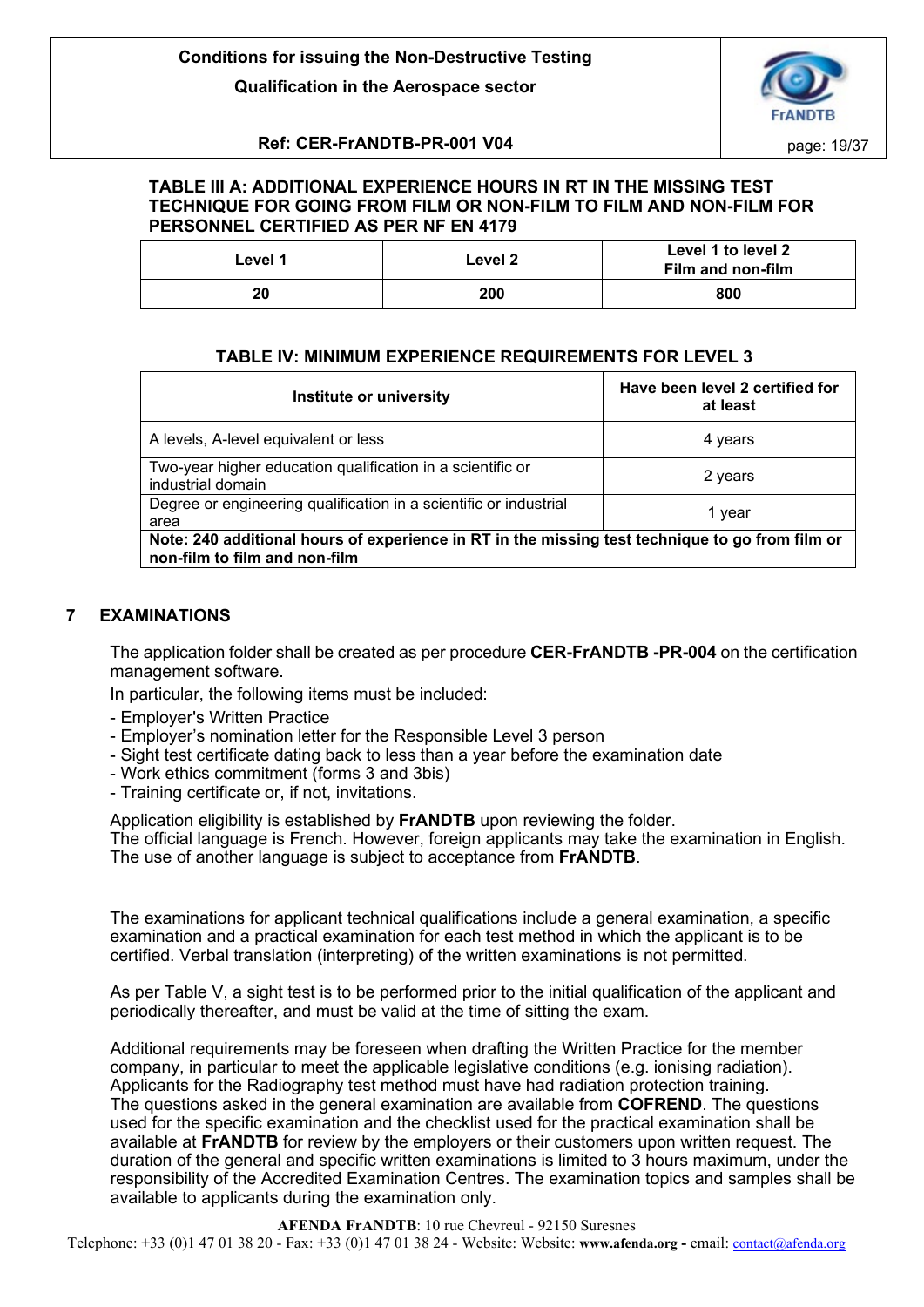

# **Ref: CER-FrANDTB-PR-001 V04 page: 20/37**

# <span id="page-19-0"></span>7.1.1 Vision

For trainee, level 1, 2 and 3 personnel, the sight test must prove that applicants have good near vision and a perception of colours that meet the requirements of Table V. The near sight test must be performed annually and the check of colour perception must be performed at least every 5 years and prior to starting a trainee activity. The check must be performed by trained personnel designated by the Responsible Level 3 person or by qualified medical personnel. Any limitations in colour perception must be assessed by a Responsible Level 3 person prior to certification and prior to starting a trainee activity, and the result of the assessment must be recorded in writing.

It is the employer's responsibility to organise this examination with respect to the years between certification and re-certification. The most recent certificate is to be included in the certification folder in the employer's possession.

If there is a change to the sight test result for a certified agent, employers are responsible for updating the certification documents. When vision correction is required to pass the sight test, the vision correction must be used during all inspection operations.

| <b>EXAMINATION REQUIREMENTS</b>                                                                                |                                                                                                                                                                      |  |
|----------------------------------------------------------------------------------------------------------------|----------------------------------------------------------------------------------------------------------------------------------------------------------------------|--|
| Near vision (Select one)                                                                                       | - TUMBLING E as per ISO 18490<br>- or SNELLEN 20/25 at a distance of 41 cm +2/-3 cm <sup>*</sup><br>- or JAEGER No. 1 at a distance of at least 30.5 cm <sup>*</sup> |  |
| Colour perception                                                                                              | Personnel must be able to distinguish and differentiate between the<br>colours used in the applicable process.<br>Tests advised: Full ISHIHARA or FARNSWORTH D15     |  |
| *In at least one eye, natural or corrected.<br>Simulated vision test and distance is not permitted on Visotest |                                                                                                                                                                      |  |

#### **TABLE V: VISION REQUIREMENTS**

## <span id="page-19-1"></span>7.1.2 General

The general examination is a written "closed book" test, without a programmable calculator and has multiple choice questions (**MCQs**) covering all knowledge for the test method in question. For level 3, the examination includes multiple choice questions (**MCQs**) covering all additional knowledge for four other Level 2 test methods.

## **Levels 1 & 2:**

## **TABLE VI A**

| <b>Nmp</b><br>Technical knowledge on the materials, products and processes used in the<br>aerospace industry | 10 questions |
|--------------------------------------------------------------------------------------------------------------|--------------|
| Ng 2 - General level 1 or 2 knowledge of the test method applied for                                         | 40 questions |
| Key:<br><b>Nmp:</b> Score for Materials and Products<br>Ng 2: General score for Level 1 or 2                 |              |

Applicants with valid Level 1 or 2 certification as per ISO 9712 issued by **COFREND** may use the grades obtained in the general examination (Ng 2) except for the RT test method.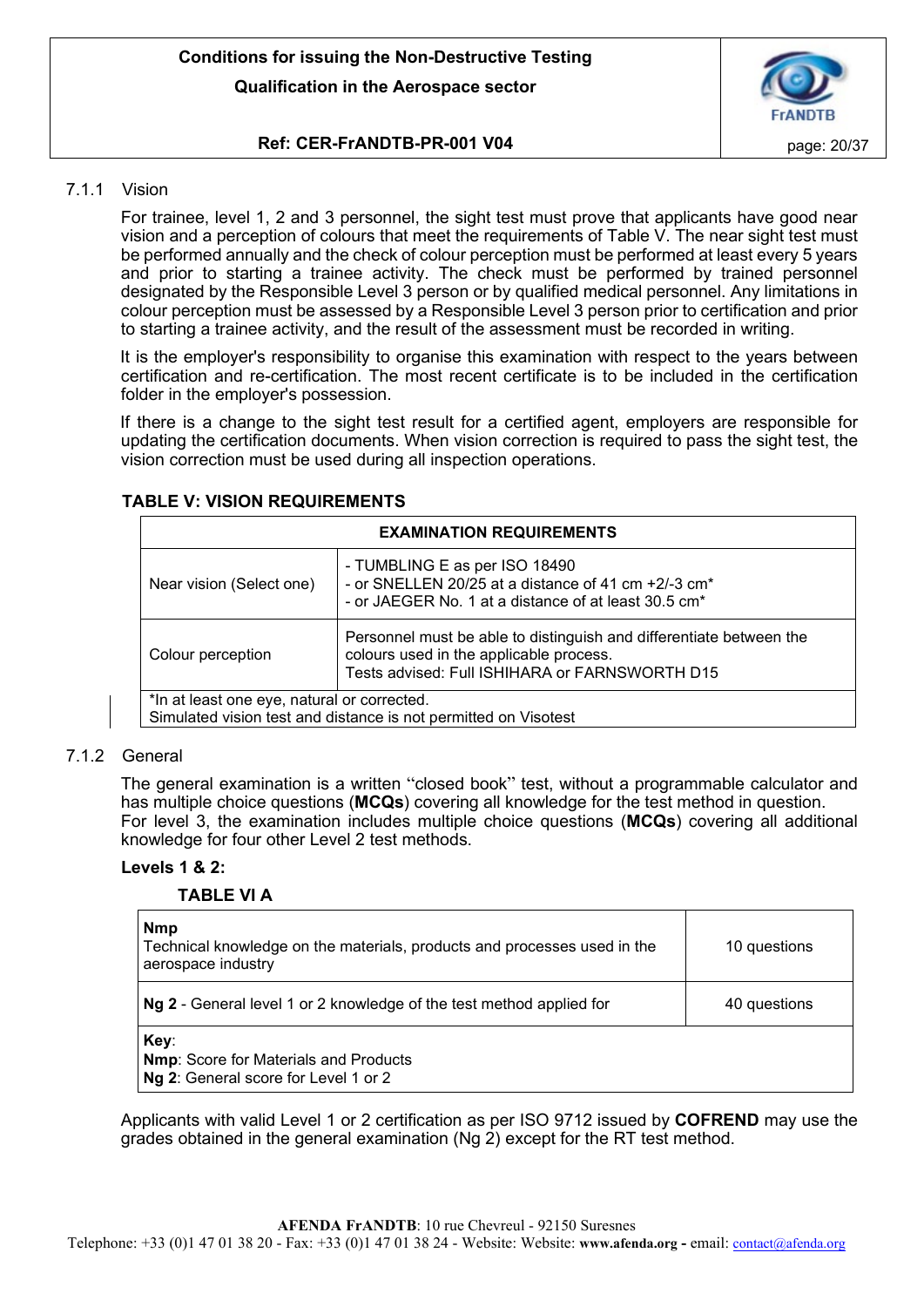

# **Ref: CER-FrANDTB-PR-001 V04 page: 21/37**

# **Level 3**:

The general examination must include **110 questions** distributed as per Table VI B:

# **TABLE VI B**

| Nmp:<br>Technical knowledge on the materials, products and processes used in the<br>aerospace industry by test method.                                                          | 10 questions                 |
|---------------------------------------------------------------------------------------------------------------------------------------------------------------------------------|------------------------------|
| $Nq$ 3:<br>General level 3 knowledge of the test method applied for                                                                                                             | 40 questions                 |
| Ng 2.1, Ng 2.2, Ng 2.3 and Ng 2.4:<br>General level 2 knowledge for 4 other test methods amongst those cited in<br>paragraph 1.3, including at least one volumetric test method | 60 questions $(4 \times 15)$ |
| Key:<br><b>Nmp:</b> Score for Materials and Products<br>Ng 3: General score for Level 3<br>Ng 2.1, Ng 2.2, Ng 2.3 and Ng 2.4: Additional General score for Level 2              |                              |

Applicants with valid level 3 certification as per ISO 9712 issued by **COFREND** may use the grades obtained in general examinations Ng 3, Ng 2.1, Ng 2.2, Ng 2.3 and Ng 2.4*.* **FrANDTB** L3 certified agents may use the grades obtained - Nmp, Ng 2.1, Ng 2.2, Ng 2.3 and Ng 2.4

## <span id="page-20-0"></span>7.1.3 Specific

The specific exam is a written "open book" test and covers the requirements and the use of specifications, codes, documents, equipment, product knowledge and operating procedures. It covers all test techniques of the test method applied for, as defined in paragraph 3.31 and all areas of activity in paragraph 3.5, which are compatible with the test method.

At least 30 multiple choice questions (**MCQs**), corresponding to the required qualification level, drafted by **FrANDTB**, shall be used for the specific examination (spe) for levels 1, 2 and 3. Documents, such as specifications, tables and formulae shall be provided to the applicants if necessary.

## <span id="page-20-1"></span>7.1.4 Practical

During the practical examination, applicants must demonstrate their ability to perform the tasks that are typical of those they perform in their work (at least main area of activity and level of qualification). The candidate shall not be familiar with the examination parts and the location of the defects discontinuities located therein.

The examination covers all test techniques in the test method applied for, unless employers expressly ask to waive one or more of these test techniques.

A test technique that is not initially applied for may be requested later as per paragraph 7.2.4.

Checklists covering the subjects set out in the sub-paragraphs below must be developed by the examination centre examiners to ensure suitable coverage and help with running and grading the examination. The examination centres must also define and document the way in which the results obtained by the applicants must be documented (e.g. mapping of the part, drawings, sketches, written descriptions, etc.).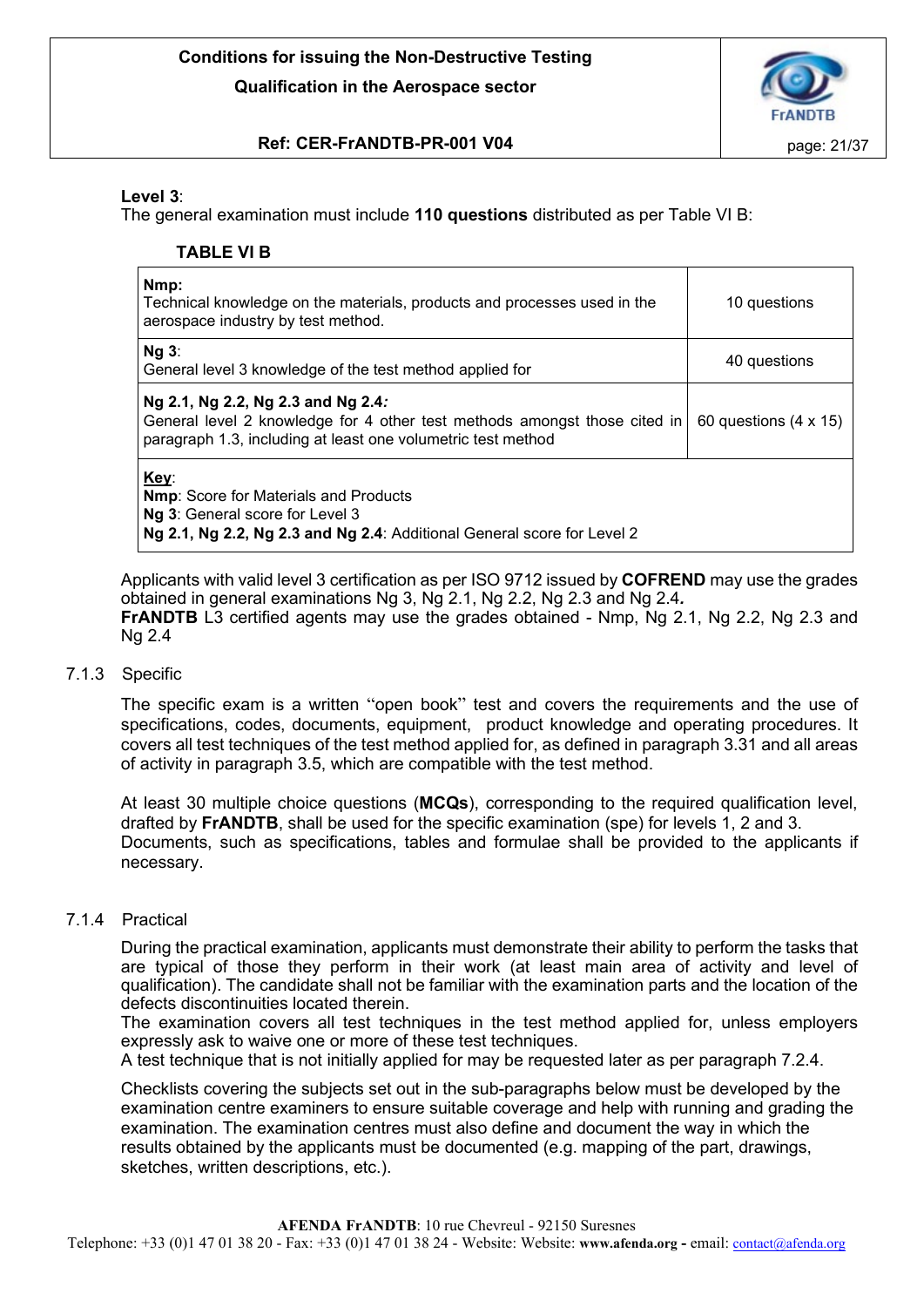

# **Ref: CER-FrANDTB-PR-001 V04 page: 22/37**

# <span id="page-21-0"></span>*7.1.4.1 Level 1*

Applicants must demonstrate their capacity to use written work instructions: they must check that the system and its accessories are operating correctly and inspect at least one sample for each test technique in which they are applying for certification.

At least two test samples must be processed, inspected, interpreted and assessed in the test method applied for. The test samples must be as per the definition in paragraph 3.6 and must be of a different configuration. The position and severity of any discontinuities must not be obvious to the applicant. The results must be documented by the applicant.

At least one test sample must be representative of the applicant's main area of activity.

The checklist used by the accredited examination centre for grading shall cover skills in:

- The use and set-up of the equipment and its accessories
- Thorough compliance with the written instruction
- The interpretation and assessment of indications
- Documentation of the results.

The duration of the practical examination recommended by **FrANDTB is defined in form CER-FrANDTB-FO-069**.

# <span id="page-21-1"></span>*7.1.4.2 Level 2*

Applicants must demonstrate their ability by inspecting at least two test samples with different configurations for each test method, with at least one test sample for each test technique in which the applicants are applying for certification. When a single equipment configuration must be inspected during certification, both test samples may have the same configuration. The test samples must be as per the definition in paragraph 3.6 and representative of the main area of activity. Test samples without discontinuities may be included in the subjects for examinations with more than two test samples. Applicants must document the NDT results as per the applicable acceptance criteria. The checklist must include the ability to use and calibrate equipment and materials, observe procedure details, interpret and assess the indications fully and accurately and, if applicable, specify the ability to create Data Sheets.

Applicants shall use a general procedure to draft a Data Sheet that can be used by a level 1 agent for the sample in their main area of activity.

The aim of the Data Sheet is to define specific instructions on how to inspect a sample:

- The definition (choice) of equipment
- The inspection parameters (calculations to be provided if applicable)
- Calibration (diagram, representation of signals, etc.)
- Performance of the inspection
- The test methodology and the indication sizing principle
- The acceptance criteria (to be redrafted from the general procedure provided)
- Characterisation of the indications (nature and type)
- The report on the indications (location, report on the drawing/diagram, Conforming/Non-Conforming)
- Report

The checklist used by the accredited examination centre for grading shall cover skills in:

- The use and set-up of the equipment and its accessories
- Stringent compliance with the procedures
- Relevance of the interpretation and assessment of indications
- Documentation of the results
- Full, accurate drafting of written instructions.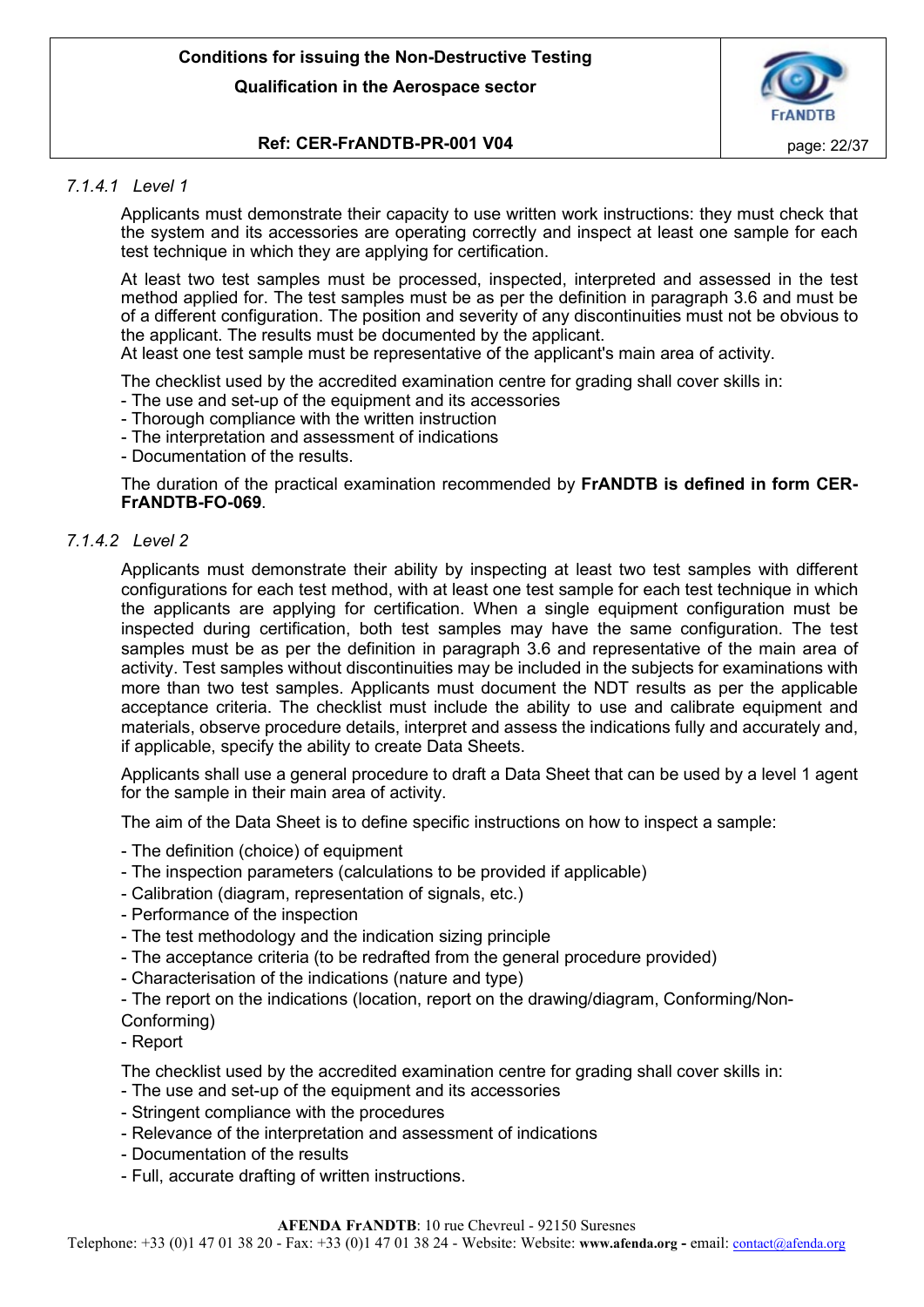

# **Ref: CER-FrANDTB-PR-001 V04 page: 23/37**

The duration of the practical examination recommended by **FrANDTB is defined in form CER-FrANDTB-FO-069.**

# <span id="page-22-0"></span>*7.1.4.3 Level 3*

Applicants must demonstrate their skills by preparing an NDT procedure and a Data Sheet technical instruction (see paragraph 7.1.4.2) as per the requirements of aerospace industry employers. They must justify their choices (resources, test methods, test techniques, etc.) and create the work instruction for use by a level 1 agent in the test method applied for.

The checklist must cover the technical and industrial relevance of the procedure and the Data Sheet (see paragraph 7.1.4.2) prepared by the applicant.

The practical exam results must be documented.

The duration granted for the practical test is five hours.

## **Inspection option for usual test methods:**

- The inspection option is an obligation, if the agent carries out inspections on aircraft parts, carrying out the release of parts.The inspection option in the desired test technique(s) is/are to be carried out before the expiry date of level 3, the validity period is 5 years in all cases.

# <span id="page-22-1"></span>**7.2 Organisation of examinations**

During the examination, applicants must carry valid proof of identity and an official invitation to the examination. These must be presented upon a request from the examiner or a monitor.

A work plan is sent to the applicants to ensure the tests run smoothly.

All questions are multiple choice or true/false types.

The level 1 and 2 exams or the inspection option are conducted by examination centres accredited by **FrANDTB** as per procedure **CER-FrANDTB -PR-003.** The organisation and grading for level 1 and 2 examinations or the inspection option are under the responsibility of an **FrANDTB** level 3 agent acting as official examiner:

- Designated by the manager of the accredited examination centre that uses the services

- In the test method under examination
- **Certified**: level 2 or inspection option in the applicant's examination test technique

- **Having been**: certified in level 2 or inspection option in the applicant's examination test technique.

The examination jury is composed of the examination centre manager and the examiner(s) in charge of the applicants.

The organisation and grading of level 3 examinations are the responsibility of **FrANDTB**, who designates the chair of the jury, the supervisor and the **FrANDTB** level 3 agents in charge of grading the examinations.

A level 3 agent must not be the only examiner for the applicants under their line management or who they have personally trained for the examination in question. Under no circumstances may an exam be organised by an agent themselves or their subordinates.

Any applicants who, during the exam, do not comply with the rules or act fraudulently or are complicit in such acts, must be excluded from the rest of the tests. Applicants must wait at least a year before being able to take the examination again.

Any incident such as the use of questionnaires, inspection instructions, materials, parts or nonconforming products must be subject to a report created by the examiner and sent to the examination jury during the final deliberation.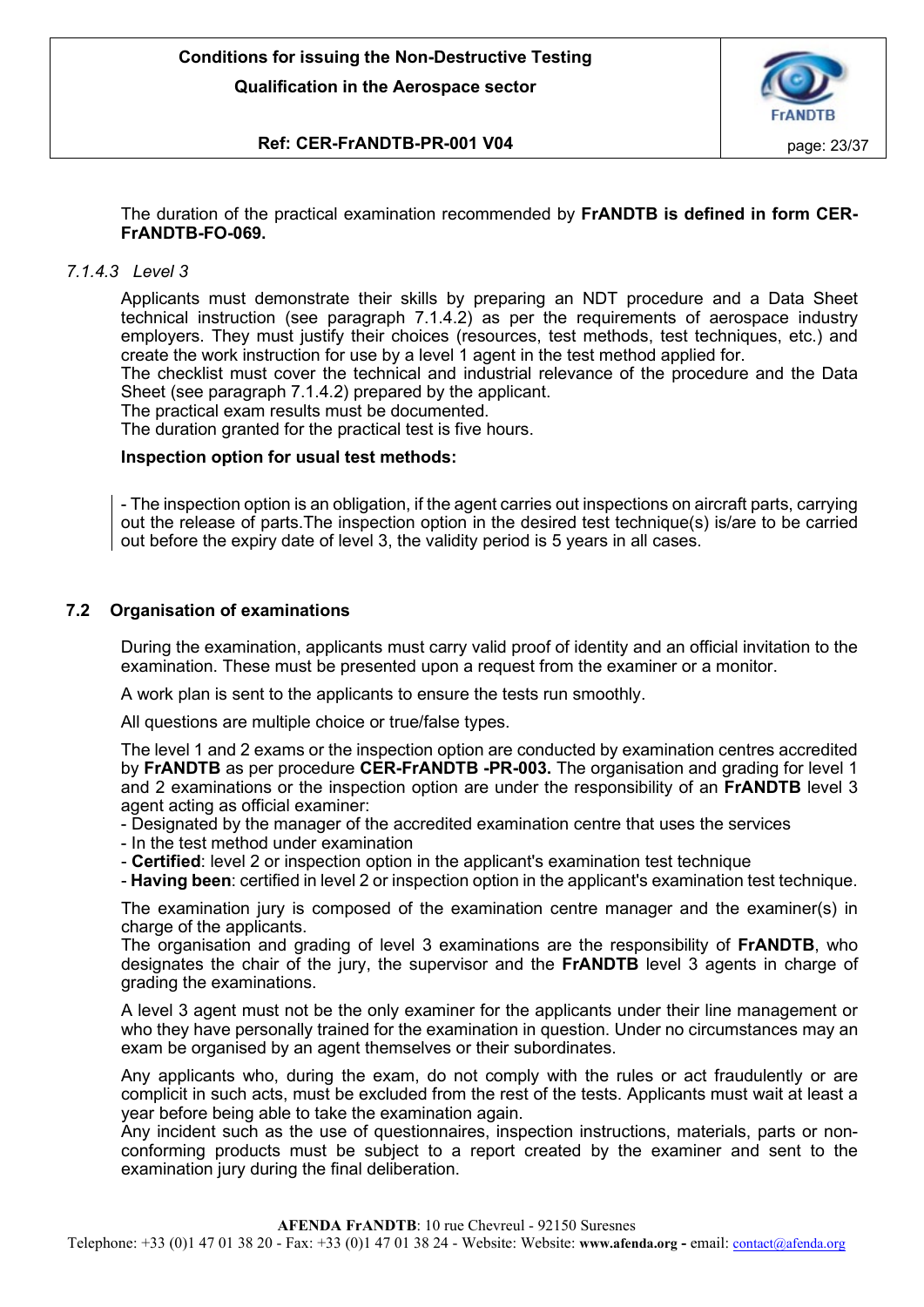

# **Ref: CER-FrANDTB-PR-001 V04 page: 24/37**

# <span id="page-23-0"></span>7.2.1 Grading

# <span id="page-23-1"></span>*7.2.1.1 Levels 1 & 2*

The "general examination" written tests are assessed by comparing the applicant responses to the correct answers for each question, approved by the **COFREND**.

The "specific examination" written tests are assessed by comparing the applicant responses to the correct answers for each question, approved by **FrANDTB**.

Each correct response is worth 1 point and the grade allocated to the test is equal to the sum of the points obtained. For the final calculation, the grade for each test is expressed out of 100.

**The grade from the practical test** takes account of the following operations:

- 1) Knowledge of the systems (implementation, functions, verification and configuration)
- 2) Implementation of the inspection test method:
	- Visual examination and preparation of samples
		- Detection of indications and their interpretation (position, size and dimensions)
		- The assessment of results as per acceptance criteria.
- 3) Inspection report
- 4) Reconditioning further to inspection (demagnetisation, cleaning and protection)

For level 2 applicants:

- 5) Knowledge on the metal for the samples to be inspected
- 6) Drafting of a work instruction for level 1 agents.

Details on the points allocated to each operation are provided in the following table:

| able: | VII |
|-------|-----|
|-------|-----|

| Grading of the practical test                                                                                     | Level 1 | Level 2 |
|-------------------------------------------------------------------------------------------------------------------|---------|---------|
| Knowledge of equipment and products                                                                               | 20      | 10      |
| Preparation - Configuration - Performance of inspection<br>Operations after inspection<br>Possible oral questions | 35      | 15      |
| Detection, interpretation and assessment of indications - Report                                                  | 45      | 35      |
| Written instruction for level 1                                                                                   |         | 40      |

All examination grades must have the same weighting coefficients to determine the end grade.

## <span id="page-23-2"></span>*7.2.1.2 Level 3*

Each part of the general examination must be graded separately. Certified agents changing industrial sector retain the benefits of certain grades.

The "general examination" written tests are assessed by comparing the applicant responses to the correct answers for each question, approved by the **COFREND**.

The "specific examination" written tests are assessed by comparing the applicant responses to the correct answers for each question, approved by **FrANDTB**.

Each correct response is worth 1 point and the grade allocated to the test is equal to the sum of the points obtained.

The practical test is corrected by two level 3 examiners, comparing the applicant's paper with the correct answer guide created by **FrANDTB**.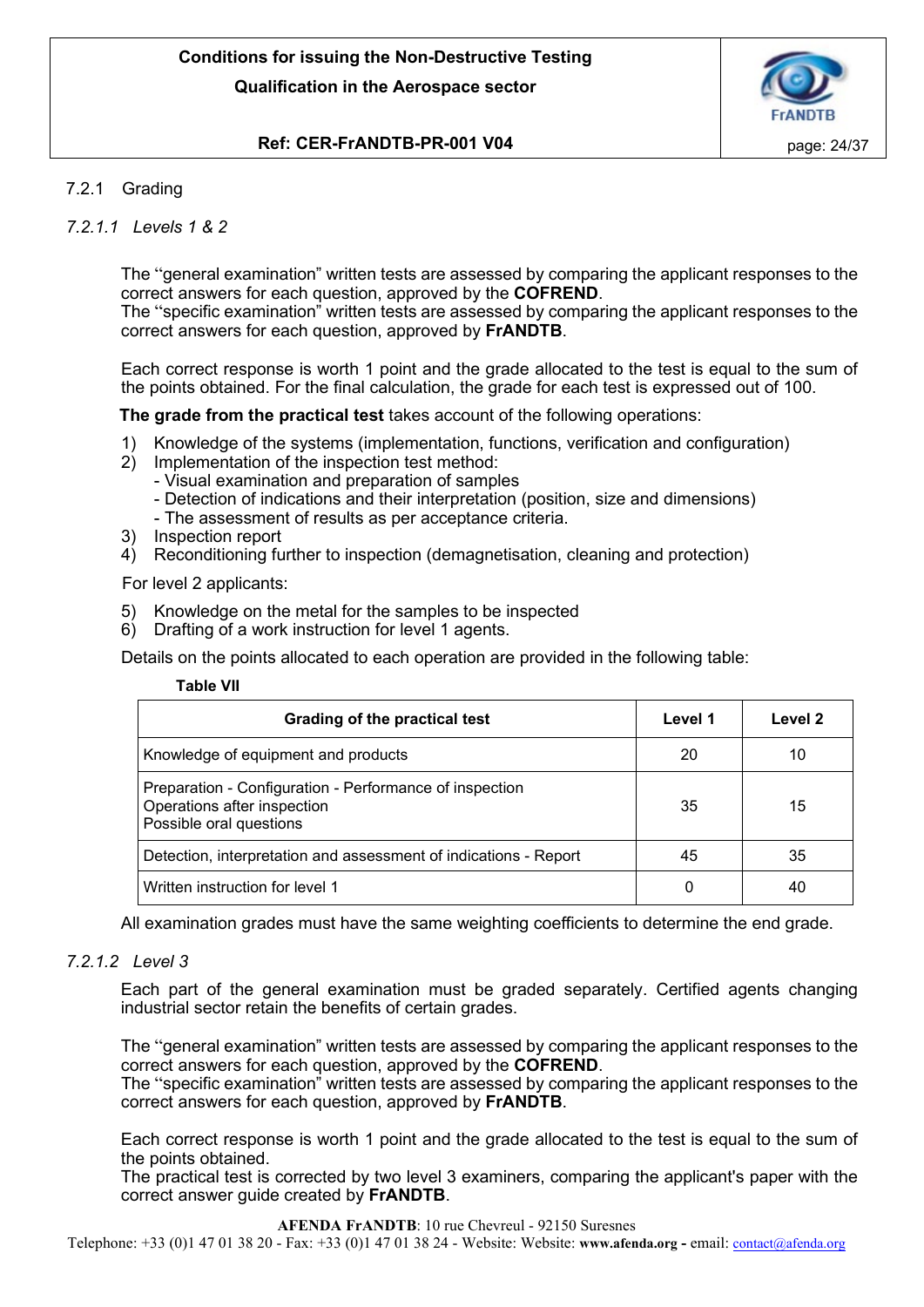

# **Ref: CER-FrANDTB-PR-001 V04 page: 25/37**

Each test is graded out of 100. The sum of the 3 scores (Nmp\*&NG3 + NSpé + NPrat) divided by 3 gives the final score out of 100

All examination grades have the same weighting coefficients to determine the average grade. \*only during the first certification

Scores Ng 2.1, Ng 2.2, Ng 2.2, Ng 2.3 and Ng 2.4  $(4 \times 15 = 60$  questions) are scored out of 100. This score is not included in the calculation of the final score.

# <span id="page-24-0"></span>7.2.2 Examination success criteria

To be eligible for certification:

- Applicants must obtain a final grade of at least 80%

- Applicants must obtain a minimum grade of 70% in the general, specific and practical examinations

- Level 1 or 2 or 3 applicants must find all discontinuities or conditions (e.g. non-conforming thickness, etc.) specified by the accredited examination centre during the practical examination. - Level 2 and 3 candidates must complete a Technical Instruction Sheet(s) allowing the complete control of the part(s), or control area, applicable for a Level 1, if the FIT did not provide the requested inspection and/or did not provide assurance of the conformity or non-conformity of the inspected part, the FIT score would be void making the practical examination eliminatory. - Level 3 candidate must obtain a minimum score of 80% on the Level 2 general examination of the 4 complementary test methods.

# <span id="page-24-1"></span>7.2.3 Re examination

Applicants who do not meet the eligibility criteria in paragraph 7.2.2 **must** receive additional training before retaking the failed examination. Additional training must be documented and be based on the areas where skills or knowledge are lacking. Re-examinations must not use the same subjects and test samples as the initial examination. Re-examinations must include at least 25% new questions.

# *7.2.3.1 Partial*

<span id="page-24-2"></span>Applicants who obtain a final grade lower than 80% in the examination and/or a grade lower than 70% in the general, specific or practical examinations may retry the test(s) defined by the employer's Responsible Level 3 person provided that Re-examinations occur within 12 months of the initial examination.

Applicants who do not fail but who do not detect at least one of the discontinuities specified by the examination centre, and are therefore not eligible for certification, must retry the practical examination.

In the event of failing a re-examination, applicants may retry again, provided they have taken additional documented training for the failed parts. The training certificate must be included in the applicant folder on the certification management software.

Applicants may only retry two re-examination.

## <span id="page-24-3"></span>*7.2.3.2 Total*

Applicants who do not fulfil the criteria in paragraphs 7.2.2 and 7.2.3.1 must apply to take another full examination as per the procedure set out for new applicants.

# <span id="page-24-4"></span>7.2.4 Extension of certification to a new test technique

Applicants must take a practical examination on the new test technique as per paragraph 7.1.4. Applicants must meet the success criteria as per paragraph 7.2.2 with the grades for the latest general and specific tests. If successful, certification is extended to this test technique for the remaining validity period of the current certification (see paragraph 8.5).

#### **AFENDA FrANDTB**: 10 rue Chevreul - 92150 Suresnes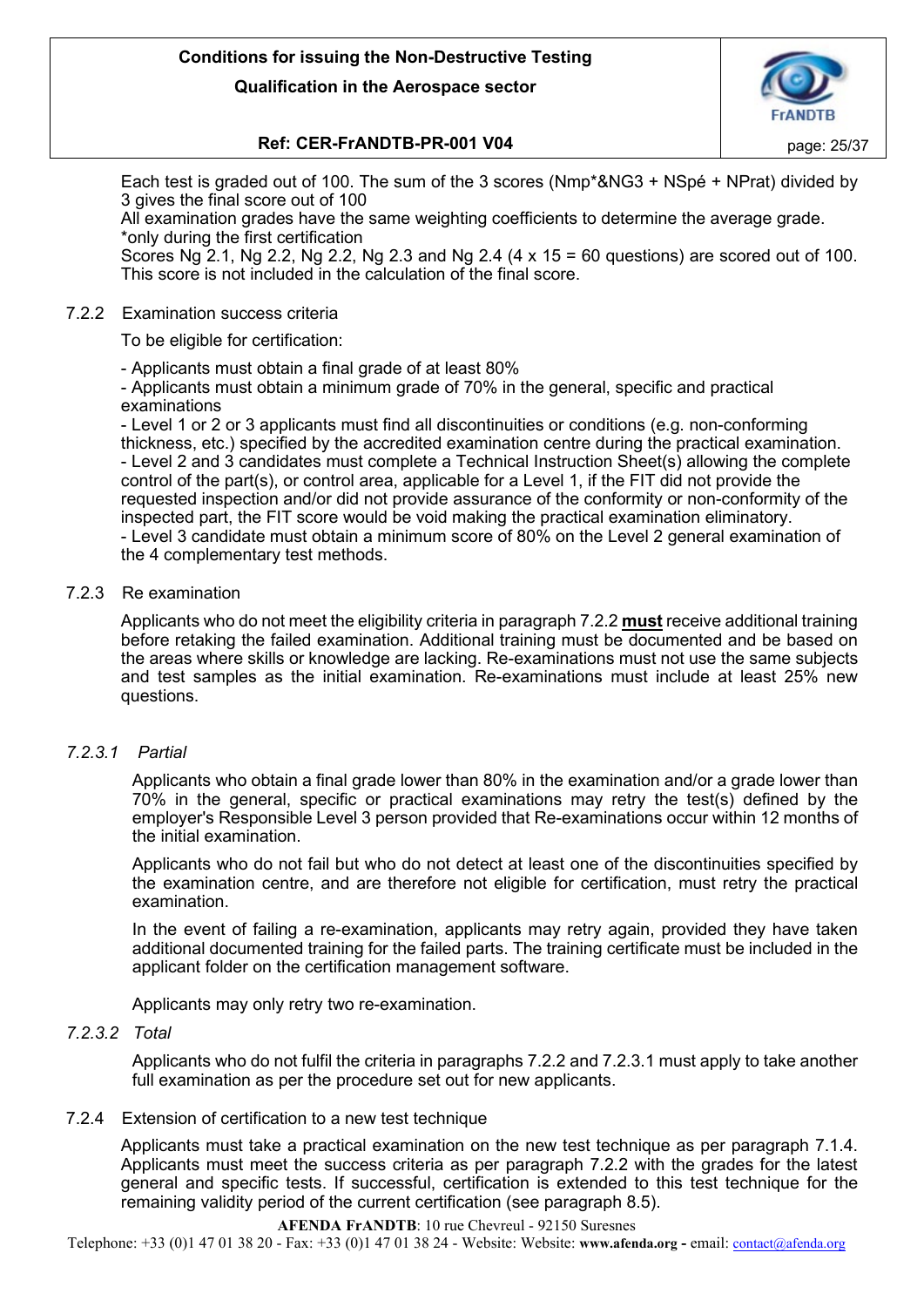

# **Ref: CER-FrANDTB-PR-001 V04 page: 26/37**

# <span id="page-25-0"></span>**7.3 Confirmation and recording of results**

**Level 1 & 2 examination**: the results of the examination are stamped by the jury further to deliberation. The grades obtained for each test are summarised in a form signed by the technical manager of the examination centre. The **examination centre** puts forward the agents who have met the conditions of paragraph 7.2.2 for qualification on the certification management software and sends **AFENDA FrANDTB** the table of results for the examination session. Validation and qualification are declared by **FrANDTB** on the certification management software.

**Level 3 examination**: the results of the examination are stamped by the jury further to deliberation. The grades obtained for each test are summarised in a form signed by the Chair of the **FrANDTB**  Technical Committee or, by delegation, by the vice-chair of the **FrANDTB** Technical Committee. **FrANDTB** endorses the results of the qualification for agents who have met the conditions in paragraph 7.2.2. The **examination centre** puts forward the agents who have met the conditions in paragraph 7.2.2 for qualification on the certification management software**.** Validation and qualification are declared by **FrANDTB** on the certification management software.

Note: Upon a request from the employer, the examination centre may issue a qualification examination success document pending the provision of the certificate.

# <span id="page-25-1"></span>**8 CERTIFICATION**

# **If the FrANDTB examination does not cover all the employer's needs, the Responsible Level 3 person must set up a specific and practical additional examination as per NF EN 4179.**

## <span id="page-25-2"></span>**8.1 General**

Each agent qualified as per the previous paragraphs is eligible for certification.

The various stages of the qualification process are monitored by the various bodies via the on the certification management software

**FrANDTB** creates a document called the "certification document", which must be validated by the employer to issue certification and then sent back to **FrANDTB** via the certification management software.

Examinations (general/Specific/Practical) shall be administered when 100 % of Table III requirements have been completed.

The employer is the sole party responsible for certification as per **NF EN 4179**.

Employers must also issue an operating permit.

Employers must define and provide documented follow-up of skills retention for agents whose duty includes product inspection and/or acceptance at least every 12 months.

The agreed certification date is the qualification confirmation date.

Certification is valid for 5 years, including the level 3 inspection option.

## <span id="page-25-3"></span>**8.2 Administration**

# <span id="page-25-4"></span>8.2.1 Folder

An individual Folder is to be created for each agent including (paper form or digital form on the certification management software)

- A copy of the application folder
- A Data Sheet with the grades obtained for each test
- Changes of employer (if any).

The individual folders are created and archived by the secretariat of **AFENDA FrANDTB**, now in digital form via the certification management software, after the results of the level 1 and 2 agent examinations are sent by the accredited examination centres and **FrANDTB** for level 3 agents.

#### **AFENDA FrANDTB**: 10 rue Chevreul - 92150 Suresnes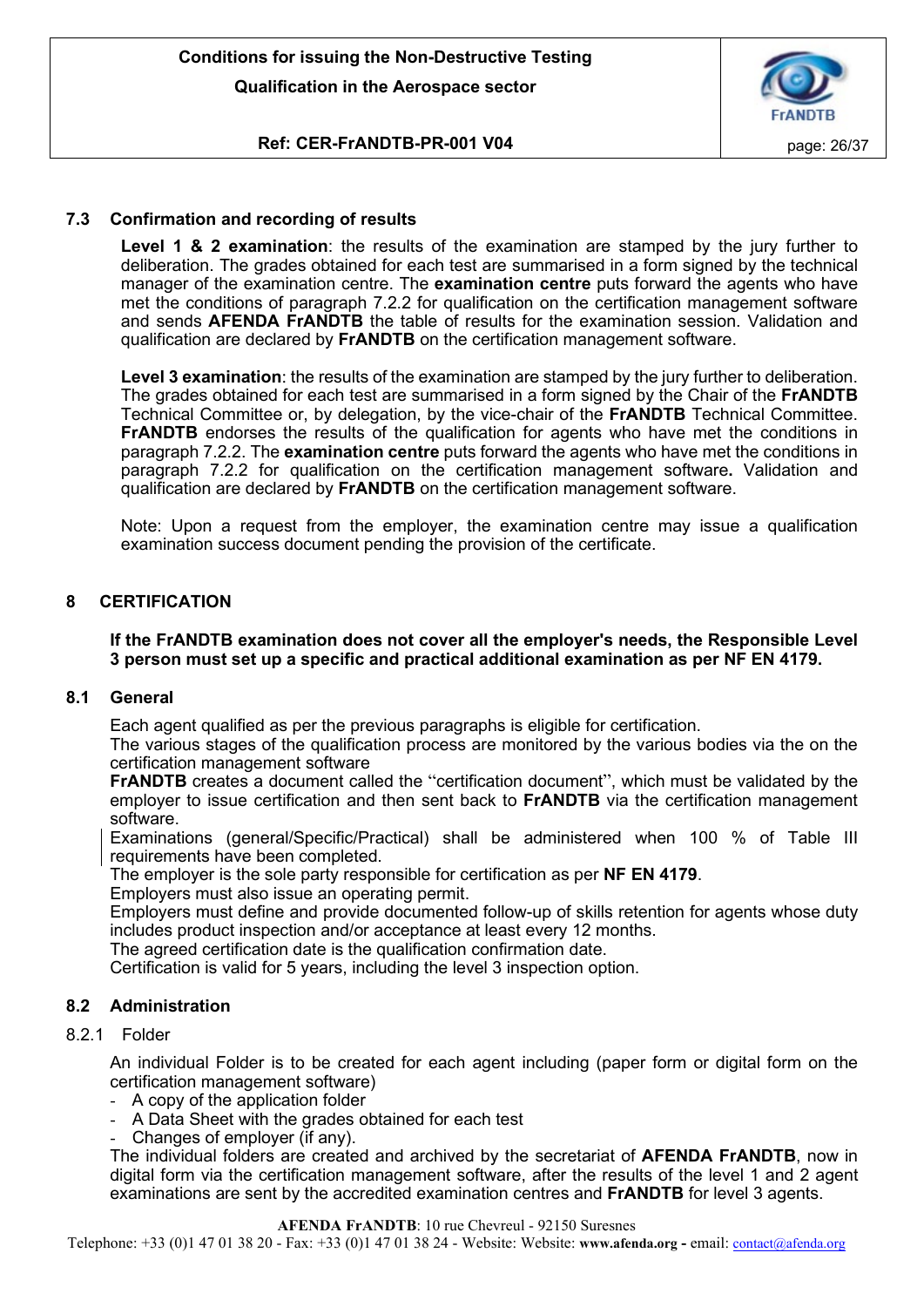

# **Ref: CER-FrANDTB-PR-001 V04 page: 27/37**

In the event of passing the qualifying examination, the company employing the applicant must print the certification (or re-certification) document, sign it and upload it on the certification management software.

In the event of a partial or total failure, a re-examination request must be made via the certification management software (case of registration for a partial or total re-examination, see paragraph 7.2.3 – Re-examination).

All documents may be consulted on the certification management software by the authorised people.

A paper or PDF copy may be extracted by the company employing the applicant.

# <span id="page-26-0"></span>8.2.2 Establishment of the certification document

The certification document is established by the AFENDA **FrANDTB** Secretariat and is accessible on the certification management software.

The employer:

- Archives one of the completed copies in the individual folder of the applicable agent
- Inserts the completed copy (stamped, dated and signed) on the certification management software in the agent's folder for archiving.

The complete certification folder must include:

# **Levels 1 & 2:**

The FrANDTB stamp and the signature of the Chair of the Technical Committee or Vice Chair of the Technical Committee

- Validation by the employer (the employer's stamp, date, name and representative signature) to issue certification and the operating permit as per **NF EN 4179**

- The expiry date.

## **Level 3:**

The **FrANDTB** stamp and the signature of the Chair or Vice Chair of the Technical Committee

- Validation by the employer (the employer's stamp, date, name, and representative signature) to issue certification and the operating permit as per **NF EN 4179**

The expiry date.

A specific certification document is created for level 3 agents if they pass the "Inspection" option.

The certification document is recreated at each re-certification, and the successive documents are kept in the individual folder of the agents by the employer and the **AFENDA FrANDTB** secretariat.

## <span id="page-26-1"></span>8.2.3 Change of employer

Former employers must withdraw certification by crossing out their stamp on the certification document.

The individual folder held by the employer must be given to the agent upon departure or declared on the certification management software (add a contract end date "Modify employment" and inform **AFENDA FrANDTB** via email).

The new employer is required to inform **AFENDA FrANDTB** when a new NDT agent is integrated, after payment of the application fee he will receive a new qualification certificate which he must validate by affixing his stamp, his visa and the date of signature on the certification document.

If the **FrANDTB** examination does not cover all the employer's requirements, the Responsible Level 3 person must set up a specific, additional practical examination as per **NF EN 4179**.

The validity period remains unchanged. Archiving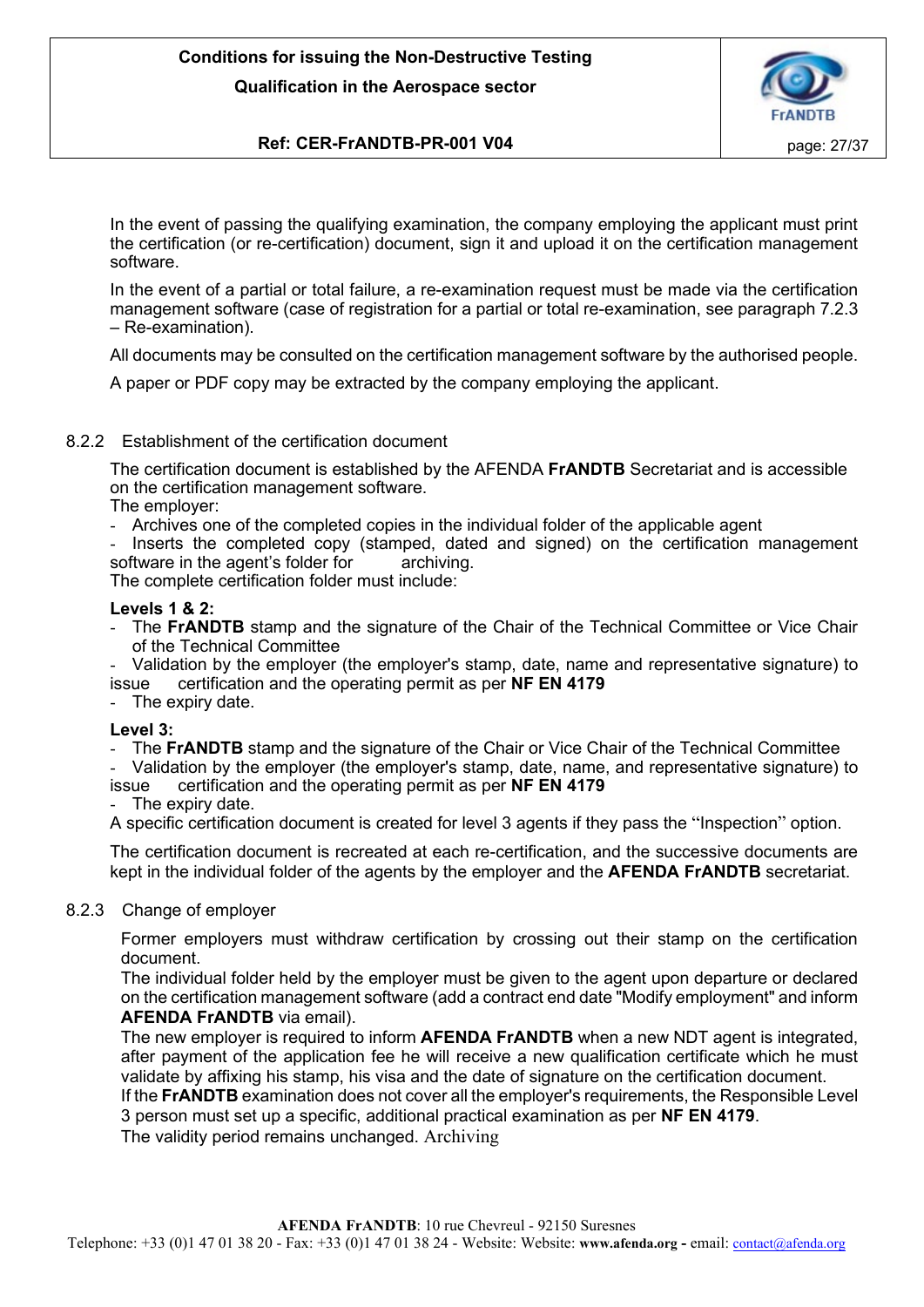

# **Ref: CER-FrANDTB-PR-001 V04 page: 28/37**

# <span id="page-27-0"></span>8.2.4 Archiving

# <span id="page-27-1"></span>*8.2.4.1 Valid*

Employers (E) and/or **FrANDTB** (Fr) must keep and update a personnel certification folder as long as the certification is valid. These folders must be available for audits by customers or authorities. Documents that are archived at **FrANDTB and** on the certification management software, and not with the employers, can be consulted at **FrANDTB** upon a written request from the employer. When leaving an employer, the agent can ask AFENDA FrANDTB for a copy of the elements of his Qualification file.

The folders must, for each valid certification, include at least:

| a | Name of certified agent                                                             | E | Fr | C            |
|---|-------------------------------------------------------------------------------------|---|----|--------------|
| b | Level, test method and test techniques in which the agent is certified              | E | Fr | C            |
|   | Last written and practical examinations                                             |   | Fr |              |
| C | Results and grades from previous FrANDTB examinations                               | Е | Fr | C            |
|   | If Appendix A is used for level 3 re-certification, the documentation proving the   | E | Fr | C            |
| d | points obtained                                                                     |   |    |              |
|   | Summary by FrANDTB of validated points                                              |   | Fr |              |
| е | Date and end of validity of current certification                                   | E | Fr | C            |
| f | Record of all NDT certification previously issued from the current employer         | E | Fr | $\mathsf{C}$ |
|   | Record of training, which identifies the source, type and dates of training as well |   |    |              |
| g | as the course hours, if necessary including top-up training (paragraph 6.1.3) and   | E | Fr | C            |
|   | equivalent training as per paragraph 6.1.4                                          |   |    |              |
|   | Record of experience, including all previous certification from the current and     |   |    |              |
| h | previous employers and, if relevant, experience gained as per qualification         | E | Fr | C            |
|   | programmes other than the FrANDTB one (paragraph 6.2.2), sufficient to prove        |   |    |              |
|   | that the experience requirements for certification have been met                    |   |    |              |
|   | The most recent result of sight and colour perception tests                         | E | Fr | C            |
|   | General training level                                                              | E | Fr | C            |
|   | Copy of the qualification when this notion is used to meet the qualification        | E | Fr | C            |
|   | requirements                                                                        |   |    |              |
| k | The complete certification document                                                 | Е | Fr | C            |
|   | Results of most recent annual proficiency review                                    | E |    |              |
|   | E: Employer                                                                         |   |    |              |
|   | Fr: FrANDTB                                                                         |   |    |              |
|   | C: Certification management software                                                |   |    |              |
|   |                                                                                     |   |    |              |

**FrANDTB** documents are stored electronically on the secure certification management software or under conditions guaranteeing confidentiality and protection against fire and water damage. The list of **FrANDTB** qualified level 1, 2 and 3 agents is available on the **COFREND** and **FrANDTB** websites**.**

# <span id="page-27-2"></span>*8.2.4.2 Expired certification*

At the end of the certification validity period, the applicants' application and written and practical examination folders may be destroyed by **AFENDA FrANDTB** for level 3 agents and by the Examination Centres for level 1 and 2 agents.

**AFENDA FrANDTB** shall retain the summary tables of the examination session results sent by the accredited examination centres for an unlimited period.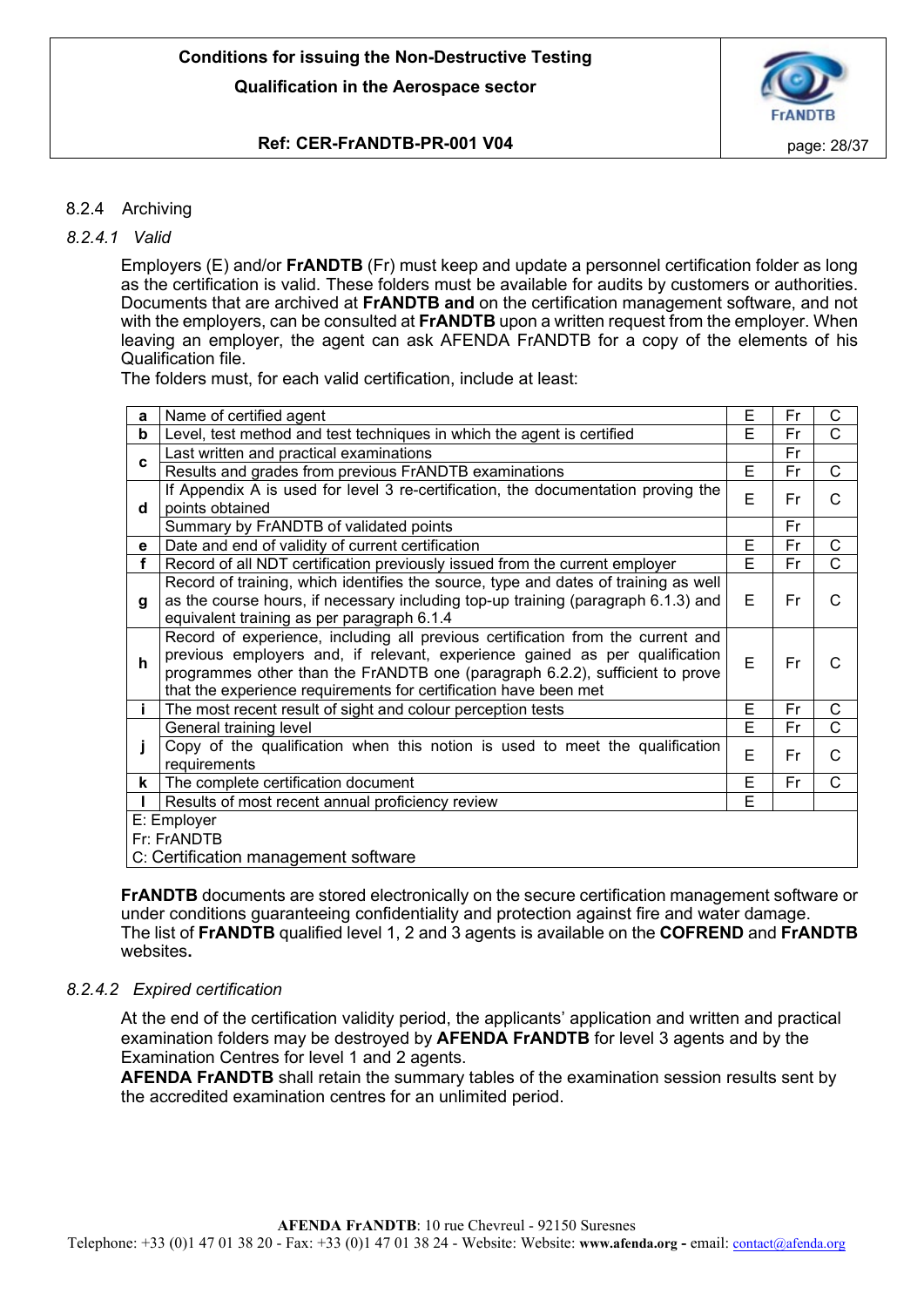

# **Ref: CER-FrANDTB-PR-001 V04 page: 29/37**

# <span id="page-28-0"></span>**8.3 Loss of certification**

# <span id="page-28-1"></span>8.3.1 Expiry

Certification expires when the agent leaves the aerospace sector for another industrial sector or when the certification validity period (specified in paragraphs 8.5 and 8.6) is exceeded, without recertification being issued.

Certification expires at the end of the month in which **FrANDTB** had validated the initial qualification.

The annual sight test and the annual check of skills retention expire at the end of the anniversary date month.

## <span id="page-28-2"></span>8.3.2 Suspension

Certification is suspended when:

- The annual sight test is expired
- The agent has not performed the certified test method for 12 consecutive months
- The agent is observed to be lacking the skills
- The annual proficiency review is expired
- The agent fails the recertification examination.

## <span id="page-28-3"></span>8.3.3 Withdrawal

Certification must be withdrawn in the following cases:

- The agent has not performed the test method in which he/she is certified for 24 consecutive months
- The agent's incompetence or behaviour is observed to be contrary to work ethics
- The agent leaves their employer. If the agent returns to this employer within 24 months certification may be deemed suspended.

The employer must therefore inform **AFENDA FrANDTB** by sending the crossed out certification document.

## <span id="page-28-4"></span>**8.4 Re-establishment of certification**

Certification that has been suspended may be re-established keeping the original validity date.

- a) When the reason for suspensions is rectified and checked:
	- By the employer (sight, interrupted activity, skills retention check)
	- By the Responsible Level 3 person (skills).
- b) By the new aerospace employer (see paragraphs 8.2.3 and 8.3.3).

Certification that has expired may only be re-established via a specific practical & examination equivalent to the initial certification.

Certification that has been withdrawn may only be re-established via a specific practical examination equivalent to the initial certification unless the agent leaves their employer.

If the agent leaves their employer, apply the provisions of paragraph 8.2.3.

The employer must document follow-up of suspensions, withdrawals and expiry and reinstatement.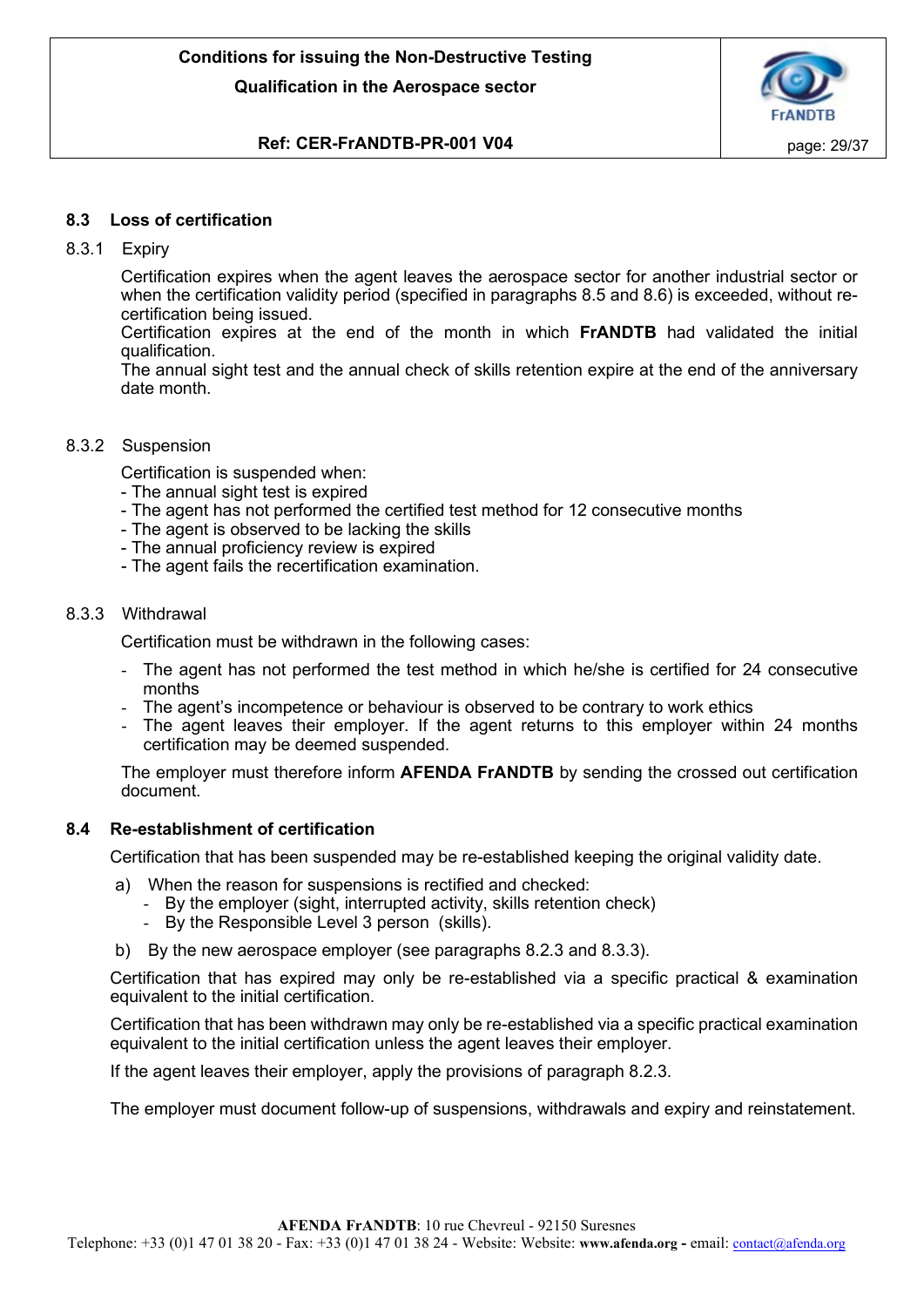

# **Ref: CER-FrANDTB-PR-001 V04 page: 30/37**

# <span id="page-29-0"></span>**8.5 Re-certification of level 1 and 2 agents**

Level 1 or 2 agents must be re-certified every five years. Specific and practical examinations equivalent to those required for initial certification must be given for level 1 and 2 agents.

Examination in the 3 months prior to the expiry date: retention of the initial date  $+5$  years,

Examination before the 3 months prior to the expiry date: the recertification date shall be the examination date with expiry at +5years end of month.

Examination after the expiry date: the recertification date shall be the examination date with expiry at +5years end of month.

The re-certification examination must cover all test techniques in the test method for which the applicant is certified, unless the employer expressly asks to waive one or more of these test techniques.

Note: The Responsible Level 3 person, with the applicant's agreement, can also request a reexamination of the general examination if deemed necessary and described in the employer's Written Practice. A new folder shall be generated and this examination shall be considered initial certification.

It is recommended that employers enter their applicants into top-up training on knowledge before they take the examination.

In the event of failure, certification is immediately suspended as soon as the employer is aware of this.

# <span id="page-29-1"></span>**8.6 Re-certification of level 3 inspectors**

Level 3 personnel must be re-certified every five years.

- a) Recertification must be performed:
- Via points credits as per Appendix 1
- Via specific and practical examinations equivalent to those required for initial certification.
- b) When the duties of an applicant include the inspection and/or acceptance of products, and when the applicant does not have valid FrANDTB level 2 certification at the time of the level 3 examination, the ability to perform such tasks must be demonstrated by taking the level 2 practical examination in the test technique or test techniques applied for as per the requirements of paragraph 7.1.4.2. The results of the practical examination must be documented and lead to the inspection option level 3 in the applied test technique(s).

In the event of failure, certification is immediately suspended as soon as the employer is aware of this.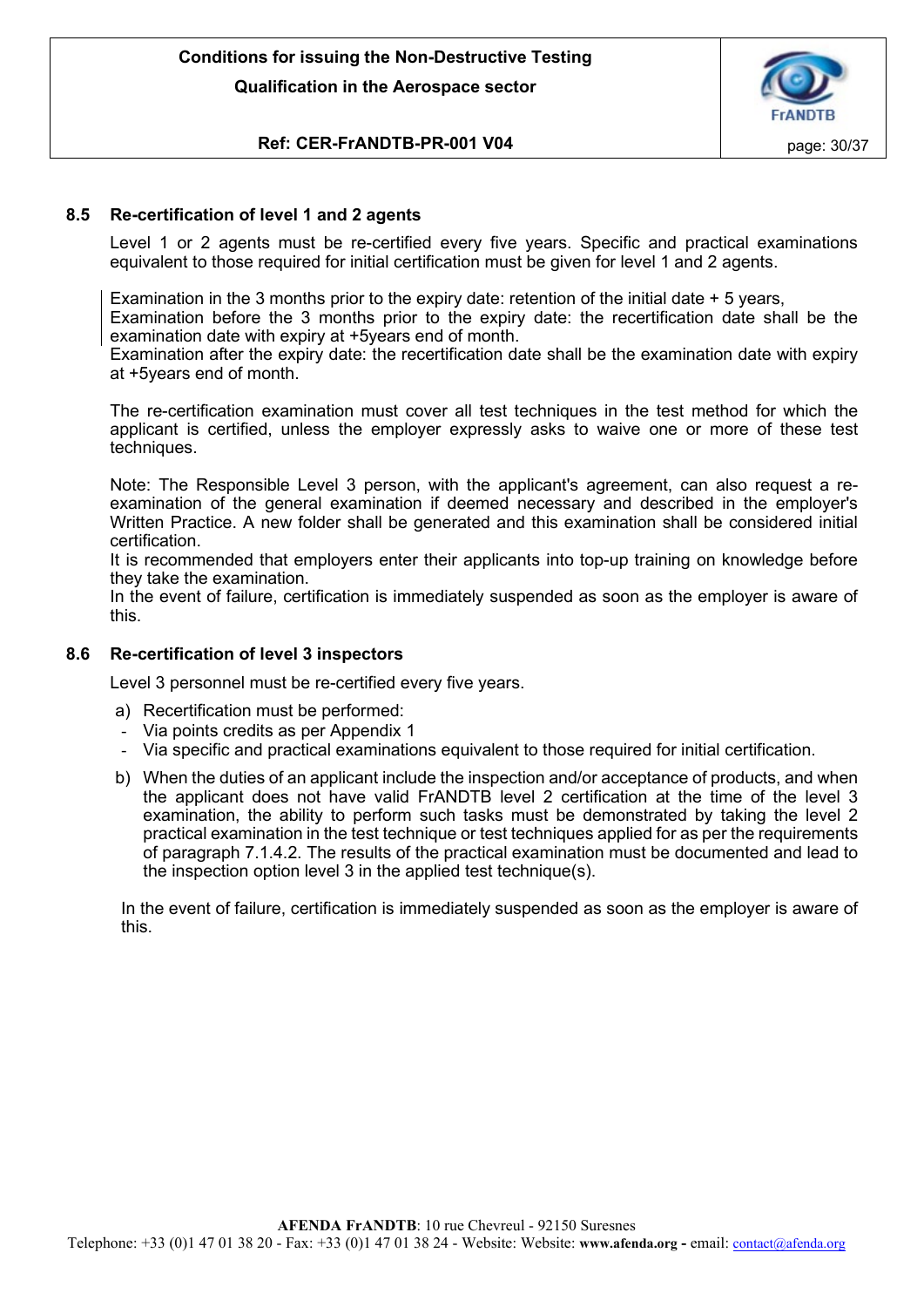

# **Ref: CER-FrANDTB-PR-001 V04 page: 31/37**

# <span id="page-30-0"></span>8.6.1 Administration of re-certification:

At the end of the validity period, the non-destructive testing agent takes a re-certification exam in an accredited examination centre.

An application folder is to be created for the re-certification examination as per procedure **CER-FrANDTB -PR-004** and is to be sent to **FrANDTB**.

In the context of re-certification via points credits, as per Appendix 1, applicants must append proof of points and insert it all on the certification management software with their application folders. The points credit part with the supporting documents shall be examined by two level 3 agents, including at least 1 in the test method applied for. They must be or have been members of the **FrANDTB** Technical Committee or have been part of a Technical Group for the test methods.

Recording the results, creating the certification document and archiving the folders take place as per the conditions for initial certification.

# <span id="page-30-1"></span>**8.7 Annual proficiency review**

The employer shall develop and implement a documented annual process to verify technical proficiency for each test method during the certification cycle for all levels of personnel processing or inspecting products.

# <span id="page-30-2"></span>**9 UNEMPLOYED INSPECTORS**

## <span id="page-30-3"></span>**9.1 Non-certified agent**

It is acceptable for the internal certification procedure and the requirements linked to the employer and the Responsible Level 3 person to be normalised further to the qualification examination. The certification document shall only be issued by **FrANDTB** once it has been demonstrated that all the requirements of this procedure have been met.

## <span id="page-30-4"></span>**9.2 For temporary workers**

The company that meets the requirements of this procedure, in particular for the Responsible Level 3 person and the internal written practice, is considered the employer. The employer appears on the certification document and grants operating approval.

## <span id="page-30-5"></span>**9.3 Agent with valid certification when leaving their last employer**

This clause only applies to agents who have operated in the Aerospace sector, for which the interrupted activity duration is not more than 12 consecutive months  $\theta$  and entering in the  $5<sup>th</sup>$  year following certification or re-certification. In this case, the agent may benefit from the provisions in paragraph 9.1 and/or 9.2 of this procedure.

# <span id="page-30-6"></span>**10 CERTIFICATION FEES**

Each examination must be subject to a charge received by the examination centres (levels 1 and 2) or by **AFENDA FrANDTB** (level 3). This fee covers the examination organisation costs (materials and personnel).

For all certification and re-certification examinations, employers are asked to contribute to certification management costs via **AFENDA FrANDTB**. The amount of these fees is set annually by the **AFENDA FrANDTB** Board of Directors. It takes account of the total fees paid to the **COFREND** which is set annually during the **COFREND** General Assembly.

A contribution will also be requested in the event that an agent changes employers

**AFENDA FrANDTB**: 10 rue Chevreul - 92150 Suresnes Telephone: +33 (0)1 47 01 38 20 - Fax: +33 (0)1 47 01 38 24 - Website: Website: **www.afenda.org -** email: [contact@afenda.org](mailto:contact@afenda.org)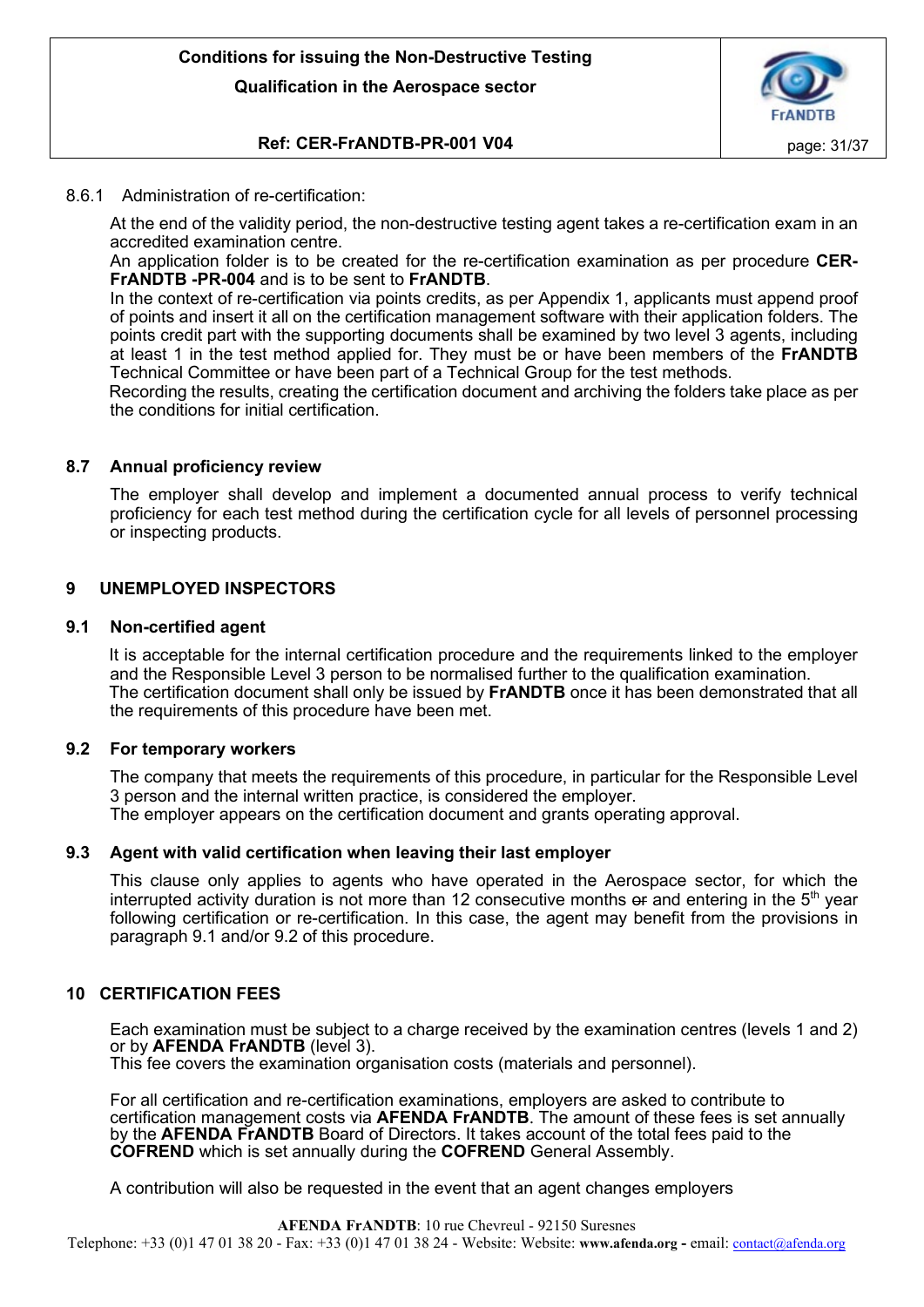

# **Ref: CER-FrANDTB-PR-001 V04 page: 32/37**

# <span id="page-31-0"></span>**11 REQUEST**

It is possible for a candidate to make a request. To do this, request must be sent to **AFENDA** by post or e-mail. As soon as it is received, it will be registered by the **AFENDA** secretariat and an acknowledgement of receipt will be sent within 1 week. The AFENDA secretariat transmits to the President of the **FrANDTB** to analyse and process the latter in agreement with all **AFENDA** bodies in order to study and decide on the decision to be taken on the request.

Once the review of the request has been completed, the **FrANDTB** must inform the complainant of the results of its investigations and the decision taken.

If corrective actions are to be taken, the complainant is informed of their content.

The **FrANDTB** must notify the complainant of the end of the request processing process, as soon as the closure decision is taken and, if applicable, it must also notify the complainant of the closure of the corrective actions implemented, if they exist.

The request is to be settled on the registration file.

The entire process from receipt to closure of the request/complaint takes into account confidentiality requirements as defined in the CER-FrANDTB-FO-094-V02-Ethical Commitment - Persons assigned to the FrANDTB qualification.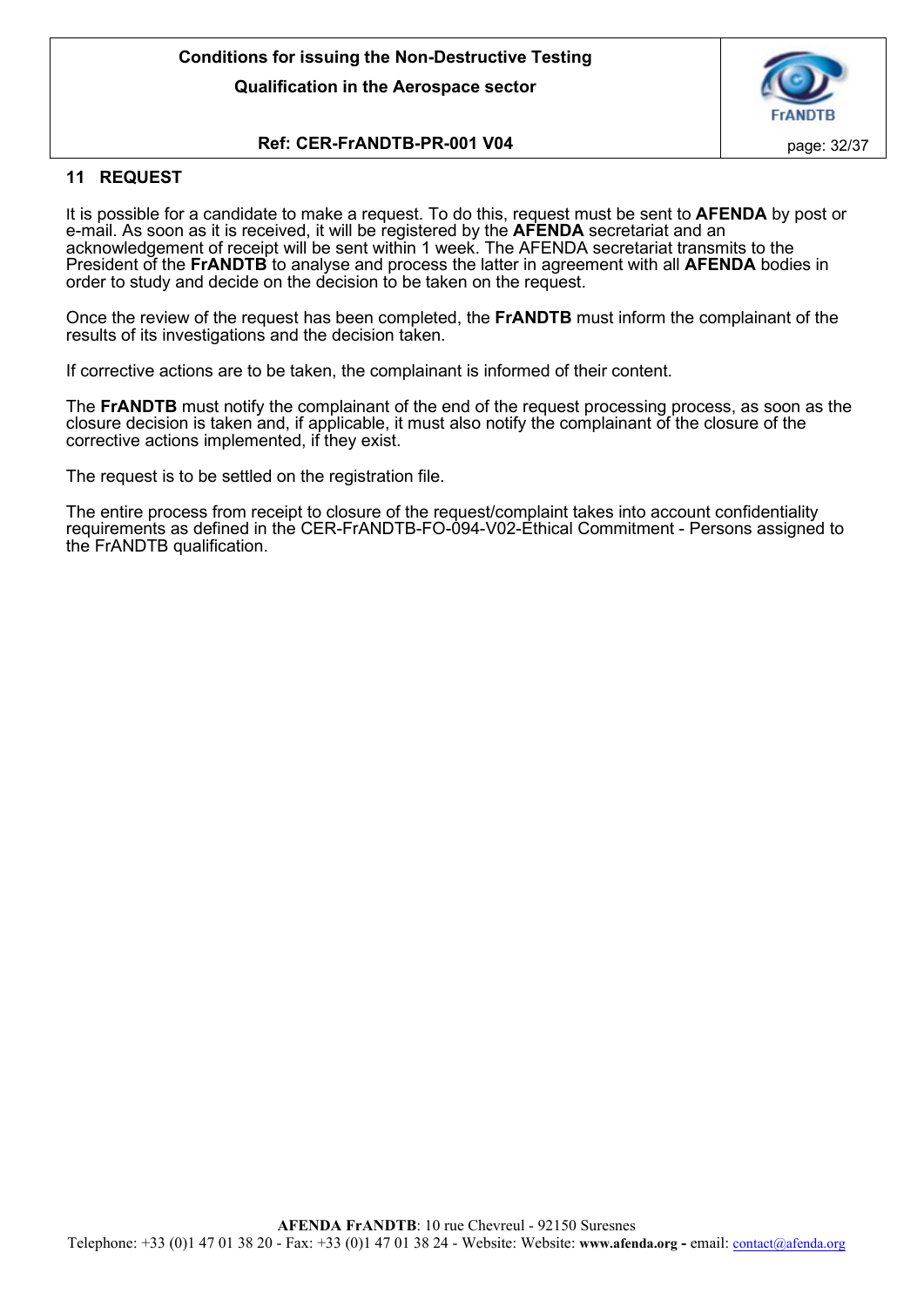

# **Ref: CER-FrANDTB-PR-001 V04 page: 33/37**

# **APPENDIX 1**

# **Duties of the Responsible Level 3 person in the qualification process as per the FrANDTB procedures**

- Approving the employer's Written Practice
- Having the responsibility and authority to ensure that the requirements of **NF EN 4179** are observed by the employer
- Sending the Written Practice to **AFENDA FrANDTB**
- Supervising trainee mentoring. If relevant, approving the level 1 agent or instructor in charge of direct observation when obtaining the necessary experience
- Mentioning in the Written Practice whether a level 1 agent is permitted to carry out interpretations and assessments to accept or refuse products
- Ensuring that the training meets the needs of the employer if a training centre accredited by **FRANDTB** is used
- Ensuring that the requirements of the **NF EN 4179** are met and that training is in line with the training programmes defined by **FrANDTB** if the training is carried out in a centre not accredited by **FrANDTB** or internally. In this case, approving the centre and its trainers
- Approving the contents of the on-the-job training
- In the event of training prior to the training programme defined in the internal procedure, determining whether it is acceptable and defining the additional training to be taken
- If there is no certification in the 12 months following the end of the internal procedure training programme, determining the top-up training to be taken
- For previously-certified agents who did not go through **FRANDTB**, determining whether their training complies with this procedure
- Ensuring that radiation protection training is given to the applicants concerned beforehand
- Documenting the experience gained with a previous employer and approving its consideration in whole or in part
- For personnel qualified via other programmes, documenting the experience gained and determining its equivalence
- Designating trained personnel or qualified medical personnel to check the vision of non-destructive testing agents
- Assessing the impact of any limitations to the perception of colours prior to certification
- Determining whether there is a need for an additional specific and practical examination on the processes and products at the employer's premises
- Checking the skills of the agents before re-issuing certification suspended due to lack of skills
- Determining and documenting additional training in the event of failing a general, specific or practical examination prior to retaking.

**AFENDA FrANDTB**: 10 rue Chevreul - 92150 Suresnes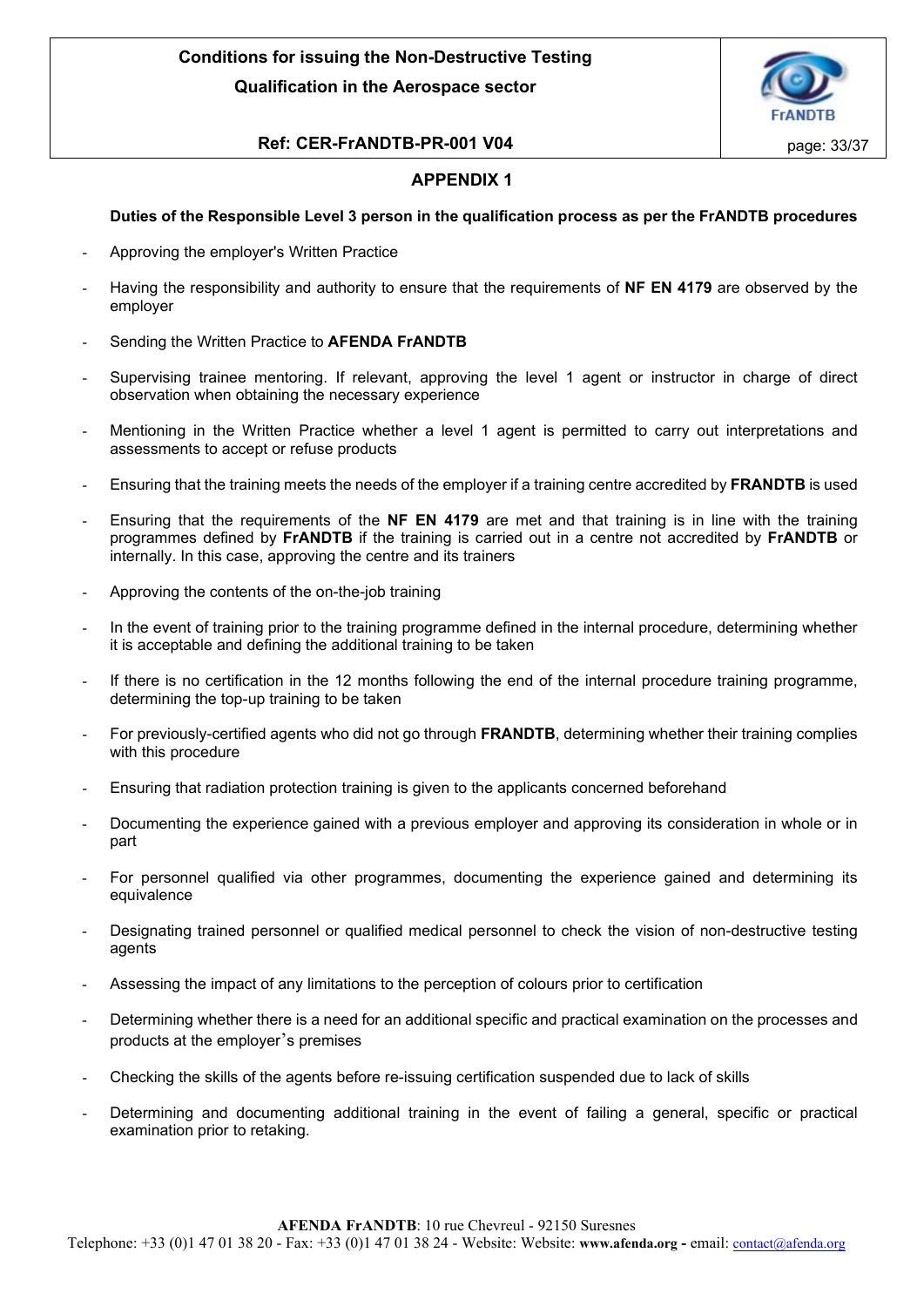

# **Ref: CER-FrANDTB-PR-001 V04 page: 34/37**

# **APPENDIX 2**

#### **Credit systems for re-certification of level 3 NDT personnel (as per paragraph 8.6 a)**

#### A.1 **SCOPE OF APPLICATION**

A.1.1 This appendix specifies the re-certification requirements without an examination of the Level 3 NDT personnel as per paragraph 8.6 a. It only applies to people with **FrANDTB** level 3 certification that is valid at the time of recertification.

#### A.2 **REQUIREMENTS**

A.2.1 - The recertification request must be sent by the employer to **FrANDTB** at earliest 4 months and at latest 2 months before the certification expiry date.

A.2.2 The applicant must have been employed in a level 3 duties for at least 36 months (including at least 12 taking place in the last 24 months) over the last 5 years in the test method for which re-certification is being requested. The number of months is cumulative and it is not necessary for these to be consecutive months for validation.

A.2.3 Continuity in the test method shall be demonstrated. The candidate shall provide a list of 8 (eight) verifiable Level 3 tasks in each NDT test method for which recertification is sought during the 5 (five)-year period.

A.2.4 - Applicants must provide objective proof that they have kept abreast of the current NDT technology in the test method for which they are being re-certified by obtaining at least 24 points over the five-year certification period, regardless of the number of certifications (test methods) obtained, by taking part in one or more of the activities in table A.1.

Confidential documents that are not sent must be kept available for audits. In the event of a change in employer over the 5 years of validity, the points gained with the previous employer shall only be taken into account if the current employer has the supporting folder.

A.2.5 The Responsible Level 3 person point credit re-certification folder must be determined and documented by the employer. Proof shall only be used once for a given NDT test method over a 5-year period.

#### A.3 **DEFINITIONS**

A.3.1 - Committee or board meetings:

Meetings, conferences, symposia, seminars, trade shows, poster sessions, etc. organised or sponsored by a regional, national or international technical NDT association or organisation. Foreign or international meetings as mentioned above shall only be taken into account if the sponsors are national or international.

#### A.3.2 Committee projects:

Specific and identifiable official activities of regional or national technical associations, committees or working groups, such as inter-laboratory or individual research, the preparation of directives, appendices, specifications, technical recommendations, procedures, laws or documents, etc. This documentation may include summary or full reports of draft documents prepared by the committees or official commentaries drafted by the applicant on such documents.

#### A.3.3 Task:

An activity for which Level 3 certification is required e.g. approval of an NDT Test technique Instruction or NDT procedure.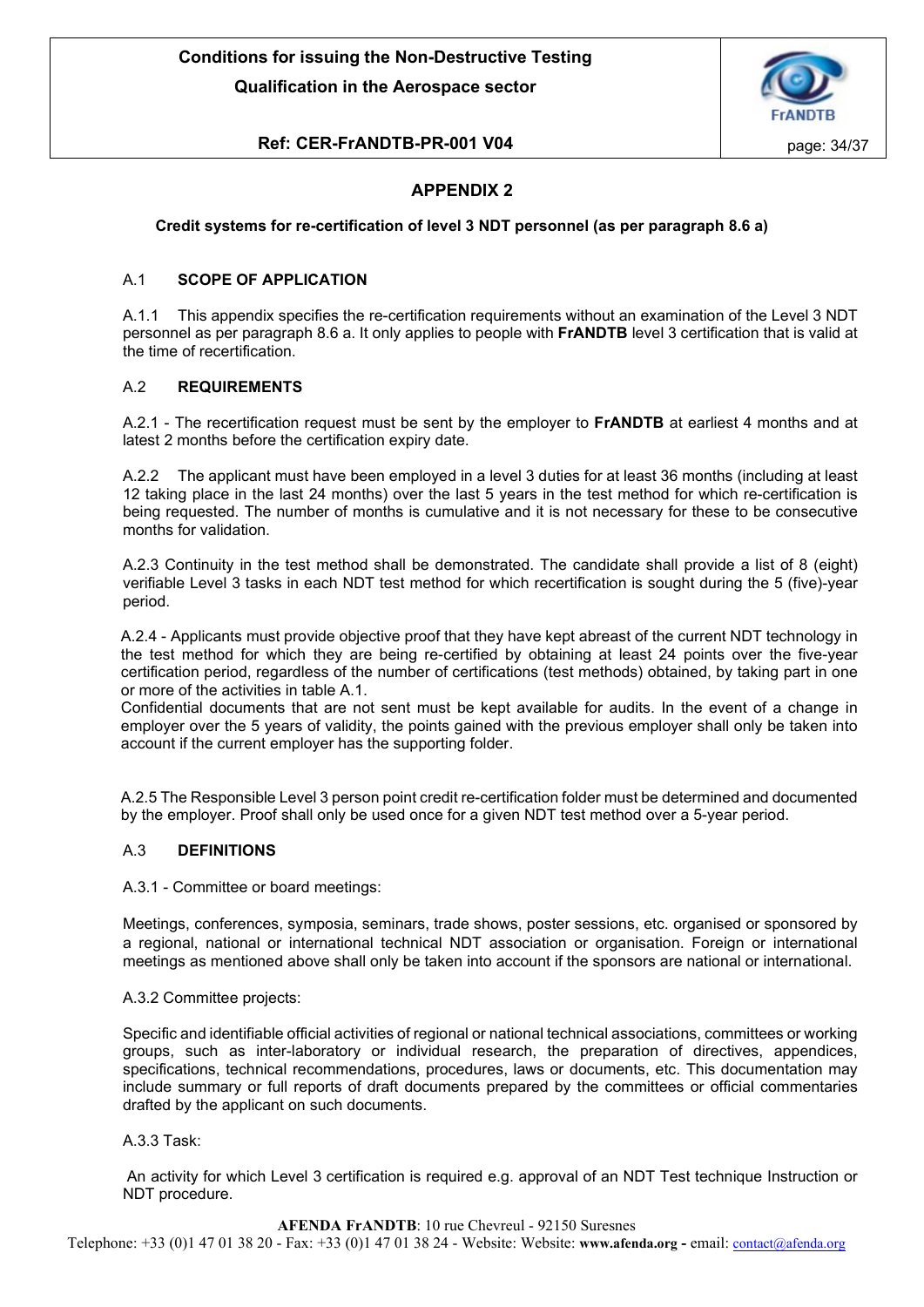

# **Ref: CER-FrANDTB-PR-001 V04 page: 35/37**

#### **Table A.1: Level 3 activities for which point credits are allocated.** A detailed description of evidence of points is defined in procedure **CER-FrANDTB -PR-004**

| No.            | <b>ACTIVITY</b>                                                                                                                                                  | <b>CRITERIA</b>                                                             | <b>AWARDING OF</b><br><b>POINTS</b> | <b>MAXIMUM</b><br><b>POINTS OVER 5</b><br><b>YEARS</b> |  |
|----------------|------------------------------------------------------------------------------------------------------------------------------------------------------------------|-----------------------------------------------------------------------------|-------------------------------------|--------------------------------------------------------|--|
| 1              | Author or joint author of technical presentations, articles, reports,                                                                                            | Sole author                                                                 | 8                                   |                                                        |  |
|                | folders or research on NDT                                                                                                                                       | Joint author > 30%                                                          | 4                                   | 8                                                      |  |
| $\overline{2}$ | Author (writer), joint author (reviewer or approver) for initial publication<br>or revisions of NDT specifications or documents for a company in the<br>industry | For each document or<br>specification                                       | 2                                   | 8                                                      |  |
| 3              | Participation in sessions, committee or board meetings, with technical<br>content, organised by:                                                                 | 1 day, 1 meeting                                                            | 1                                   | 8                                                      |  |
|                | a) National or international NDT test technique companies,<br>associations and institutes                                                                        | 2 days                                                                      | $\overline{2}$                      |                                                        |  |
|                | b) Inter-company NDT working groups including members from several<br>sites                                                                                      | 3 days or more                                                              | 4                                   |                                                        |  |
| 4              | Instructor responsible for NDT training designed to prepare applicants<br>for NDT qualification or other academic qualifications                                 | For each 8-period of classes<br>given                                       | 4                                   | 8                                                      |  |
| 5              | Participation, as a trainee, in technical seminars or classes                                                                                                    | For each 8 hours of classes<br>received and documented                      | $\overline{2}$                      | 8                                                      |  |
| 6              | Participation, as a trainee, in classes or seminars giving the right to<br>university or French national educational qualifications                              | For each academic training<br>course followed or the value<br>unit obtained | 1<br>by value unit                  | 8                                                      |  |
| $\overline{7}$ | Obtaining initial FrANDTB Level 3 in another test method during the<br>period in question.<br>Does not apply to the recertification examination                  | For each test method<br>obtained                                            | 4                                   | 4                                                      |  |
| 8              | Examiner for non-destructive tests                                                                                                                               | For each examination                                                        | 1                                   | 6                                                      |  |
| 9              | Technical and/or scientific publications relative to NDT, published<br>internally or externally                                                                  | For each article published                                                  | 4                                   | 8                                                      |  |
| 10             | Written contributions to technical organisations or companies or<br>industry committees on NDT                                                                   | For each documented<br>contribution                                         | 4                                   | 8                                                      |  |
| 11             | Written participation in research, developments or surveys relating to<br><b>NDT</b>                                                                             | For each documented<br>contribution                                         | 4                                   | 8                                                      |  |
| 12             | Satisfactory, continuous and documented execution of Level 3 tasks                                                                                               | Written certificate per test<br>method and for the period in<br>question    | 1                                   | 4                                                      |  |
| 13             | Participation in an NDT equipment exhibition                                                                                                                     | Each participation in an<br>exhibition                                      | 1                                   | 4                                                      |  |
| 14             | Performance of external NDT audits.                                                                                                                              | Each external audit<br>conducted                                            | 2                                   | 6                                                      |  |
| 15             | Development of new NDT processes, facilities or systems                                                                                                          | For each documented<br>contribution                                         | 4                                   | 8                                                      |  |
|                | Presentation and/or awarding of a patent for a product/process/NDT                                                                                               | Sole inventor                                                               | 8                                   | 8                                                      |  |
| 16             | test method.                                                                                                                                                     | Joint inventor                                                              | 4                                   |                                                        |  |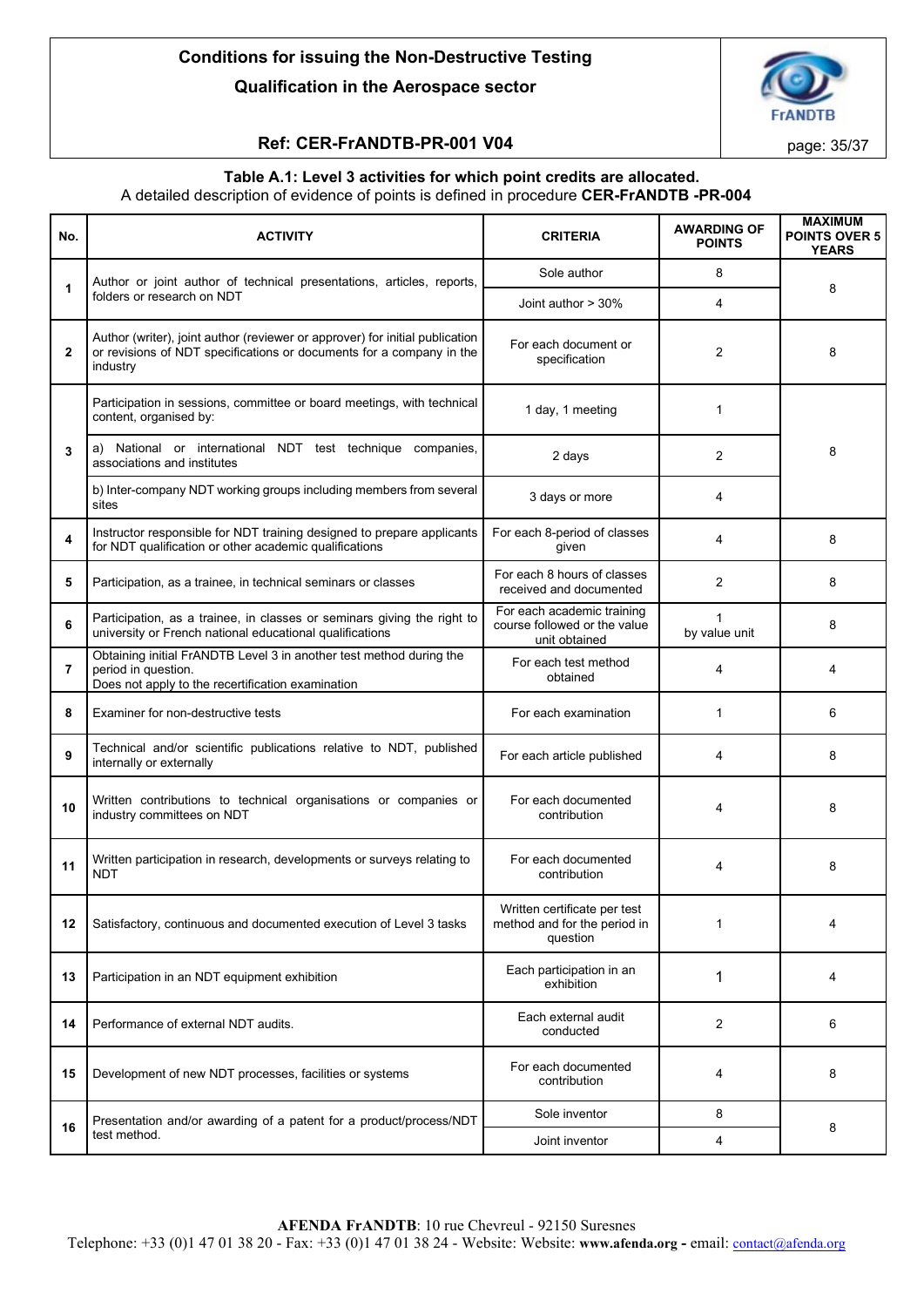

# **Ref: CER-FrANDTB-PR-001 V04** page: 36/37

CER-FrANDTB-FO-002 V01



# **APPENDIX 3** Commitment from non-destructive testing agents applying for FrANDTB certification

Applicants for FrANDTB certification, depending on their qualification level as defined in document EN4179, certify the accuracy of the content of this application request and undertake to observe the rules below when certified:

- Perform inspection work with the highest degree of integrity and in the spirit of fairness as regards all people concerned (employers, employees, customers or the competition)

- Apply, or ensure the application of, prevailing regulations, laws or documents as well as technical documents applicable to inspection operations under their responsibility

- Apply, or ensure the application of, safety rules required for the inspection test method used as regards operators or the public

- Inform the employer of any situation preventing them from meeting the above obligations
- Communicate inspection results to third parties mandated by the employer only
- Consider all technical information or information collected during an inspection task as confidential
- Know and apply prevailing qualification and certification rules
- Refuse to be associated with any fraudulent actions as regards certification regulations

- Keep abreast of advances made in inspection test methods, participate in their development and inform the personnel under their responsibility of these changes

- Use their certification only in the sector in question and for the given level during the validity period defined in the certificate

- Start the administrative processes for taking the re-certification examination, in conjunction with their employer, in the 6 months prior to the expiry date of their certification.

Applicants recognise that if any of these rules are not observed, the FrANDTB qualification/certification shall be invalidated. In addition, FrANDTB reserves the right to start any legal proceedings deemed necessary against the certified inspector.

| Signature of APPLICANT for certification or re-certification as per EN4179 |           |                                                               |  |  |
|----------------------------------------------------------------------------|-----------|---------------------------------------------------------------|--|--|
| Date                                                                       | Full name | Signature (preceded by the words "Lu et Approuvé" [= Read and |  |  |
|                                                                            |           | Approved])                                                    |  |  |
|                                                                            |           |                                                               |  |  |
|                                                                            |           |                                                               |  |  |
|                                                                            |           |                                                               |  |  |
|                                                                            |           |                                                               |  |  |

| Signature of EMPLOYER of the applicant for certification or re-certification as per EN4179 |           |                                                               |  |  |  |
|--------------------------------------------------------------------------------------------|-----------|---------------------------------------------------------------|--|--|--|
| Date                                                                                       | Full name | Signature (preceded by the words "Lu et Approuvé" [= Read and |  |  |  |
|                                                                                            |           | Approved])                                                    |  |  |  |
|                                                                                            |           |                                                               |  |  |  |
|                                                                                            |           |                                                               |  |  |  |
|                                                                                            |           |                                                               |  |  |  |
|                                                                                            |           |                                                               |  |  |  |